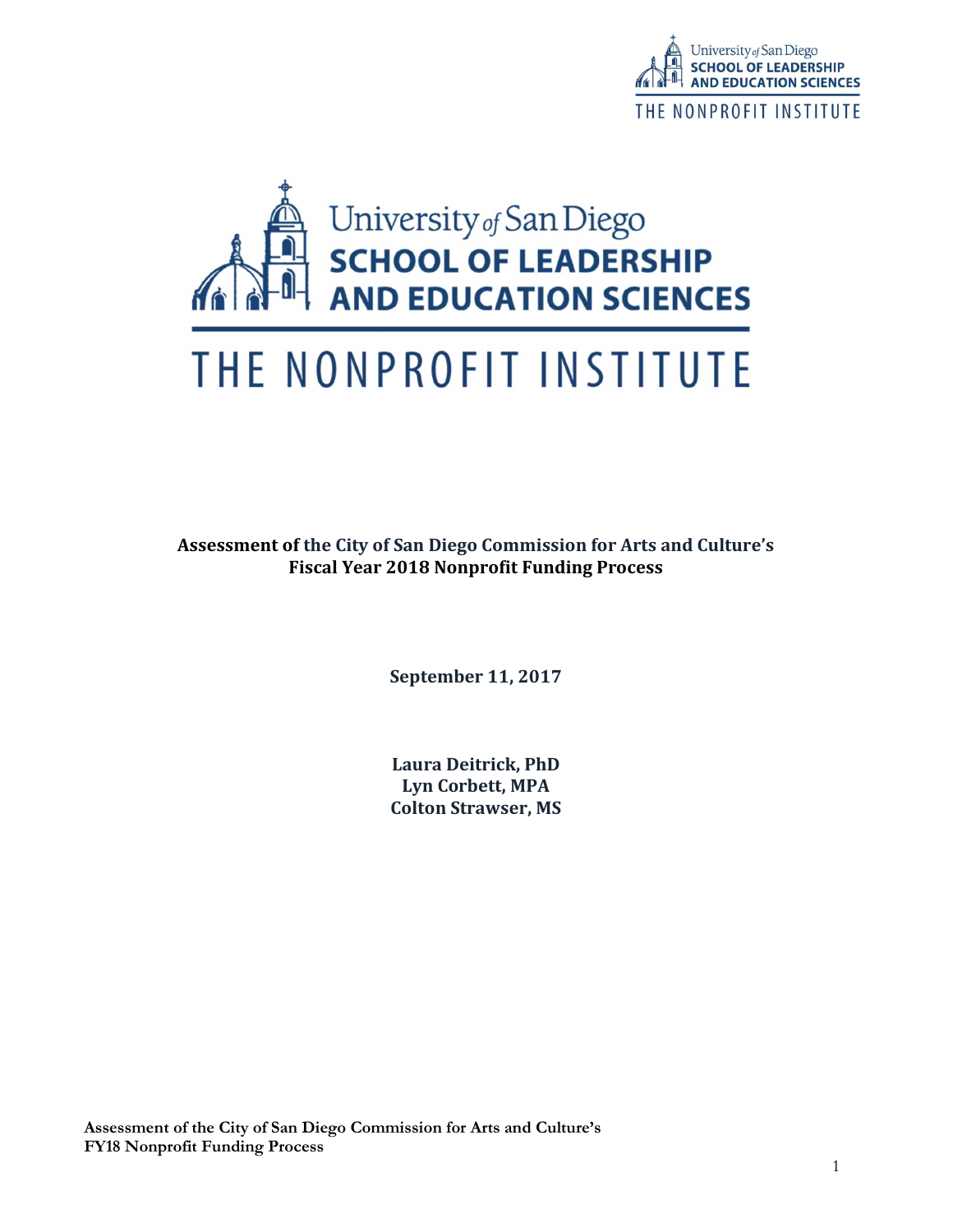

# **Introduction**

San Diego is home to a wide variety of arts and culture-related nonprofits that represent 31 percent of the total nonprofit sector in San Diego County. The City of San Diego Commission for Arts and Culture (Commission) administers City Council Policy 100-03 by annually distributing Transient Occupancy Tax (TOT) dollars to local arts and culture nonprofits for organizational support through the Organizational Support Program (OSP) and for project support through Creative Communities San Diego (CCSD). In FY18, a total of 157 nonprofits applied for funding from the Commission.

Building on a comprehensive needs assessment conducted in the previous fiscal year, the Commission contracted with The Nonprofit Institute (NPI) to independently assess the Fiscal Year 2018 nonprofit funding process. The NPI team refreshed the existing survey  $instrument<sup>1</sup>$  with the overarching goal of understanding what worked, what did not work, and what could be improved in the Fiscal Year 2019 process. Specific assessment objectives were as follows:

- Document and capture feedback from the FY18 applicants (both funded and declined), identifying key themes and recognizing prevailing ideas and suggestions.
- Identify the most important components of the FY18 process to continue and/or improve.

# Data Collection

Two sources of data were accessed to inform this assessment. A 24-question survey was deployed to both funded and declined applicants. A total of 82 surveys were collected (52 percent response rate). Additionally, nine one-on-one interviews were conducted over a two week period with each interview lasting approximately 45 minutes. The interviewees were selected to represent a cross-section of participants in the FY18 funding process including Commissioners, experienced grantwriters, first-time applicants, returning applicants, large-budget applicants, small-budget applicants, applicants to the OSP program, applicants to the CCSD program and panelists. All survey results, comments and interview summaries are provided in Appendices A and B of this report.

# Findings

-

Overall, those surveyed and interviewed acknowledged that the application and contracting processes continue to improve, bolstered by new policies and procedures, refined systems and the improved ongoing support of City staff. Of note, 63 percent of survey respondents who had applied in FY 2018 agreed that the process was improved over the prior year.

<sup>&</sup>lt;sup>1</sup> The needs assessment conducted in advance of the FY17 funding cycle included data collected from nonprofits that are eligible to do business with the City's Commission for Arts and Culture and Economic Development Department. This assessment surveys only those nonprofits doing business with the Commission in the FY18 funding cycle.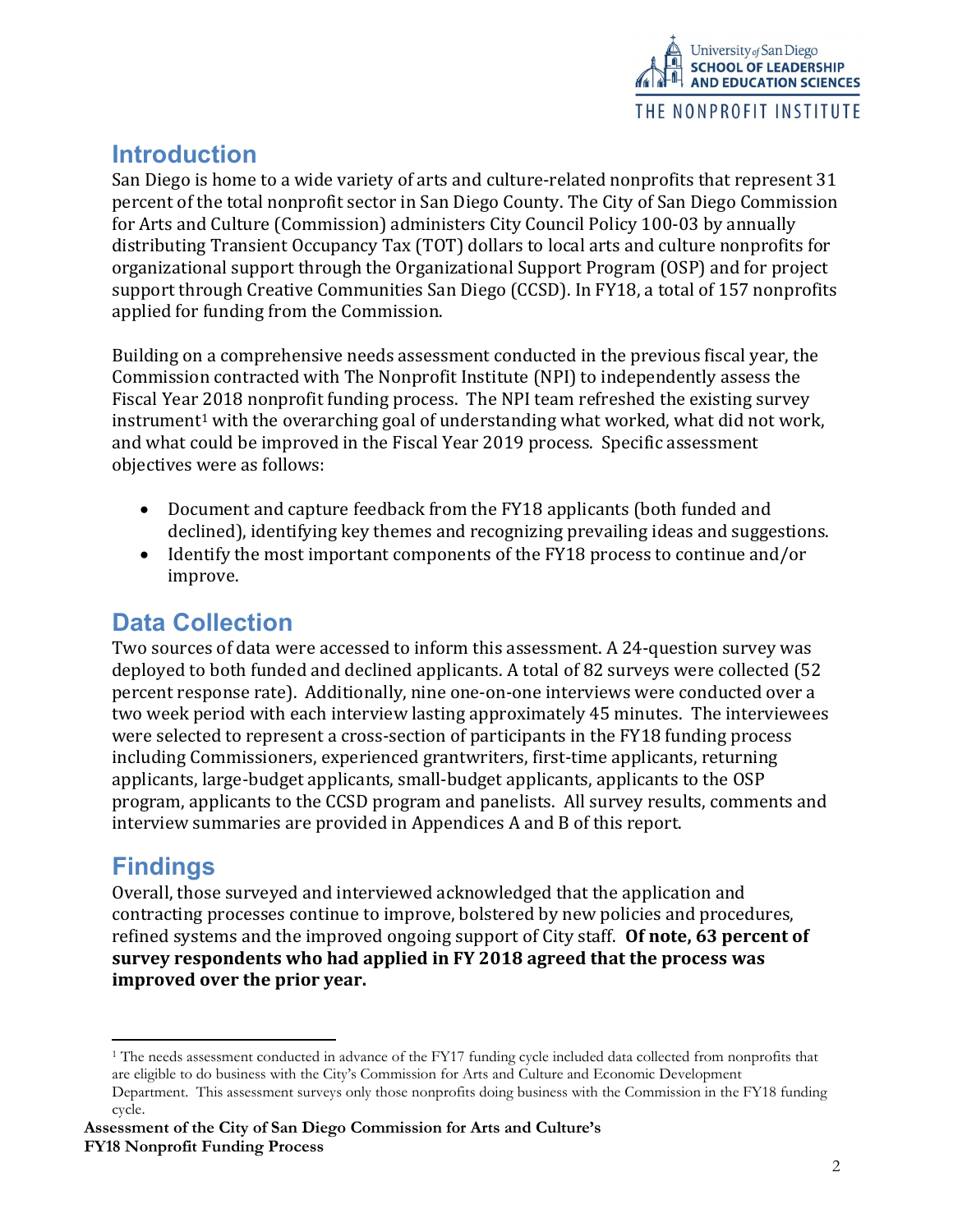

# **Timelines**

Short timelines and inconvenient deadlines were the primary point of dissatisfaction for most respondents. Many respondents also expressed a desire for the Commission to maintain some consistency in the process next year. One person provided this comment that is representative of what many wrote: "We appreciate the difficulty in creating a new process and the dedication to improve it. We have endured several changes in the process in recent years including timeline adjustments. We hope in upcoming years the timeline is announced well in advance so we can plan better." A different person said, "The separation of the RFQ and RFP was very helpful but the timeline seemed rushed and the RFQ submission deadline over the December holidays was less than ideal."

# Technical Assistance by Staff

City staff were viewed as accessible and very responsive. City-sponsored workshops and one-on-one technical assistance were appreciated. Seventy-four percent of survey respondents agreed that technical assistance workshops were a good use of their time and, as a result of attending, they felt sufficiently prepared for the application process. Considering an online webinar format, providing multiple sessions or videos for technical assistance workshops were options requested by some respondents.

# Two-step, RFQ-RFP Application

The two-step process of submitting responses to an RFQ then an RFP was viewed favorably by the majority of survey respondents. Between 85 to 90 percent found the guidelines for both the RFQ and the RFP to be understandable and the submission processes to be clear. Although the addition of the RFQ added a new step to the application process, 71 percent thought the effort required to complete the RFQ was appropriate and over 70 percent found the evaluation of the RFQ to be fair and transparent.

Some individuals interviewed commented on a lack of transparency in the RFQ process. A few respondents perceived that organizations who passed the RFQ step may not have actually been well qualified rather, they just answered all the questions "correctly". For example, one interviewee said that they knew of at least two organizations that had significant internal issues, yet they passed the RFQ evaluation step and received high marks on their subsequent RFPs. While this is an unsubstantiated statement made by one person, it could point to a need for additional education about the RFQ evaluation step. It should be noted here that a number of applicants did not meet the requirements of the RFQ at first, but a "cure" period was offered and most applicants were able to correct deficiencies and allowed to move forward to the RFP step.

Sixty-five percent of the respondents felt the effort to complete the RFP was appropriate and 74 percent agreed that the evaluation was transparent. However, fewer respondents, 64 percent, felt the RFP evaluation process was fair. Even fewer, 62 percent, agreed that the review panel fully understood their proposals. While 80 percent of respondents believed the information requested for the RFP was reasonable, many responses indicated that the ordering of questions and the character counts should be revised to allow for a more comprehensive explanation of the applicant's programs.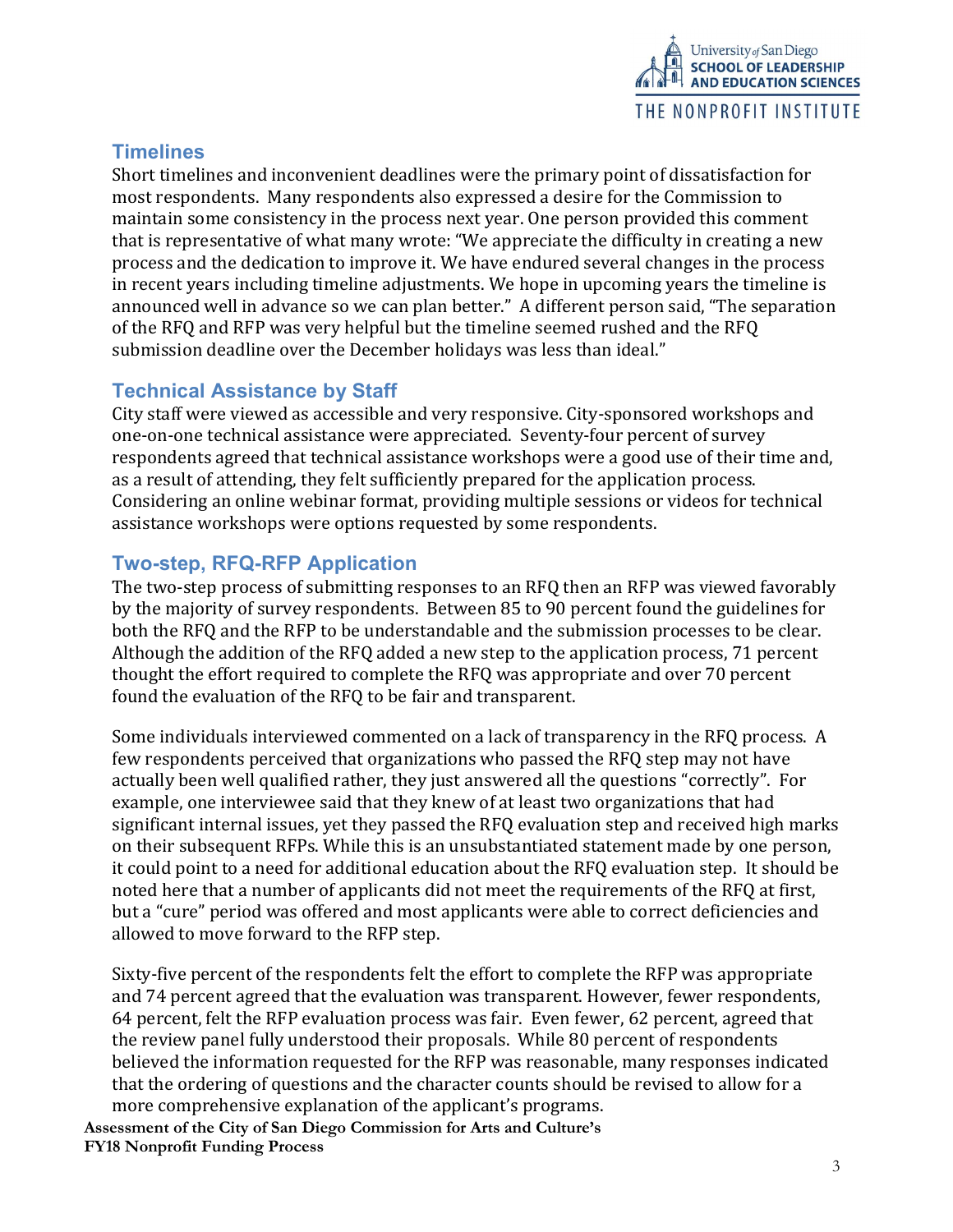

# RFP Evaluations by Panels

Interview respondents provided additional context related to the panels that evaluated the RFPs. All of the interviewees understood the necessity of the criteria, but suggested that there is room for improvement. The main concerns were related to applicants receiving a lower score if questions don't apply and/or not being able to communicate why certain questions do not apply. One interviewee noted that if an organization doesn't do outreach or if they do an unusual activity, they were scored lower. One interviewee expressed that, "the process has evolved into a one-size-fits all" which ironically, discourages creativity and innovation from arts organizations if a program or event doesn't fit easily into the standard RFP format.

There is a prevailing opinion that the criteria is applied punitively and inhibits panelists from seeing an organization holistically. One interviewee pointed out that, "It seemed like the City wanted to review the application rather than the applicant". Another interviewee mentioned that when the panelists asked questions about the organization, they were directed by staff to focus on the established evaluation criteria. Furthermore, one interviewee questioned the purpose of the criteria since the score can be changed by the panel at the end.

Some respondents believed that the RFP review should have included discussion of organizational finances. One stated, "There was absolutely no discussion about financials in any of the panel deliberations I witnessed, including our own. Having sat on panels of two states and three cities, I can say that never have I witnessed such an incomplete discussion." Another wrote, "Panelists need to see budgets to understand financial health of organizations. That informs decisions."

Other comments described what was seen as a lack of understanding and consistency among panelists. One interviewee shared the following observation: "The panels and scoring would be less subjective if panelists were required to submit their scoring matrix and justifying notes in advance, and the panel session was used more for discussing particularly high or low marks. For example, during the panel I attended, and in regard to multiple organizations' RFPs, panelists commented "I don't see why I didn't give it a 4 but I gave it a 3.' Another commented, 'I don't know why I'm saying 3 instead of 4.' Considering the amount of effort that goes into the application process from multiple staff members, subjective and baseless responses like this devalue the efforts that organizations invest in the process."

It was a general feeling that some panelists were uninformed about the arts and arts business models. One respondent provided this feedback: "They [panelists] weren't well trained or informed on how to score or how to read applications. Staff did not guide the process well. Panelists scored applications box by box and not on overall quality of content. One panelist couldn't read her notes and appeared not to have read some parts of the application. Panelists did not understand how to score properly and small errors were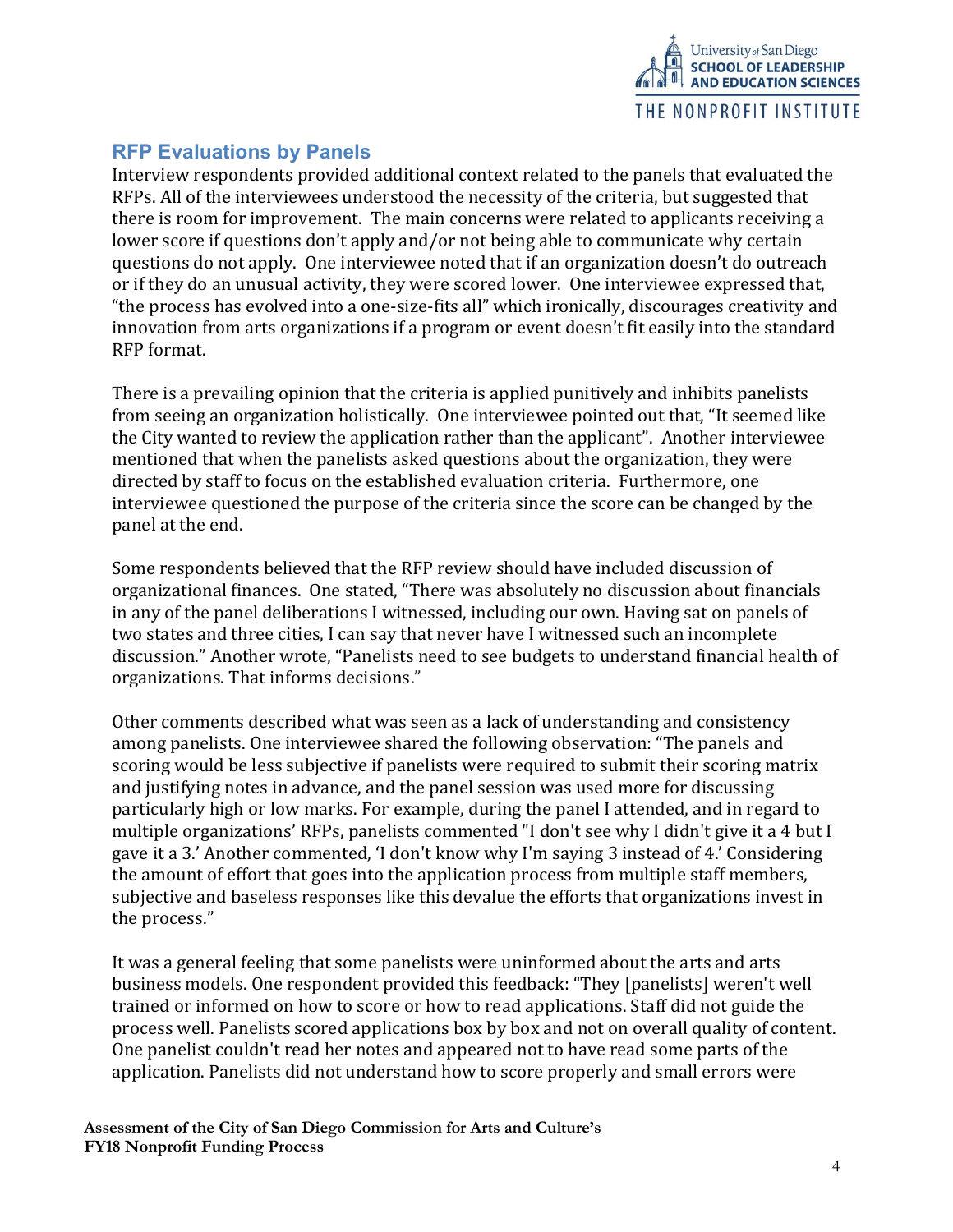

made -- a small error shouldn't reflect on the overall quality of the application or the applicant's programs."

# Tailoring for Smaller Organizations

Similar to the findings of last year's assessment, many respondents feel the process should be simplified for organizations with smaller budgets and fewer staff. One person wrote, "It is altogether a very expensive, stressful and time-consuming process...small nonprofits could have a more simple, less expensive process." Another person put it this way, "A small nonprofit has less resources, is eligible for less, but dedicates equal or more time than a million dollar institution. In fact, million dollar institutions can afford a grant writer, as we smaller organizations spend staff time during the application process. The application process for a \$5,000 contract should be less intense than one for a \$100,000 contract."

# Recommendations

Given that the majority of respondents viewed the FY18 process as an improvement over the prior year and the desire for continuity as expressed by numerous respondents, it is recommended that the funding process remain substantively similar for the Fiscal Year 2019 cycle. To pursue continuous improvement while balancing the applicants' requests for predictability year-over-year, it is recommended that the Commission address the following:

### 1. Improve lead time and choose convenient deadlines

Provide more lead time when releasing process oriented announcements including information about the RFQ, Cure Period, RFP, and appeals process. Consider the timing of the process and where it falls on the calendar relative to other arts funding cycles and major holidays.

### 2. Tailor application requirements for applicants by size

Tailor application requirements so that they are commensurate with the contract amount. For example, organizations eligible to receive funding under \$10,000 could be given a simpler application process than organizations eligible to receive \$100,000.

### 3. Educate about the purpose of the RFQ and the RFP

Increase communication and education about the purpose of the RFQ and the purpose of the RFP. Improve understanding about the objectives and requirements of the cure period.

- 4. Improve the flow and usefulness of the RFP Consider changing the order of some of the questions and increasing character counts to facilitate higher quality responses.
- 5. Improve panelist education and refine scoring methods and tools Improve the process for selecting panelist to better ensure projects are reviewed by people with subject matter knowledge. Provide additional training in advance of panel reviews so that panelists are very clear about expectations and duties. Revise panelist scoring process to ensure consistency across panels and minimize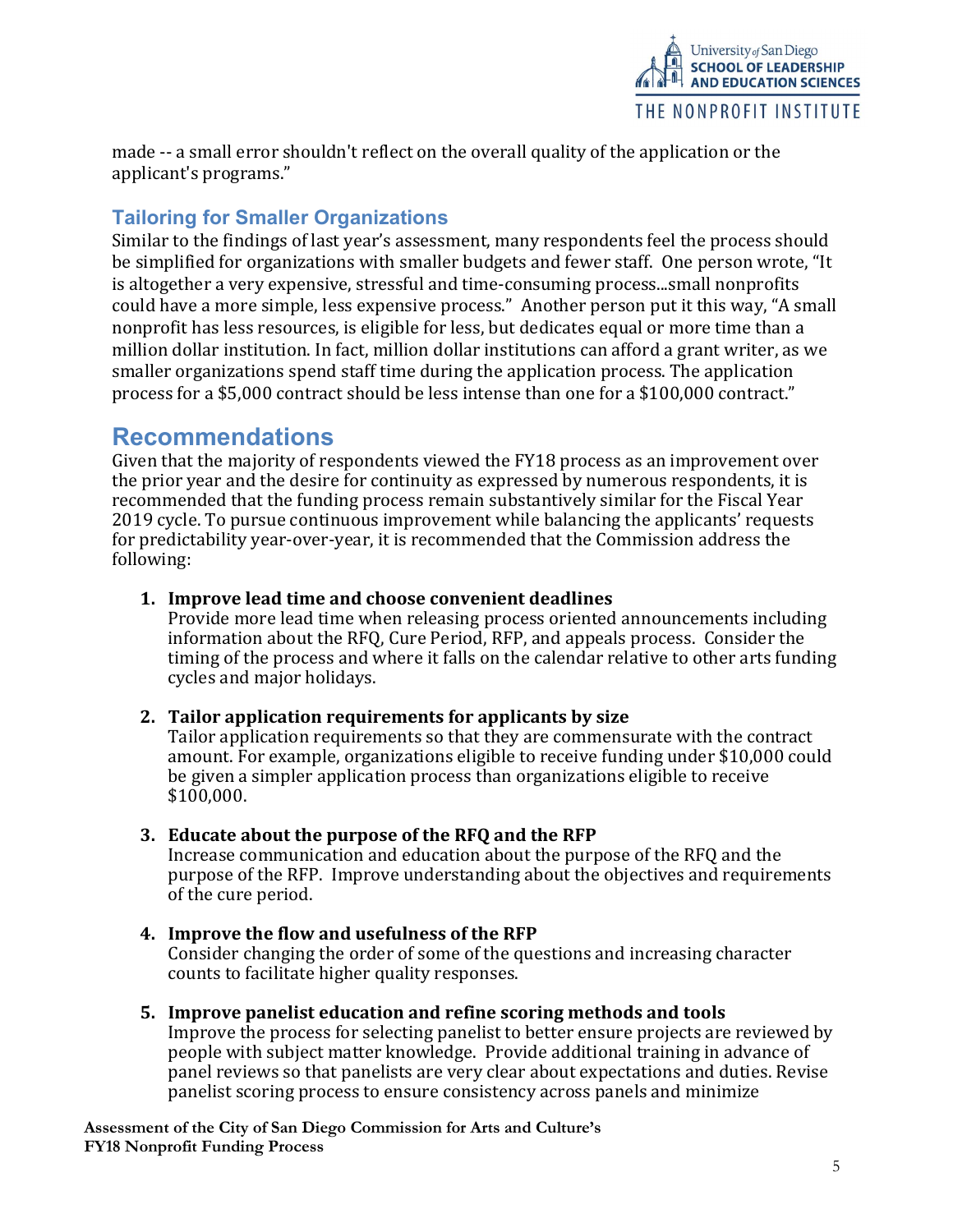

subjectivity where possible. Continue to refine rubrics to ensure measurement accuracy. Further define how the information requested ties to what is scored, especially budget information.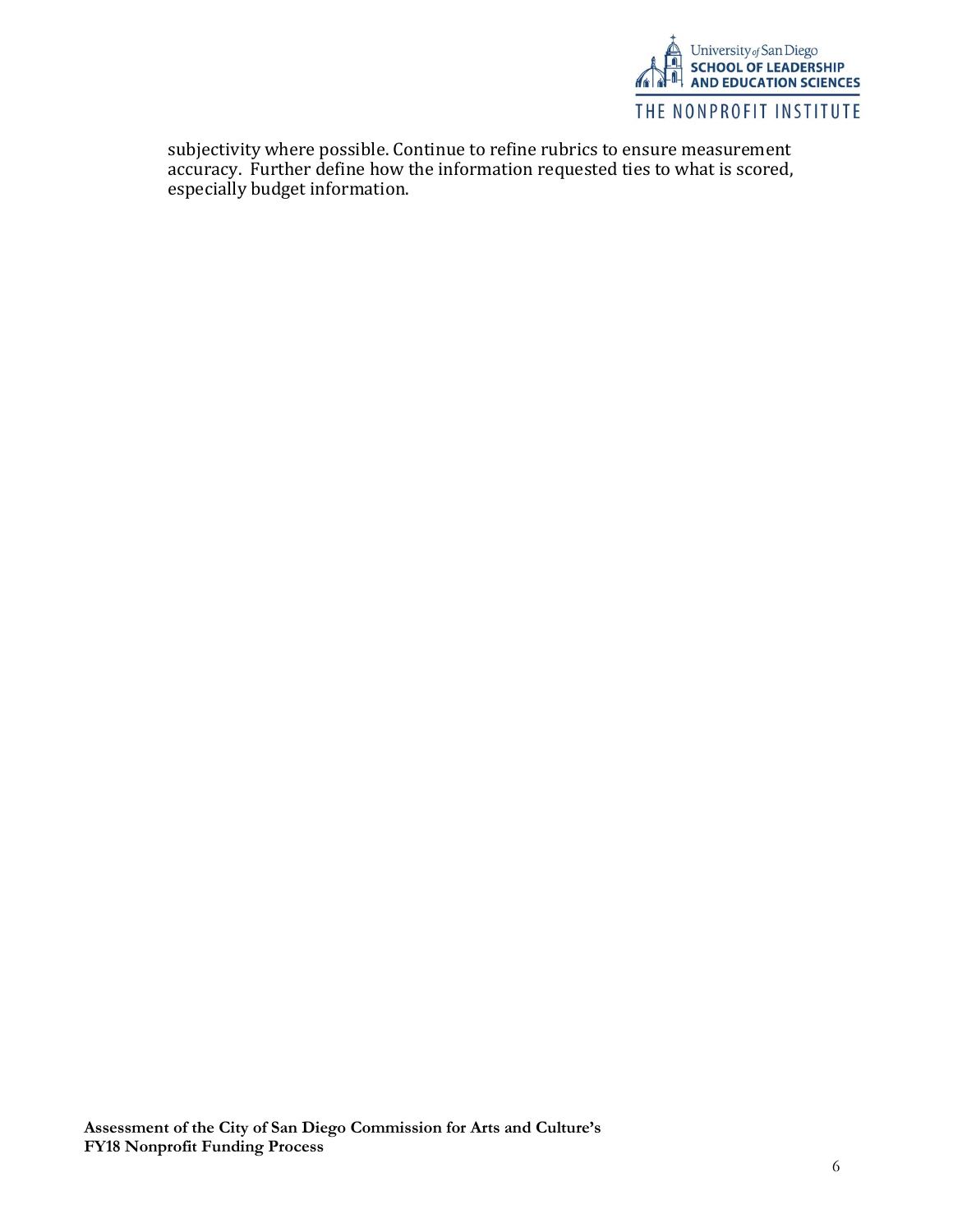

# Appendix A: Results of 24-Question Survey of FY18 **Applicants**

#### **Overview**

This appendix includes the questions and results for each question asked on the 24 question survey deployed to both funded and declined applicants. A total of 82 surveys from an invitation list of 157 were collected (52 percent response rate). Response counts and percentages are included for each question. Those surveyed were given the option to write free-form narrative answers as well and those comments in verbatim are provided.

# Consent to Participate

#### Survey Question #1: Do you consent to participate in this survey?

| Consent to survey response | <b>Total Respondents</b> |
|----------------------------|--------------------------|
| Yes                        | 0Z                       |

#### Survey Question #2: Did your organization apply to the Commission for Arts and Culture for FY2018 funding?

| Response | <b>Total Respondents</b> |
|----------|--------------------------|
| Yes      | o٦<br>OΖ                 |
| No       |                          |
| Not Sure |                          |

Respondent Status

#### Survey Question #3: To which program did you apply?

| Response                 | <b>Total Respondents</b> | Percentage |
|--------------------------|--------------------------|------------|
| Organizational Support   | 57                       | 69.5%      |
| Program (OSP)            |                          |            |
| Creative Communities San | -25                      | 30.5%      |
| Diego (CCSD)             |                          |            |
| Not Sure                 |                          |            |

### Survey Question 4: What is the name of your organization?

This information is kept anonymous and was only accessible by the USD research team. Having respondents provide this information assisted in keeping the survey short.

#### Survey Question #5: What is your position in your organization?

| Position               | <b>Total Respondents</b> | Percentage |
|------------------------|--------------------------|------------|
| CEO/Executive Director |                          | 44%        |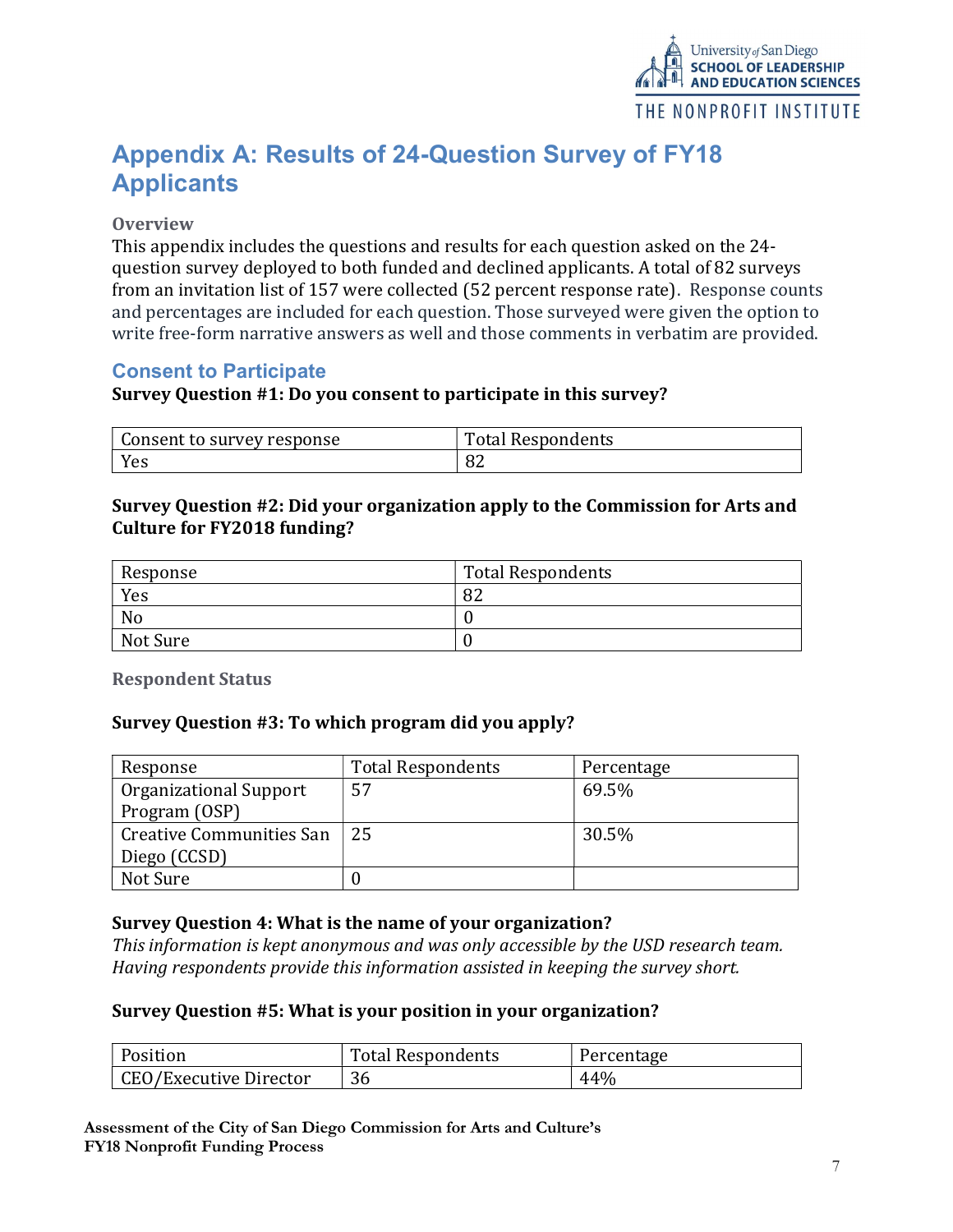

## THE NONPROFIT INSTITUTE

| Senior Management (e.g.<br>Executive Director, COO,<br>CFO, V.P., Development | 8              | 10% |
|-------------------------------------------------------------------------------|----------------|-----|
| Director, etc.)                                                               |                |     |
| Mid-Level Management                                                          | 14             | 17% |
| (e.g. Program Director,                                                       |                |     |
| Volunteer Manager,                                                            |                |     |
| Development Manager,                                                          |                |     |
| etc.)                                                                         |                |     |
| Support (e.g.                                                                 | 2              | 2%  |
| Administrative Assistant,                                                     |                |     |
| Program Assistant,                                                            |                |     |
| Accountant, etc.)                                                             |                |     |
| <b>Board Chair</b>                                                            | 5              | 6%  |
| <b>Board Member</b>                                                           | $\overline{2}$ | 2%  |
| Volunteer (Docent,                                                            | $\overline{2}$ | 2%  |
| Administrative Support,                                                       |                |     |
| Program Volunteer etc.)                                                       |                |     |
| Other (Please specify)                                                        | 13             | 16% |

Other: Grant Writer, Grant Consultant, Contractor, Artistic Director, Office Manager

# Survey Question #6: In which of the following City County District(s) do you provide (or intend to provide) services? (Check all that apply)

| Response   | <b>Total Respondents</b> |
|------------|--------------------------|
| District 1 | 37                       |
| District 2 | 37                       |
| District 3 | 48                       |
| District 4 | 31                       |
| District 5 | 28                       |
| District 6 | 31                       |
| District 7 | 28                       |
| District 8 | 30                       |
| District 9 | 38                       |
| Not Sure   | 8                        |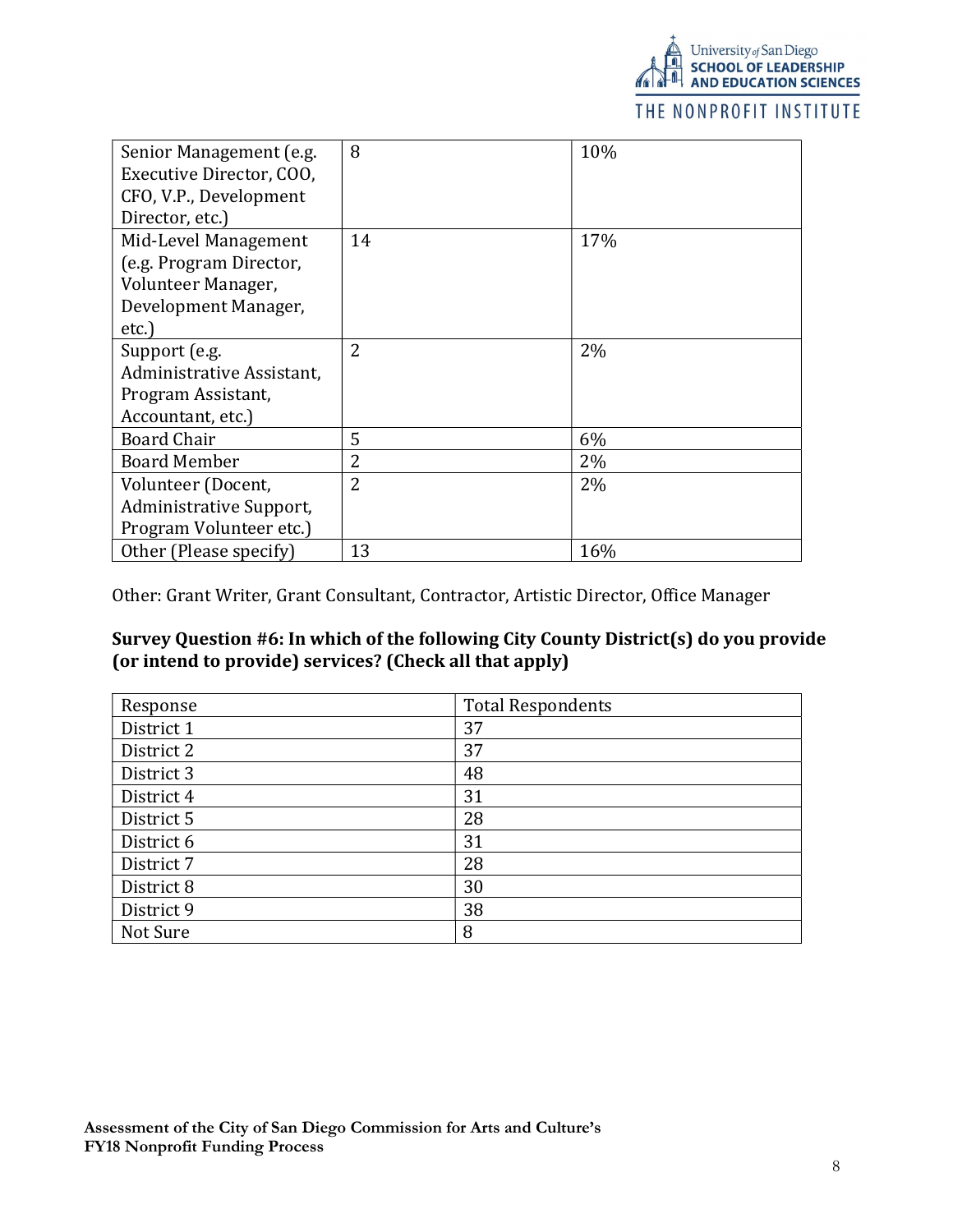

# The RFQ Process

Survey Question #7: Rate the extent to which you agree with the following statement… "Once our organization decided to apply for funding…"

| Statement                                                            | Strongly<br>Disagree | Somewhat<br><b>Disagree</b> | Somewhat<br>Agree | Strongly<br>Agree | Don't<br>know/Don't<br>recall |
|----------------------------------------------------------------------|----------------------|-----------------------------|-------------------|-------------------|-------------------------------|
| The RFQ<br>guidelines were<br>understandable.                        | 0%                   | 9%                          | 43%               | 46%               | 2%                            |
| The RFQ<br>submission<br>process was clear.                          | 2%                   | 6%                          | 37%               | 54%               | $1\%$                         |
| The RFQ<br>eligibility<br>requirements<br>were clear.                | 1%                   | 10%                         | 28%               | 60%               | 1%                            |
| The information<br>about the RFQ on<br>the website was<br>helpful    | 1%                   | 10%                         | 24%               | 56%               | 9%                            |
| The website was<br>a useful tool for<br>completing the<br><b>RFQ</b> | 4%                   | 12%                         | 26%               | 52%               | 6%                            |
| The information<br>requested on the<br>RFQ was<br>reasonable         | 5%                   | 17%                         | 27%               | 49%               | 2%                            |
| The effort<br>required to<br>complete the RFQ<br>was appropriate     | 4%                   | 23%                         | 30%               | 41%               | 1%                            |
| The evaluation of<br>the RFQ was fair                                | 1%                   | 10%                         | 20%               | 55%               | 15%                           |
| The evaluation of<br>the RFQ was<br>transparent                      | 7%                   | 10%                         | 15%               | 56%               | 12%                           |

# Survey Question #8: Approximately how many total staff hours were spent completing the RFQ process? Please round to the nearest full hour (ex. If you spent 15.5 hours enter than number 16).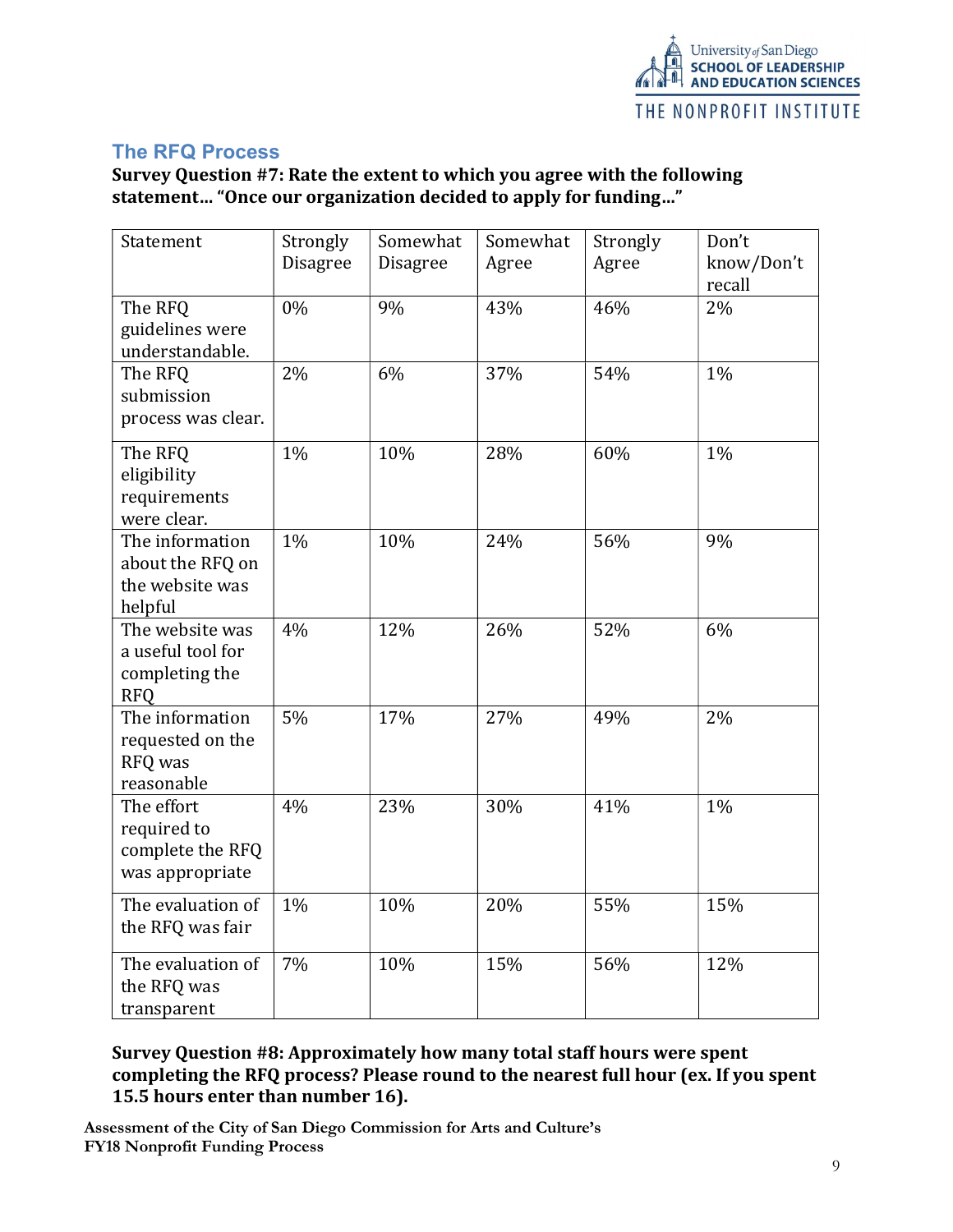| Range               | Respondents | Percentage |
|---------------------|-------------|------------|
| 1-5 Hours           | 9           | 11%        |
| 6-10 Hours          | 18          | 22%        |
| 11-15 Hours         | 9           | 11%        |
| 16-20 Hours         | 17          | 21%        |
| 21-30 Hours         | 11          | 14%        |
| 31-40 Hours         | 6           | 7%         |
| 41-50 Hours         |             | $1\%$      |
| 51+ Hours           |             | $1\%$      |
| Do Not Recall/Other | 10          | 12%        |

## Survey Question #9: Overall, do you have any suggestions and/or recommendations to improve the RFQ submission/application process?

- Overall, our concern with the RFQ process was: Preparing our DataArts profile takes approximately 40 hours, not the 8 hours per FY that is offered as common guidance. This remains a constant, and we have a CFO with 20 years of experience. In past years, the DataArts (previously the CDP) profile was submitted as part of the actual proposal, so our Finance staff scheduled the month of January for prep. This last year, we were informed mid-December about the new RFQ process requiring the DataArts profile to be submitted right after the New Year. This meant Finance staff had to prepare the DataArts profile over the holiday period, impacting their time with family. This year, now that are aware of the new system, we can plan accordingly.
- Because of the change in procedures, we didn't get a lot of lead time and ended up doing the RFQ and the Data Arts report in the middle of the December holidays. For our organization, that is a busy time already, so we were really stretched to get it all done. Also -- not sure if the 'RFQ process' time question included the time to complete the Data Arts Report. That would add a lot of time -- perhaps another 20 to 30 hours?
- The required submission of the CDP report much earlier than previously required was problematic for many.
- This overall process is much more time consuming than any other founder, including the National Endowment for the Arts. Additionally, we have no other funding process that is so complex it requires special training.
- Yes, there has to be intermediate feedback on RFP submitted. For example, if the reviewing body missed on item for review, the applicants should be able to clarify. Otherwise the decisions could be made on wrong assumptions. If the applicant forget to address, then the reviewers not need to consider additional information.
- Is there any way to save the info from the RFQ, if approved, in to the application to save time for the applicant?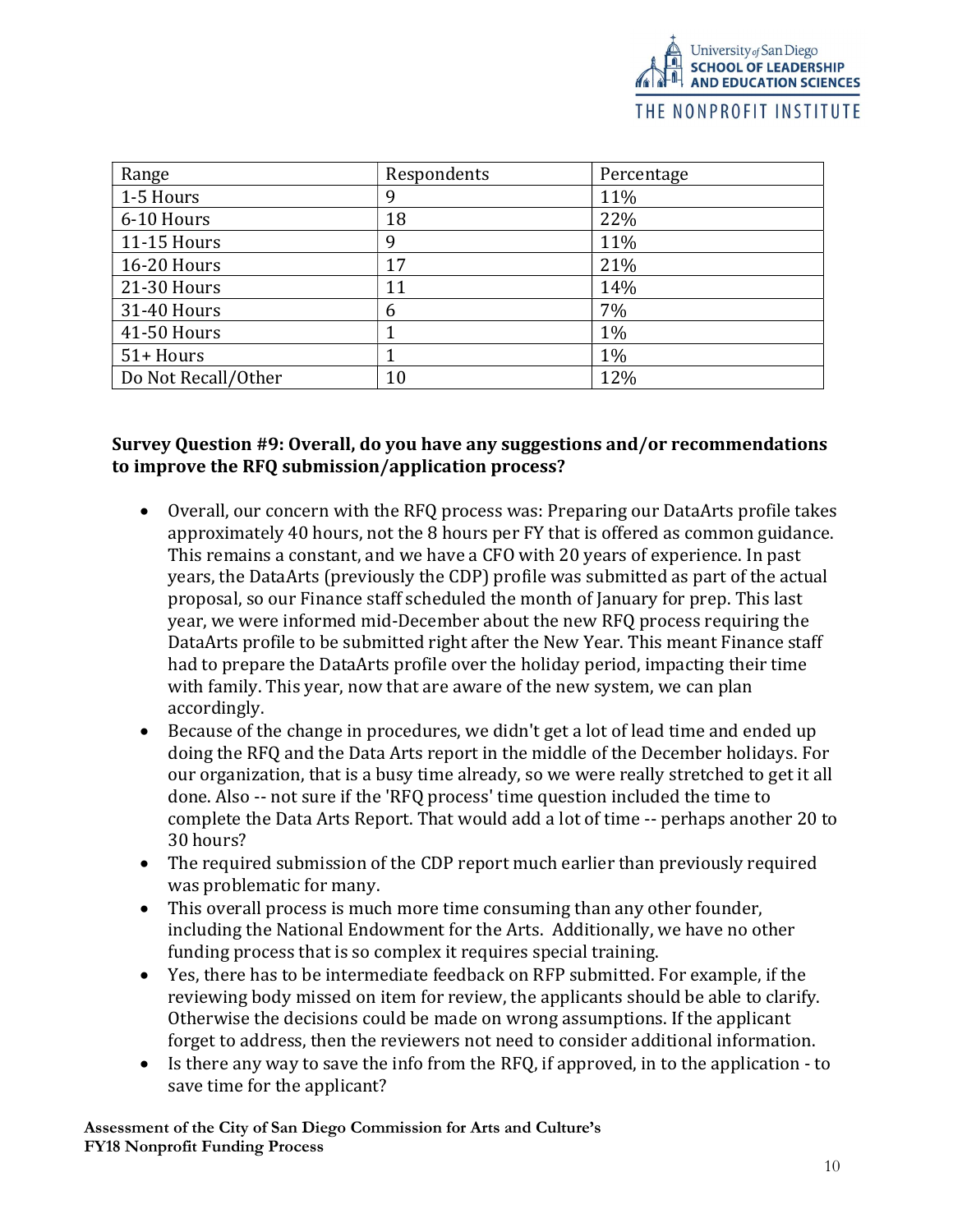

- Please simplify. The process is still too time consuming and burdensome especially to smaller non-profits with limited staff resources.
- More education about how to answer some of the questions
- The time frame of having to complete the Data Project information and application was rushed. A longer lead time for such an important application would be extremely helpful.
- It's an easy step.
- The RFQ process felt redundant when compared to the process in previous years. It felt as though we had to apply for this grant twice. The return on time investment is getting too much to bother applying. Getting up to speed with a new process, going through that process, and then having it be a two part process is too cumbersome. Next year we may reduce the art components for our event in favor of other earned income efforts.
- Clear expectations, Q&A with clear examples
- Please consider having a more streamlined application for small projects.
- The live training sessions were very helpful
- Leave more time to complete the application.
- It was due around the holidays last year. Change date to before or after. The new process was not clearly articulated or discussed in an open environment to assure changes were mutually beneficial
- It will get easier if we do it several times without too many changes to process. First time is always the hardest. I find the budget info on the one website to be the most difficult.
- The RFQ seemed simple but in fact answers that seemed sufficient were not. We were surprised that we had to resubmit. The scoring matrix was helpful but it would have been better to present those guidelines next to the questions.
- The RFQ process has made tremendous progress in the last few years under the new E.D. Most of the issues we had have been resolved, and I'm confident staff is always looking for continual improvement.
- Consistency. These application processes seem to change from year to year making it difficult on smaller nonprofits who are already stretched thin on time.
- Some of the expectations of the evaluation committee were not clearly outlined in the instructions, which caused some to be kicked back
- Grant writers are expensive for small nonprofits...process could be more simple
- Next year, please don't require people to work over the Christmas Holiday. Many people are off work and traveling during this period, so it was difficult to get all of the required items completed during this time. Please consider changing the schedule for next year.
- The in-person training sessions were very useful because City staff were able to answer questions more clearly than the website explanations.
- I think the process for the RFQ was fair and appropriate.
- Simplify please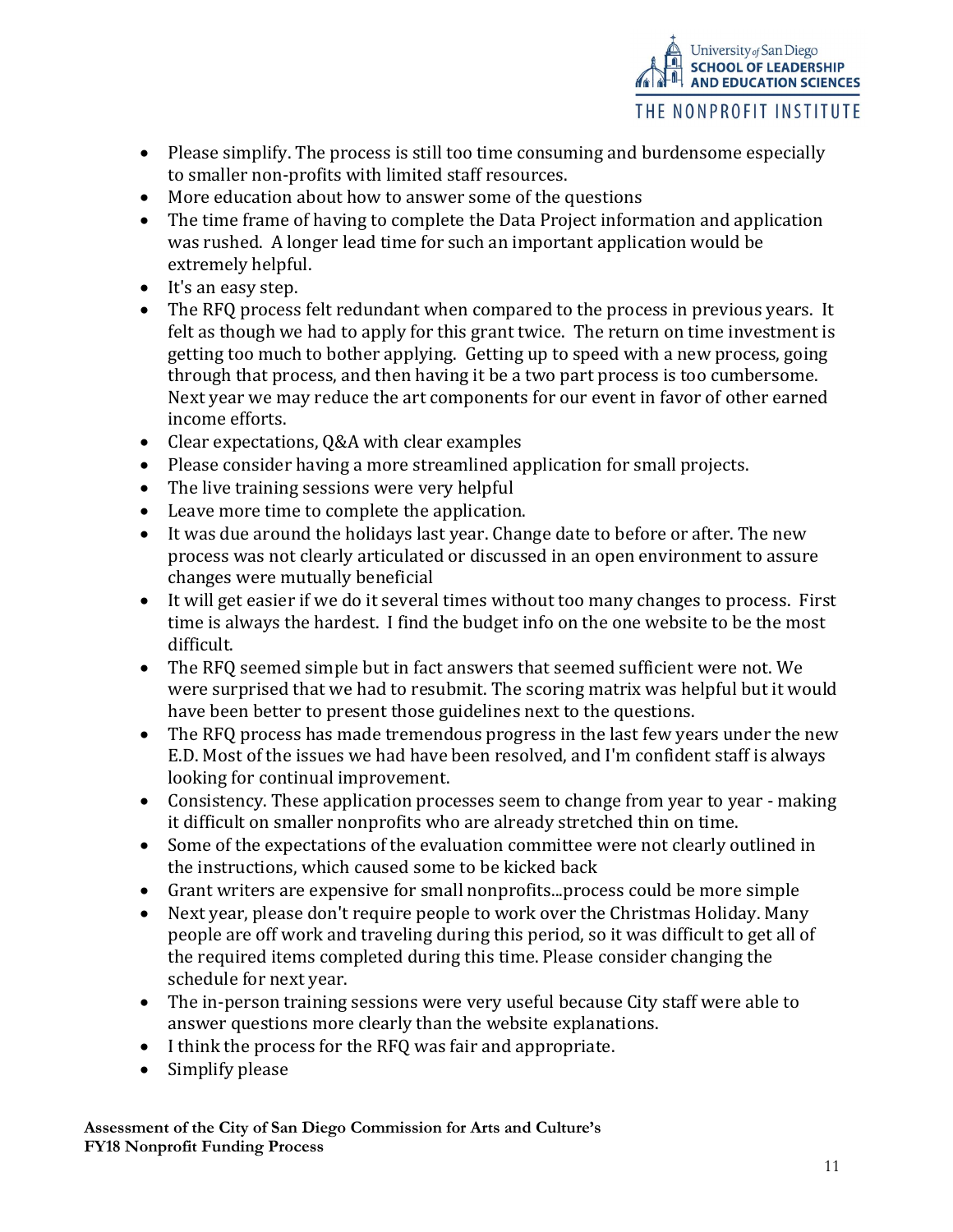

- Core purpose for this hurdle needs to be established, as does the need for ongoing RFQ. If an organization is a current contractor with the city then I am unsure of the need for this. Recommend a good step for any new contractor. Also, this now stops the budget for being considered by the panels, except there may be budget information that aids the understanding of the panels. This last year one panelist was advised that because they had been reviewing budgets for multiple applicants then they could continue to review the budgets as a part of their consideration during the panels. One direction please.
- Additional time
- As a small, volunteer organization, this information was not easily available, and especially not over the Christmas holidays!
- I wonder if previous, published IRS 990 forms should be used to compare data provided on DataArts to avoid errors that qualify or disqualify.
- It would be nice not to have to complete it over the holidays.
- 1) More warning this was a new step with different requirements and it was due right after New Years. 2) I don't recall the details, but I do recall frustration about accounting terminology that wasn't being used in the way I was used to. The instructions might say to just do X and add it to Y, but in translating this to financials, it wasn't quite so clear.
- No except to do your best to cut down on the application where you can. Maybe have a couple of categories where you recognize organizations who have successfully applied and awarded contract for over 10 years... 15 years...
- The RFQ guidelines were delayed and finally released (I believe) in December, and then due in early January. I felt uncomfortable and stressed trying to get information from other staff when many were away on holiday, and also because the notice was so short. The Commission also needs to understand how intensive the Data Arts process in and that orgs need to have significant lead time for any application that will require the Data Arts funder profiles/reports.
- Do not request organizational chart with names. Titles only should be sufficient.
- The timing of the process was right around the holidays/new year. It would be fantastic if it were a bit earlier or later.
- Review panel should include individuals with nonprofit arts admin experience. Do not have this application open and due during Christmas week when many board members and staff have vacation plans in place and Data Arts was shut.
- The RFQ process is very flawed, especially since the panel process seems to have been anonymous. More disturbing is that results of the RFQ process, and especially informed, quantitative and qualitative discussion of financials, was then completely lacking in the RFP panel. To divorce financials from the final adjudication of an application is to cut out a key chunk of the story telling an organization does. And for RFP panelists to completely ignore financials is egregious, No peer arts panel should be without thoughtful, informed discussion of financials. I cannot emphasize enough that financials must be part of the entire application process. To separate in this manner is a fundamental flaw.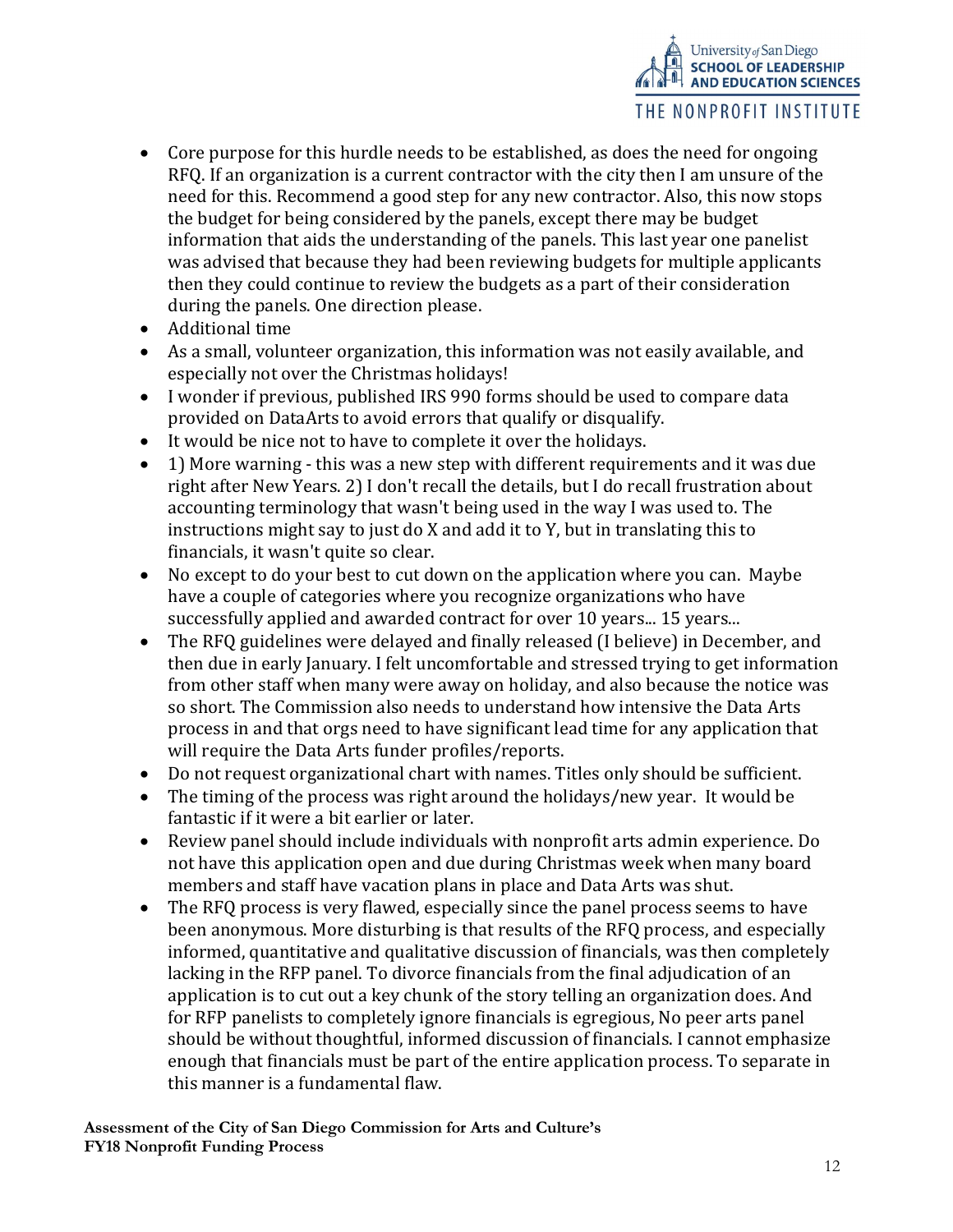

- The RFQ process was just the first portion of the application from two years ago. The only difference were the ability to answer several questions with radio buttons. Some of the requirements to move forward were what I would consider none of the Commission's business and should not be required to proceed forward. They are internal board or organizational issues only.
- Spent a lot of time on CDP. This year was the first time since you required us to use the CDP that we were able to use it for a second grant application. It seems like this always takes a week to get all the data collected. entered, and accepted (30-40 hours)
- The timeline was submission was horrid for us. We'd so appreciate having the guidelines available much, much earlier. December is packed with performances and all staff is at the theater. Then we (were supposed to) take time off. It was challenging to accomplish the RFQ by the early January deadline.
- An improvement over the prior process with clear purpose and process. The RFQ process does still require quite a bit of effort to compile the necessary information.
- We already wrote the Commission at length on our questions and concerns with the RFQ. If you'd like, I can send you that correspondence.
- A longer timeline for completion would improve the process. Firm deadlines should also be a priority. The deadline for completion changed AFTER my organization submitted it. I think the slow response was a result of a short timeline for completion, announced prior to year-end holidays. It seems unfair to organizations that meet deadlines that others are not judged against meeting the same deadline.
- It needs to be streamlined. The period of time allocated to complete the RFQ was insufficient and fell at the wrong time of year. Most of the eligibility questions should be posed as statements, not yes/no, with the applicant attesting to the veracity of the statements. It is overkill to ask for liquidity for the last three fiscal years.

# RFP Submission

# Survey Question #10: Following the conclusion of the RFQ process, did you submit an RFP?

| <b>Applied For Funding</b> | <b>Total Respondents</b> | Percentage |
|----------------------------|--------------------------|------------|
| Yes                        | 70                       | 96%        |
| No                         |                          | 4%         |

Part 2 – The RFP Process

### Survey Question #11: To what extent do you agree with the following statements?

| Statement | Strongly        | Somewhat        | Somewhat | Strongly | Don't      |
|-----------|-----------------|-----------------|----------|----------|------------|
|           | <b>Disagree</b> | <b>Disagree</b> | Agree    | Agree    | know/Don't |
|           |                 |                 |          |          | recall     |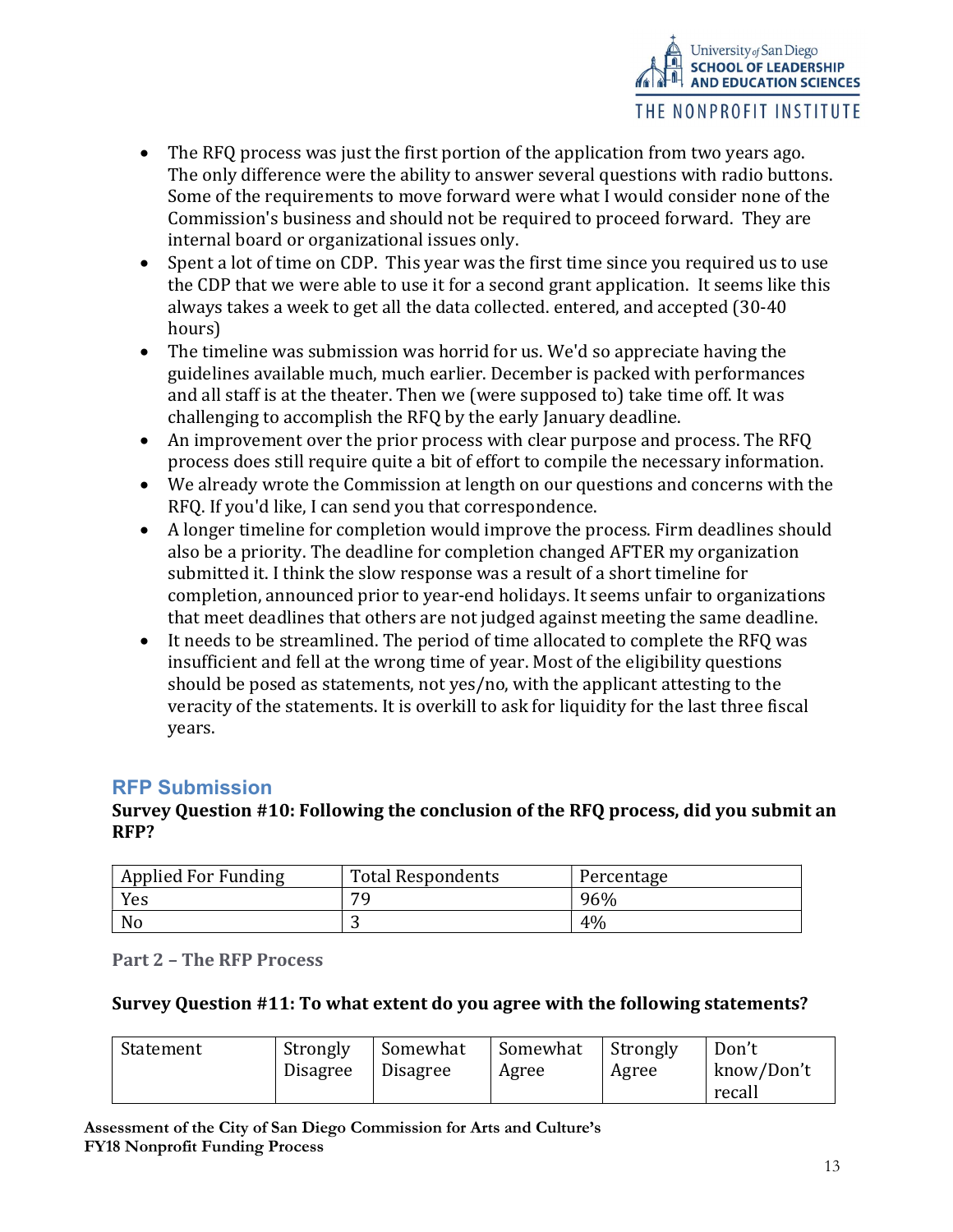

# THE NONPROFIT INSTITUTE

| The RFP<br>guidelines were<br>understandable                                      | 4%  | 10% | 43% | 43% | 0%  |
|-----------------------------------------------------------------------------------|-----|-----|-----|-----|-----|
| The RFP<br>submission<br>process was clear                                        | 1%  | 9%  | 32% | 58% | 0%  |
| The information<br>about the RFP on<br>the website was<br>helpful                 | 4%  | 9%  | 32% | 54% | 1%  |
| The website was a<br>useful tool for<br>completing the<br><b>RFP</b>              | 1%  | 14% | 28% | 52% | 5%  |
| The information<br>requested on the<br>RFP was<br>reasonable                      | 4%  | 16% | 52% | 28% | 0%  |
| The effort<br>required to<br>complete the RFP<br>was appropriate                  | 9%  | 27% | 41% | 24% | 0%  |
| The criteria used<br>to evaluate the<br>RFP (i.e. scoring<br>method) was<br>clear | 13% | 20% | 30% | 37% | 0%  |
| The RFP<br>evaluation panel<br>understood our<br>proposal                         | 13% | 15% | 32% | 30% | 10% |
| The RFP<br>evaluation<br>process was fair                                         | 15% | 14% | 31% | 33% | 6%  |
| The evaluation of<br>the RFP was<br>transparent                                   | 11% | 9%  | 22% | 52% | 6%  |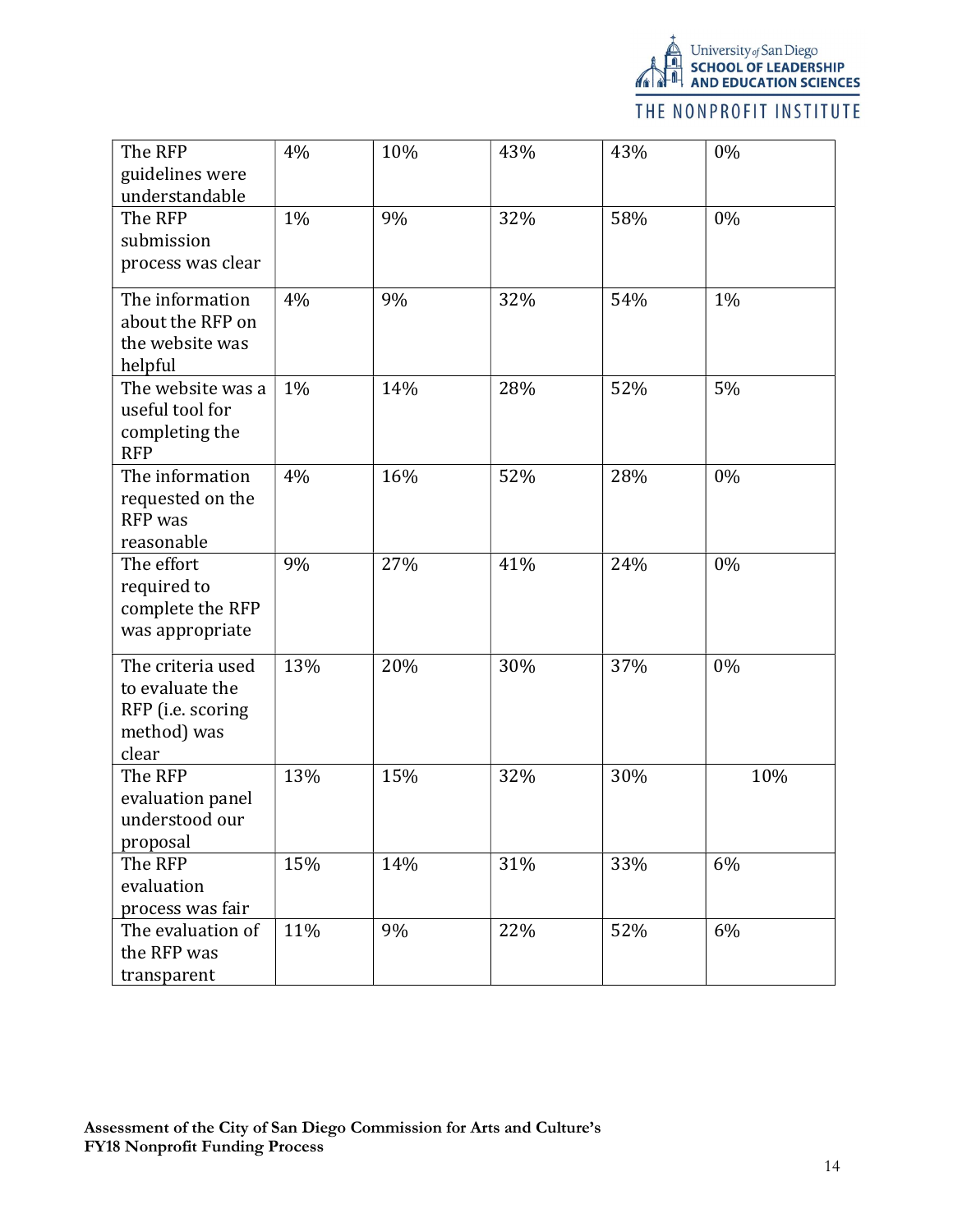## Survey Question #12: Did the proposal that you submitted through the RFP process receive funding?

| Response                | <b>Total Respondents</b> | Total Percentage |
|-------------------------|--------------------------|------------------|
| Yes                     | 74                       | 94%              |
| No                      |                          | 5%               |
| Don't know/Don't recall |                          | $1\%$            |

Survey Question #13: Approximately how many total staff hours were spent completing the RFP process? Please round to the nearest full hour (ex. If you spent 15.5 hours enter the number 16).

| Range               | Respondents | Percentage |
|---------------------|-------------|------------|
| 1-5 Hours           | 0           |            |
| 6-10 Hours          | 3           |            |
| 11-15 Hours         | 4           |            |
| 16-20 Hours         | 12          |            |
| 21-30 Hours         | 16          |            |
| 31-40 Hours         | 12          |            |
| 41-50 Hours         | 6           |            |
| 51+ Hours           | 13          |            |
| Do Not Recall/Other | 13          |            |

Average (66 Respondents) = 39.65 Hours

# Survey Question #14: Did you attend and observe the panel session in which your proposal was evaluated?

| Response                       | <b>Total Respondents</b> | <b>Total Percentage</b> |
|--------------------------------|--------------------------|-------------------------|
| Yes                            | 56                       | 71%                     |
| N <sub>o</sub>                 | 20                       | 25%                     |
| Did not know there was a       | 2                        | 3%                      |
| panel session                  |                          |                         |
| N/A                            |                          | 1%                      |
| We apply for funding from      | $\boldsymbol{0}$         | 0%                      |
| more than one city             |                          |                         |
| department                     |                          |                         |
| We have not applied for city   | $\bf{0}$                 | 0%                      |
| funding in the last five years |                          |                         |

Additional comments regarding panel session(s)

 Some of the questions need more word count. For instance, we lost points because we didn't fully explain how each member of the staff contributed to the work of the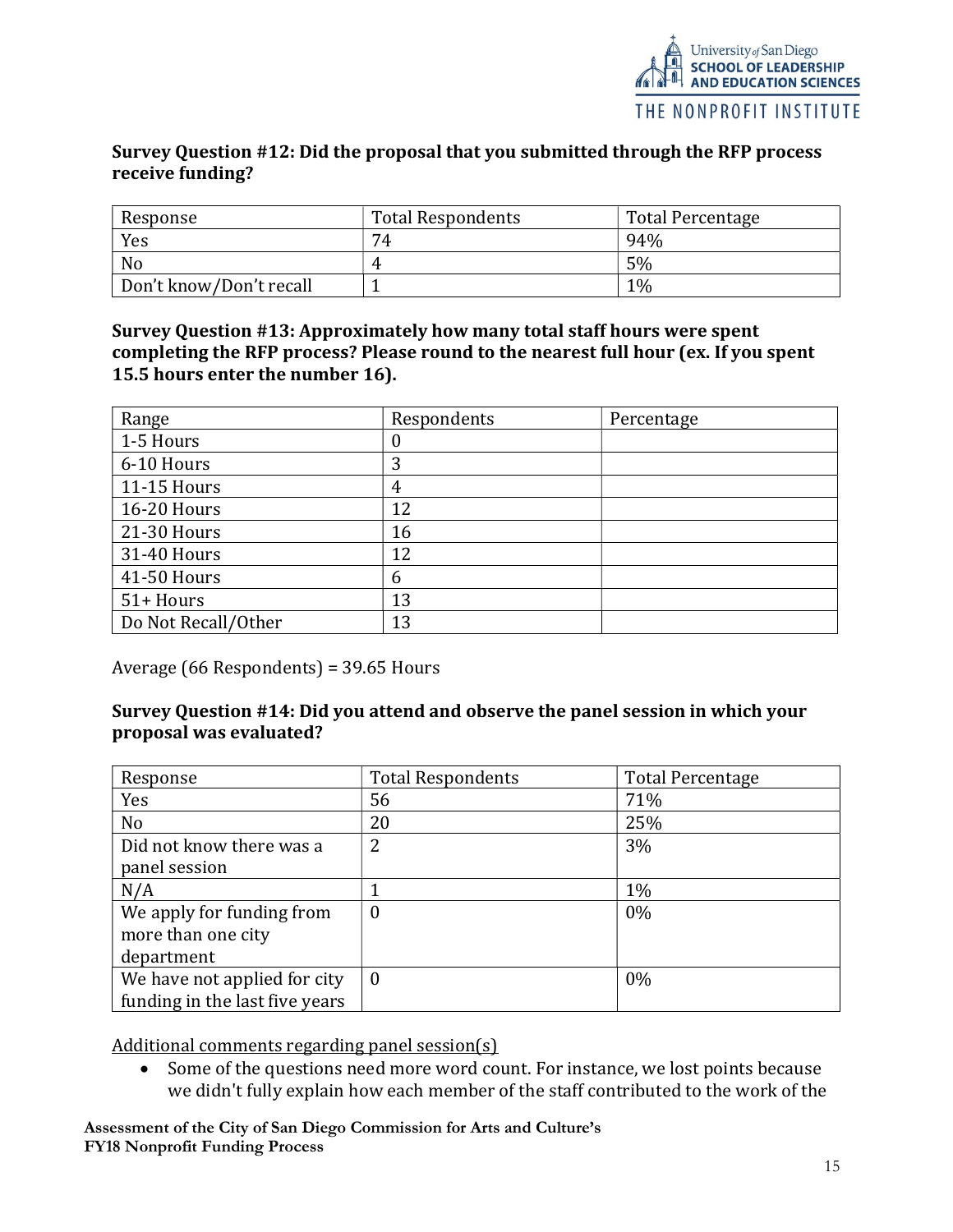

organization, but we were given very limited space to describe it. If the standard is high for the question, there needs to be room to answer it.

- More training of panel members would be helpful to avoid big differences in scoring among members - who at times had unrealistic expectations based on the allotted space - especially for large organizations.
- Another volunteer attended the panel session.
- There were some comments about the application that weren't correct and it is not possible to correct. Also - one panelist commented that the application had one of the best outreach programs that they had seen and then another panelist commented that we could have offered chamber music outreach for deaf children.
- It was informative and will help with next year's submission.
- My colleague attended in my place
- They are helpful to understand how individuals on the panel view the application. Some people understand the application others not as much or viewed it through a personal filter and had incorrect assumptions. The Arts & Culture staff do a great job managing the panel. Since the makeup of the panel is different from one year to the next it's not like you can adjust your application to fit anyone person's point of view. We did learn from applications the panel loved and didn't.
- In agreement with San Diego Regional Arts and Culture Coalition Ad Hoc Committee Members Panels: We urge the Commission to reinstate past best practices and improve the panel process in the following ways:

a. Financial information regarding each applicant should be reviewed by Panelists as well as staff. Having financial information is critical for Panelists to understand organizational health, operational model, capacity and programmatic focus.

b. Panelists should be fully trained so that they have a comprehensive understanding of the goals, objectives, and processes of application review and guidelines. They should only be allowed to participate if they have fully reviewed in advance all application materials.

c. Panels should be large enough so that if up to two people are unable to serve at the last minute, the panel can proceed with a fair number of panelists. Panels should consist of at least seven panelists. If more than two panelists do not attend, the panel should be rescheduled.

d. Scoring should be made more fair by eliminating the highest and lowest scores, which is made possible by having larger panels.

e. At least 50% on non-Commissioner Panelists should have first-hand professional experience in arts and culture with an in-depth, professional understanding of at least one art form under consideration. Panelists should hold an understanding of the business model of arts and culture organizations as either Board members or professional staff. These panelists can be selected from the organizations that are not under consideration during the FY 19 funding cycle. This peer-panel process has been used by public art agencies for more than forty years and has served the field well.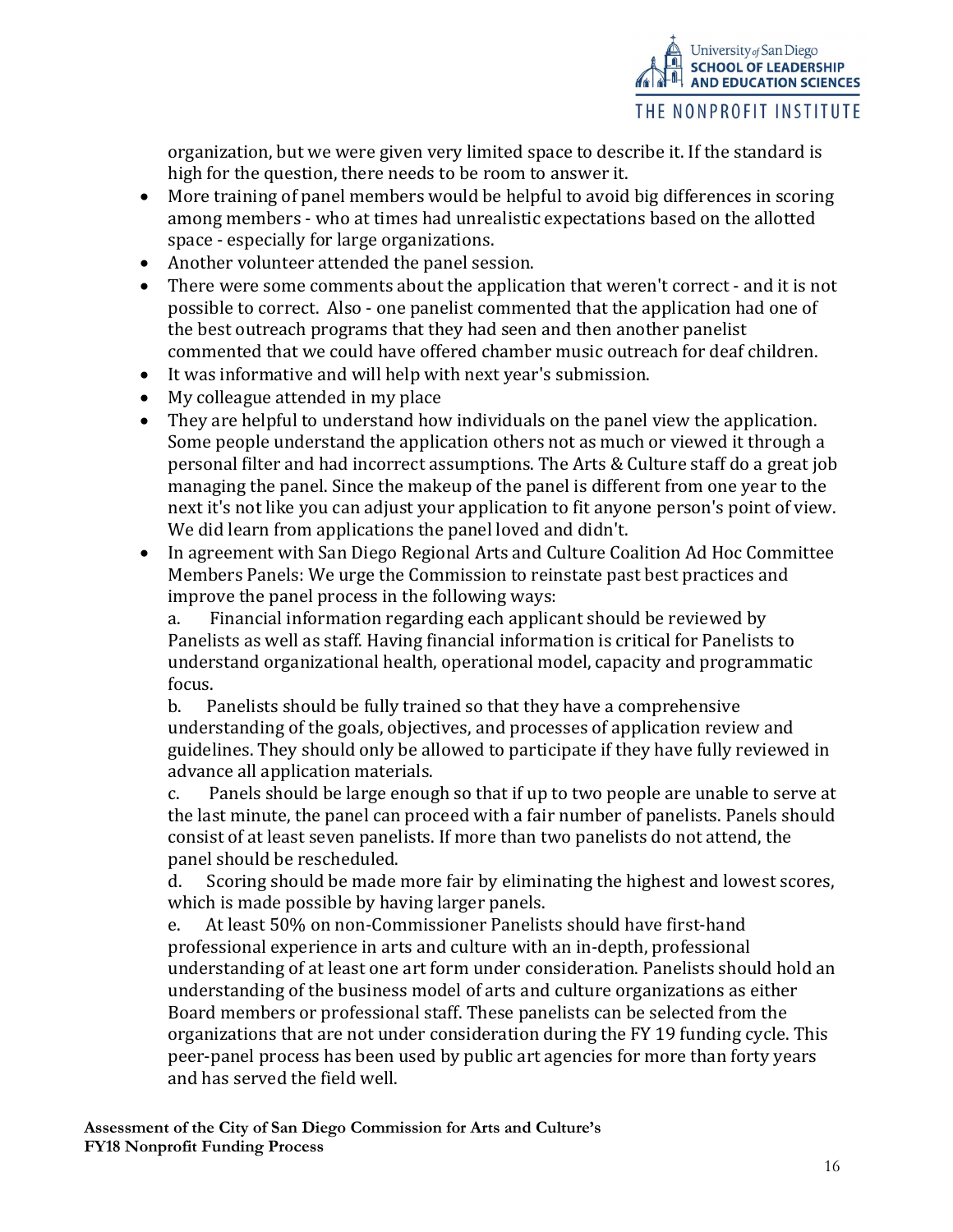

- I wasn't personally able to attend but our Board Secretary attended and took notes to report back to the Board of Directors. She sat through our evaluation and most others throughout the day. I have personally attended twice in the past.
- Panelist were a little bit strict on grammatical errors and wording. They should focus on the content of the application.
- It was unclear to me that we had to attend our panel session. This has not been a requirement in the past. Also, I attended a workshop for the grant process that started a half hour late and so I was unable to participate in the process fully.
- I personally did not attend. However, our grant writer did attend.
- I attended a session at the commission with staff to clarify some of the questions. I took careful notes and followed their advice. The panel discussion was and expectations was very different than the advice from staff as it relates to clarity of questions and appropriate answers
- Attending the panel session was really useful. I appreciate having the opportunity.
- I was disappointed that one panelist gave our proposal a low score and therefore brought my overall score down.
- The panelists did not seem to read the proposal thoroughly or they forgot what they read by the time the session happened.
- The panel sessions seem to be the part of the process that created the most confusion and consternation. Some of the panelists did not appear to have first-hand experience in the arts and culture field and did not seem qualified to evaluate the applications. There also appeared to be arbitrary scoring on the part of panelists which seemed subjective and not following a particular rule of thumb set out by the Commission (in our panel a panelist gave glowing feedback but then gave us low scores in comparison to their comments). Perhaps eliminating higher scorers and lowers scorers on the panel would take care of this issue. A larger number of panelists may help here as well.
- There were a couple of disconcerting comments made by panelists. Two mentioned that we had not submitted a document when in fact we had. At times, panelists seemed to be easily persuaded by others with strong opinions.
- I was unable to attend, but our new Executive Director attended. It was instructive to hear the feedback, but part of it caused me to think that not all members had read all parts of our proposal.
- Where were the arts administrators or specialists in the field?
- Panelists did not seem to understand the language of the queries and did not seem to understand the limitations of the online system
- One staff member did attend evaluation. As usual, the group seems to favor orgs that deal with kids. That's not who we are. While the current app made it easier to judge us on who we are, the discussion still seemed to show a bias towards helping kids.
- We sent an RFP team member. We stay to hear several to learn how to do better each year. Panelist rarely understands programs that are outside their specific interest. One panelist said because they had never heard of a particular org it must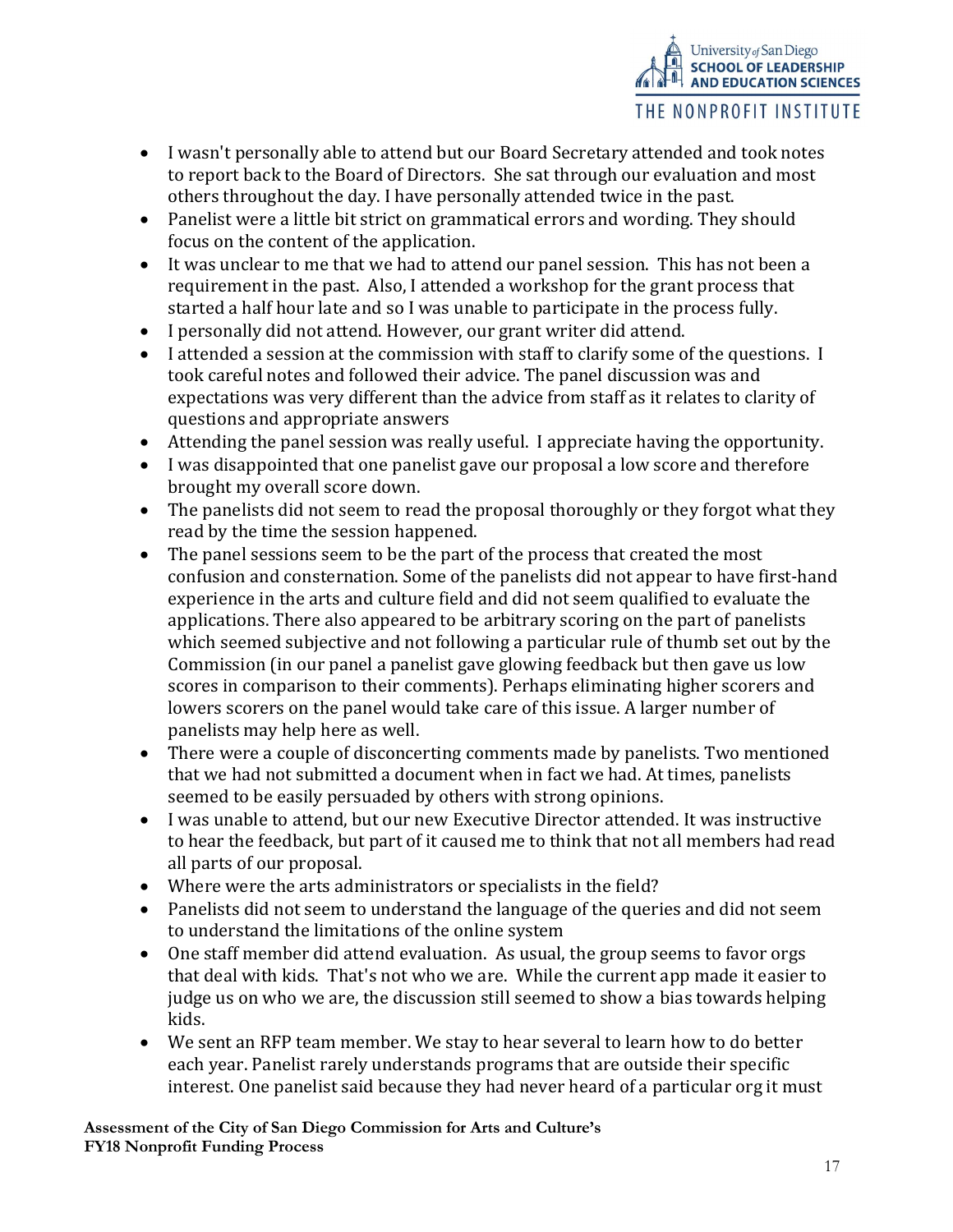

not be that good. That's not fair to that applicant. Statements like this are not an anomaly. Another example (fy2015 or 16) was when two similar orgs were heard back to back. The first org the panel was impressed by its board of directors, the next org had many of the same people as directors, yet the panel was no longer impressed and dinged it as not being a good enough board! A board who had accomplished tremendous things as evident by the application and even though the BOD was the same makeup, one got high fives, and the other got dinged, now that is just not right! Staff would never do that as they know every org so well. It gives applicants little confidence in the panelist abilities. After all the hard work the applicant does, it' has never been a good ending to the process. I have seen people leave in tears because the panel was so wrong or unfair. You don't need a panel; you have a great staff. Is it a consistent treatment /process as the other types of contracts the city awards? Staff understands each org so well, they know important details the panel can never know, why can't staff handle the entire process from start to finish? They are professionals in the specifics and details of each org, why hand it off after all their careful work to a group of folks who are uninformed by the very nature of the process. I attended for 15 years, and the panel has never done a good job on all across the board, they absolutely how favoritism even when staff tells them not to.

- So much time was spent on this process that while I would have loved to attend I could not take the time to do so.
- I ended up missing the discussion on my proposal since the time was moved up, but I did stay for discussion on other proposals - which was helpful.
- I enjoyed the panel session...very fair evaluations
- This year, I thought that the panelist did a great job.
- It was interesting to note the different perspectives of some of the panelists in terms of what criteria mattered most to them.
- It is unclear when writing the proposal what materials will be provided to the panel and what will not.
- I really enjoyed attending the panel session to hear feedback on our proposal but it was "stressful". Thankfully, we did fairly well.
- The panel discussion was confusing, lacked understanding of the art form or mission. Many times the interpretation of questions was decided at the meeting and evaluation was based on the interpretation panelist decided upon. Moderator commented on how great it was that some questions were more open to interpretation, so applicants could better tailor the answers to their specific needs. Unfortunately, panelists didn't see it this way and made up their own interpretation of the question and then evaluated the answers accordingly. Some comments were based on assumptions and not facts. Again, evaluators had little understanding of what our company does, our mission, and resources involved. The limited space we had available to explain our programs did not give them enough info to evaluate our work. For example we were taken off points for not performing operas by Asian or African composers. (We perform mostly 18th century repertoire - there has been no opera outside of Europe at that time.) We were also told our tickets (the cheapest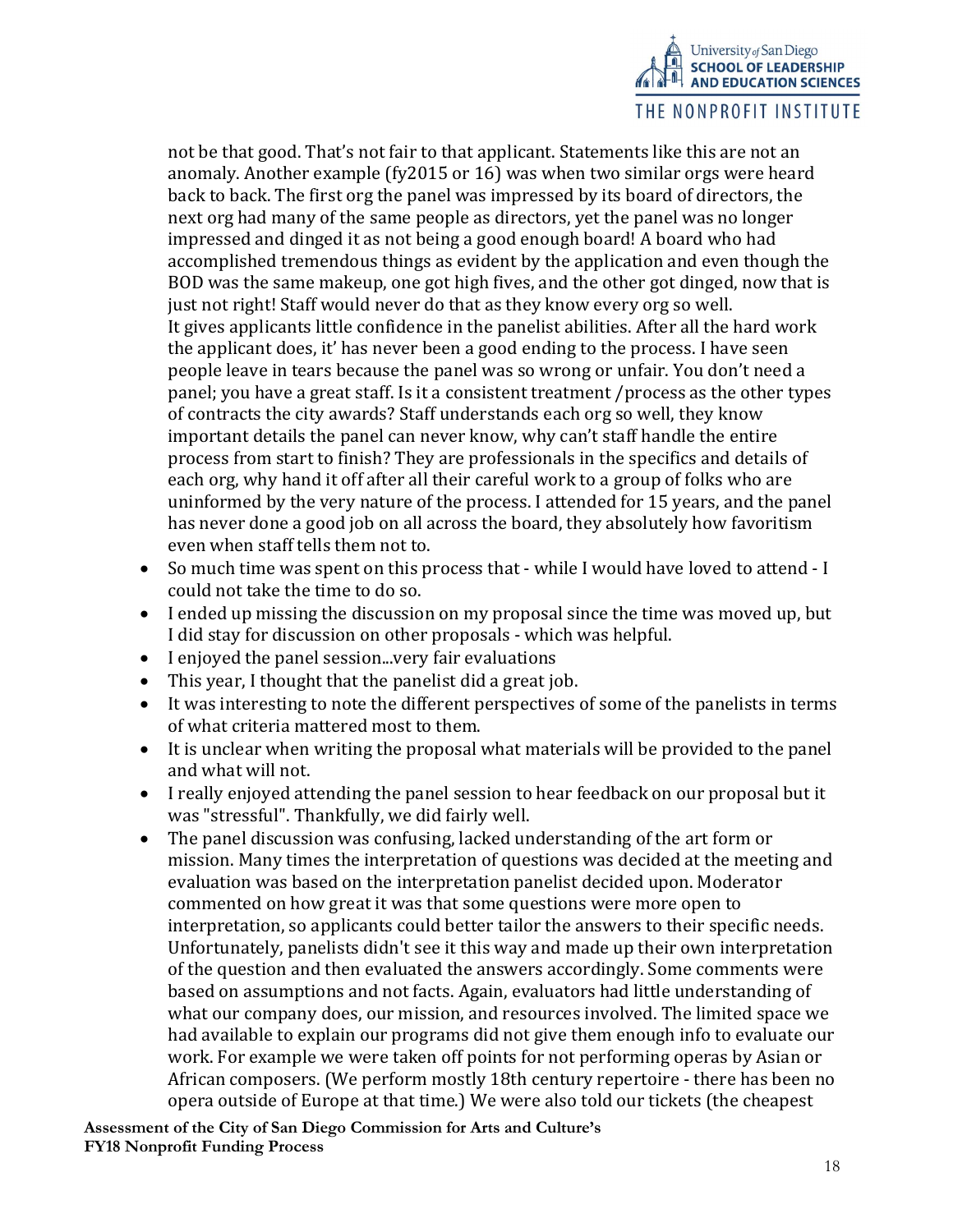

\$12 student or \$20 adult) are too expensive to list as "affordable" and for that price "one can go and see an opera at the Old Globe". (Old Globe does not perform opera, nor their tickets are in that price range.)

We were also given a comment that we are not accessible since we perform at an amphitheater that is located on the premises of a church - this comment is also absurd. There were several other organizations that received much higher ranking that only perform inside churches. Churches are standard and highly accessible venues for the arts around the globe for centuries, especially classical music. A letter that was submitted to prove the external evaluation of the company was not read fully, and was dismissed. (The paragraph specific to the company's work was in the second part of the letter.) Finally, the quality of the productions or the evaluation of artistic work was not discussed at all, and the quality of the programing or services not in any way were part of the discussion. I have not got enough space to write down here the full list of absurdity I encountered at the meeting.

- Character limits on some questions did not allow a complete answer. We were marked down by panelists in several instances for not providing more information.
- Thrilled with the briefing of the panel as our organization is somewhat complex and might not otherwise be evaluated accurately by some who may be less engaged in the community without that briefing. However some understanding of the Arts seems like it should be a prerequisite for engagement in the panels. Are engaged team members permitted to participate in (non conflict) panels? It is extremely difficult to sit through a presentation when inaccurate information is being spoken regarding your organization - particularly when that information is already correct in the application.
- The Panel sessions always occur when we are doing our programming. We don't yet have a qualified staff member to attend/observe on our behalf effectively.
- I could not attend as I was out of the country. But I was very relieved to hear that the panels were comparing "apples to apples" this year when it came to budget size. Excellent improvement.
- The panel had a couple of people who were not qualified and brought prejudices to the evaluation of our application. We know it's hard to find volunteers to spend the time on the panels evaluating but good qualified panel members is important.
- Most of panel had not thoroughly read/remembered our proposal (end of day; they were tired). Instructions should have emphasized priority importance of quantitative data, rather than indicating qualitative would be seriously considered or panel should have given greater consideration to qualitative information. If appropriate, instructions should more clearly indicate need for ethnic diversity in programming - or panel should be instructed that it is not the only/main criteria for an award.
- We truly appreciate that the panels are public and have multiple reviewers. The downside is that I witnessed incorrect statements about organizations made by panelists, as well as misinformed statements. More training seems to be needed to ensure all the panelists are well prepared. I think the individual scores of panelists should be gathered prior to the group review. I will give one example from our panel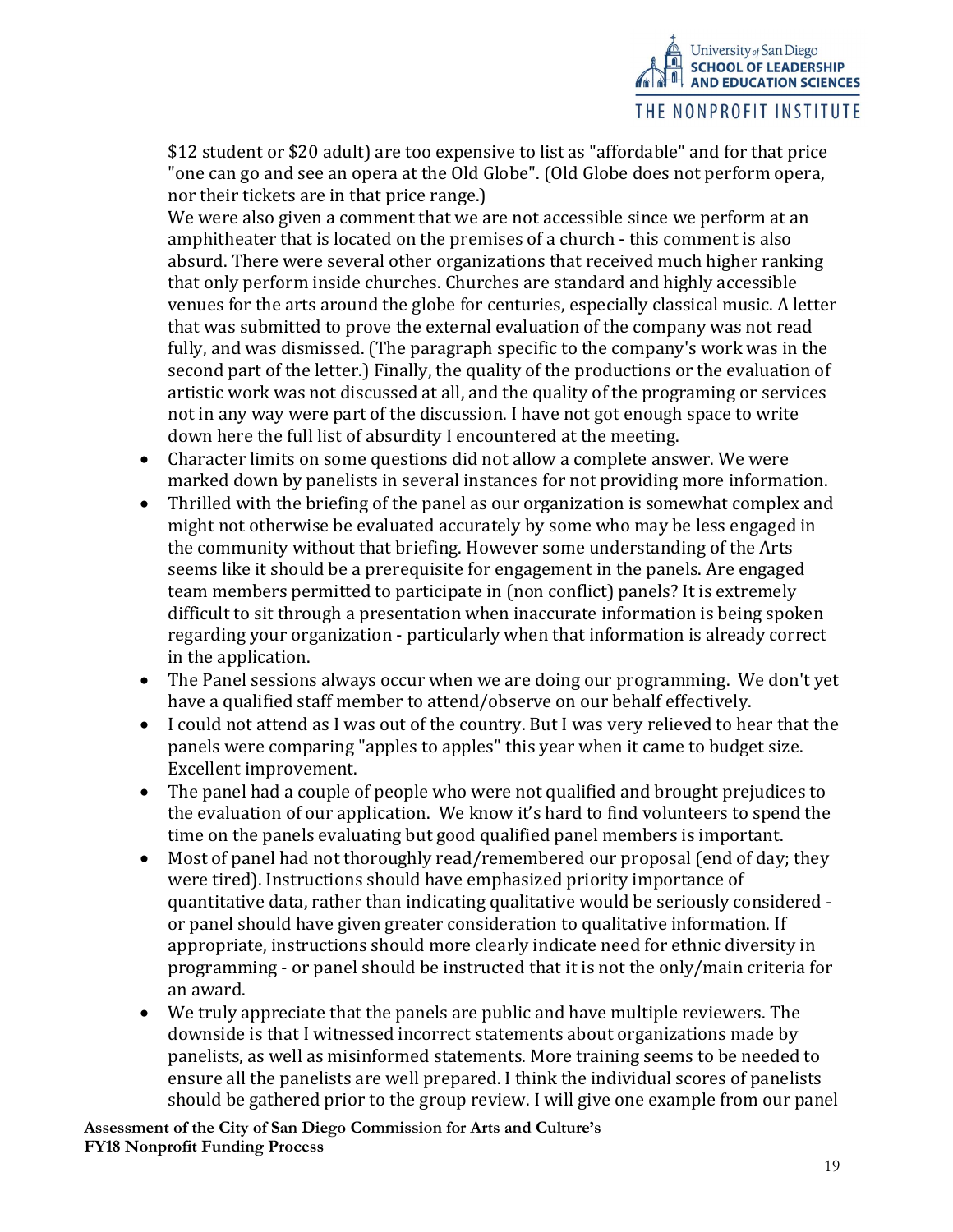

review. In the response to a question about how the museum provides access to the community, we began our response by listing the Museum's hours of operation. In prior years, we were ENCOURAGED to list our operating hours because being open to the public IS providing access, and it is also distinct from some other arts organizations without staffed public hours. But a panelist said he didn't think listing hours was access and cast it in a negative light (even though we also went on to list many other specific examples of access). This was not corrected by staff.

- The panel had been trained to understand the value and inherent difference between a service organization and a presenting organization. This illustrated good training. Overall the panel did not look at required budget information. One organization did not answer the last section correctly and their application should have been marked down but instead the panel overlooked this and gave them credit.
- Panel evaluation times were not sent out and were not easy to find on the website.
- Although completely nerve wracking, It was a wonderful example of civic participation and process in action. We very much appreciated hearing our evaluation and it helped us in many ways for future grant writing. Hearing others' evaluation was also helpful - what to do, what not to do.
- As noted above, there was absolutely no discussion about financials in any of the panel deliberations I witnessed, including our own. Having sat on panels of two states and three cities, I can say that never have I witnessed such an incomplete discussion. Of note, too: there was no discussion of support materials. Letters, media, brochures all tell something about an organization, often from a 3rd person perspective. A letter from an authoritative source can provide strong, objective support for an assertion in a grant. An informed panelist looks at and discusses support materials as part of a whole grant discussion.
- In past panel discussion there were over 5 people and I think our panel discussion this year there were only three. I am not clear on the panel process and how many reviewers participate.
- We normally try to attend the sessions but we could not manage it this year.
- I was surprised to learn there were different panels used to evaluate. So the evaluation was only based on the groups in that section, not all of the applicants in each level. I also learned the panels had a different number of people on them. I would think to have a fair evaluation process it should be the same people on the panel for each level.
- Very insightful to see first-hand the panel's observations, discussions, and feedback.
- While I was surprised how involved all panel members were in the discussion, some points (both positive & negative) about our program seemed somewhat superficial. I admired the guidance given panel in discussion by staff person.
- Although not directed toward us, we were appalled when one of the panelists gave a very low score to one application that received top ratings from everyone else, and their ranking was adversely affected. Didn't there use to be a control in place for that kind of discrepancy?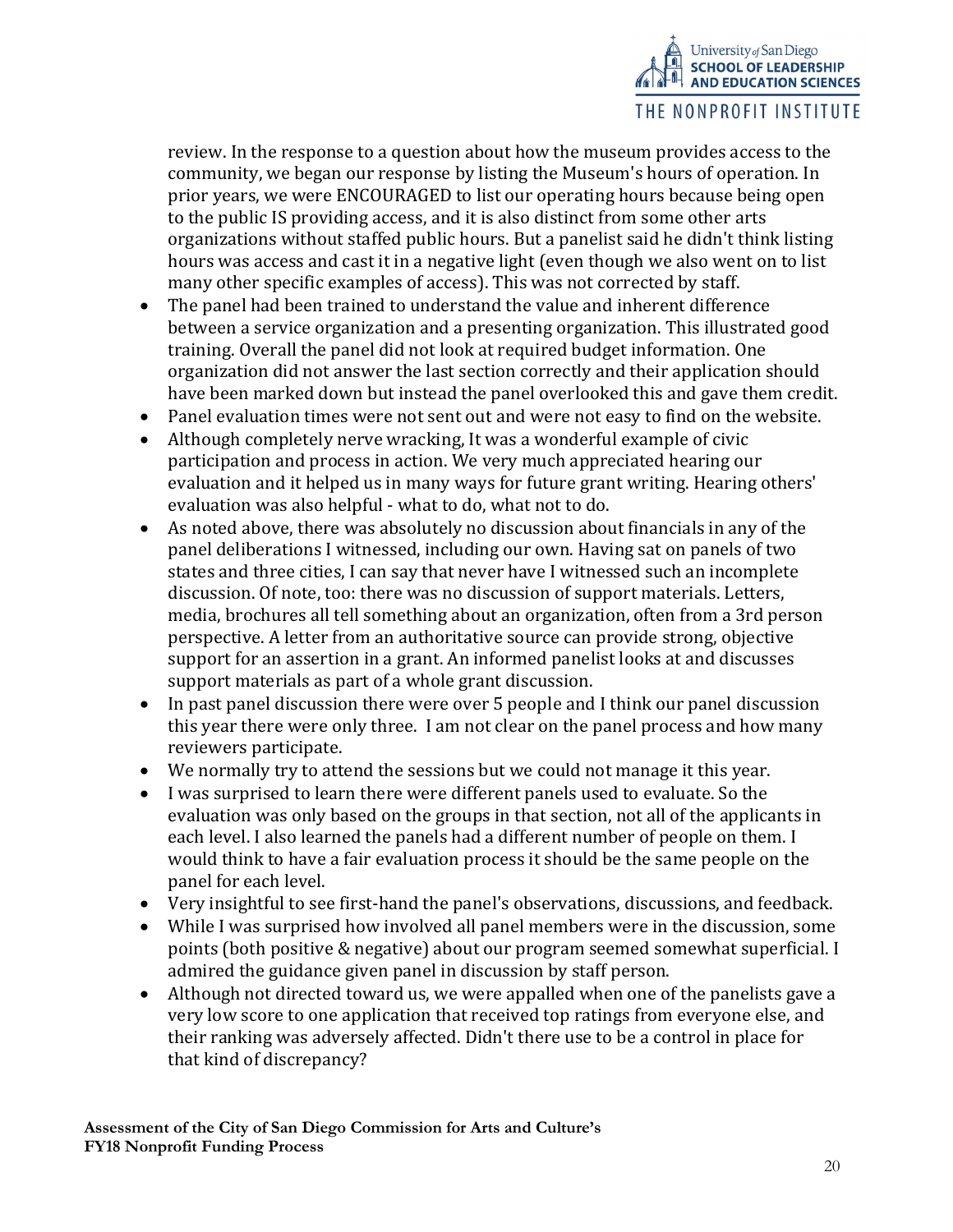

- We were also surprised that in the session we attended, the staff facilitator did not make any comments at all, when she could have answered questions or clarified issues. "
- The panels and scoring would be less subjective if panelists were required to submit their scoring matrix and justifying notes in advance, and the session used more for discussing particularly high or low marks. For example, during the panel I attended, and in regard to multiple organization RFPs, panelists commented "I don't see why I didn't give it a 4 but I give it a 3." Another commented, "I don't know why I'm saying 3 instead of 4." Considering the amount of effort that goes into the application process from multiple staff members, subjective and baseless responses like this devalue the effort that organizations invest in the process.
- Some panelists were uninformed about the arts and arts business models. They weren't well trained or informed on how to score or how to read applications. Staff did not guide the process well. Panelists scored applications box by box and not on overall quality of content. One panelist couldn't read her notes and appeared not to have read some parts of the application. Panelists did not understand how to score properly when small errors were made -- a small error shouldn't reflect on the overall quality of the application or the applicant's programs. Panelists need to see budgets to understand financial health of organizations. That informs decisions.

# Survey Question #15: Overall, do you have any suggestions and/or recommendations to improve the RFP submission/evaluation process?

- It is an intensive process, but the funding from the Commission is a critical source of funding for us, so I'm fine with the requirements and the effort that it takes to complete them.
- Our recommendations have been communicated through other channels.
- The translation of rating and budget information to an award amount seems very opaque. We received a 10% cut in funding this year over last even though 1) our rating was the same, 2) our annual operating budget was higher and 3) the Commission's budget was cut by only 3.5%.
- The long form is a daunting process to submit every year. The short form had plenty of information involved in the submittal. I think it would be good to go back to the old process of long/short forms. It would be good to have the application at the beginning of the fiscal year - so that we know what is expected. Sometimes - it is difficult to decipher what is expected in an answer to a question - and it can make all the difference in the scoring. And I understand that this is a very difficult process to curate.
- Please simplify for smaller organizations.
- Last year's RFP was new so it will be clearer going forward.
- Not every organization fits the template and not sure it can ever do so. We struggle to provide some of the information requested. I think we could improve our outcomes if we had the opportunity to discuss it with A&C at some point after during the year to hopefully get their suggestions. One thing I am positive about is that Arts & Culture staff are very, very helpful and do a great job.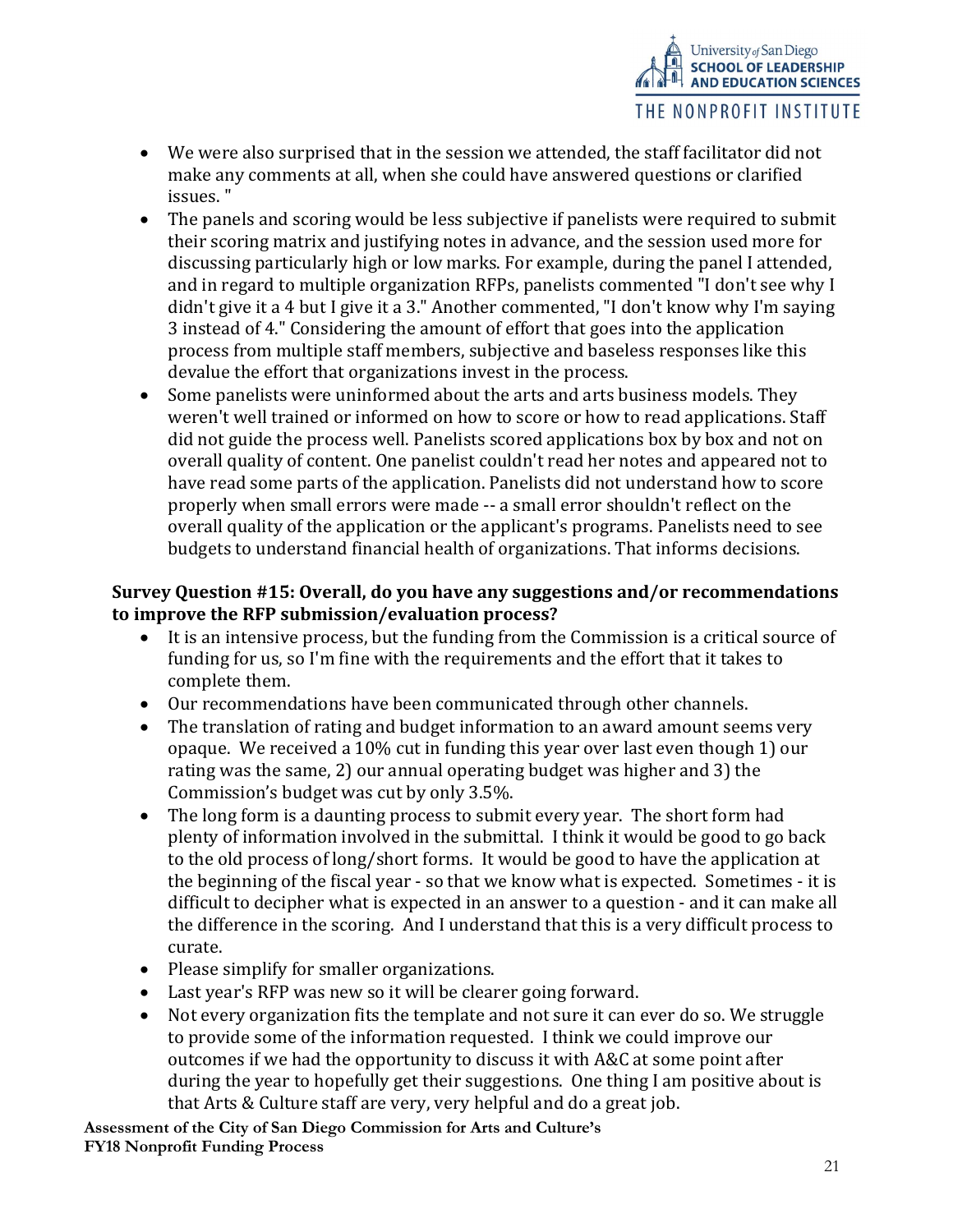

- In agreement with San Diego Regional Arts and Culture Coalition Ad Hoc Committee Members: Since it seems that the Commission staff does not foresee any substantial changes to the guidelines or questions for FY19, a short form should be made available for FY 19 for those eligible organizations that wish to retain their rank for a three-year funding cycle. This will allow arts and culture organizations to focus on their important work of serving the people of San Diego through arts and culture programs and services rather than dedicate many hours of staff time to prepare the application. This was the Commission's policy until FY 17 and we request that it be reinstated for this coming FY 19 application cycle.
- Lead time with the application will help to formulate thoughtful responses and give ample time to ask for review from the Commission. We did receive some great help and guidance from staff.
- The goals and objectives guidelines were different from the previous form. Applicants were used to that type of format. However, as long we stick with that format applicants will adapt to that type of format.
- The process was cumbersome and overly labor intensive. The process is unclear. I also heard that the panel members openly criticized certain types of organizations as not "artistic" enough.
- Please try to not have deadline close to the California Arts Council, County of San Diego and National Endowment for the Arts deadlines. Everything is due around the same time and it's a challenge for a small nonprofit like ours.
- Better train the review panel with in advance so as they review (prior to the panel discussion) they are all reviewing similar criteria. it was clear in the discussion that some panel members were not on the same page during the discussion and ranking.
- This was the third year we have submitted. Each year the application has been really different. I would like it if the application could settle down so we didn't have a steep learning curve every year.
- I felt the process was very rigorous for the amount of the award. Maybe because it was the first time we applied...
- It was very confusing to figure out the differences and relationships between question 2 (What are the goals and objectives of the project your organization is proposing?) and question 4 (What are the measurable impacts of the project and how will the impacts achieve the stated goals and objectives?)
- Please release...even if only in draft form...the questions earlier. The tight time frame was very difficult to meet with volunteers having scheduled vacations, etc. The effort was reasonable for the amount funded but the tight time frame made it impossible to produce best work.
- "The appeal process should be well publicized and allow adequate time for organizations to apply. A public review process could also help with transparency during the appeals process.
- Rumors also circulated after the panels that some organizations received notification of a different score from the one they received at their panel, which caused confusion.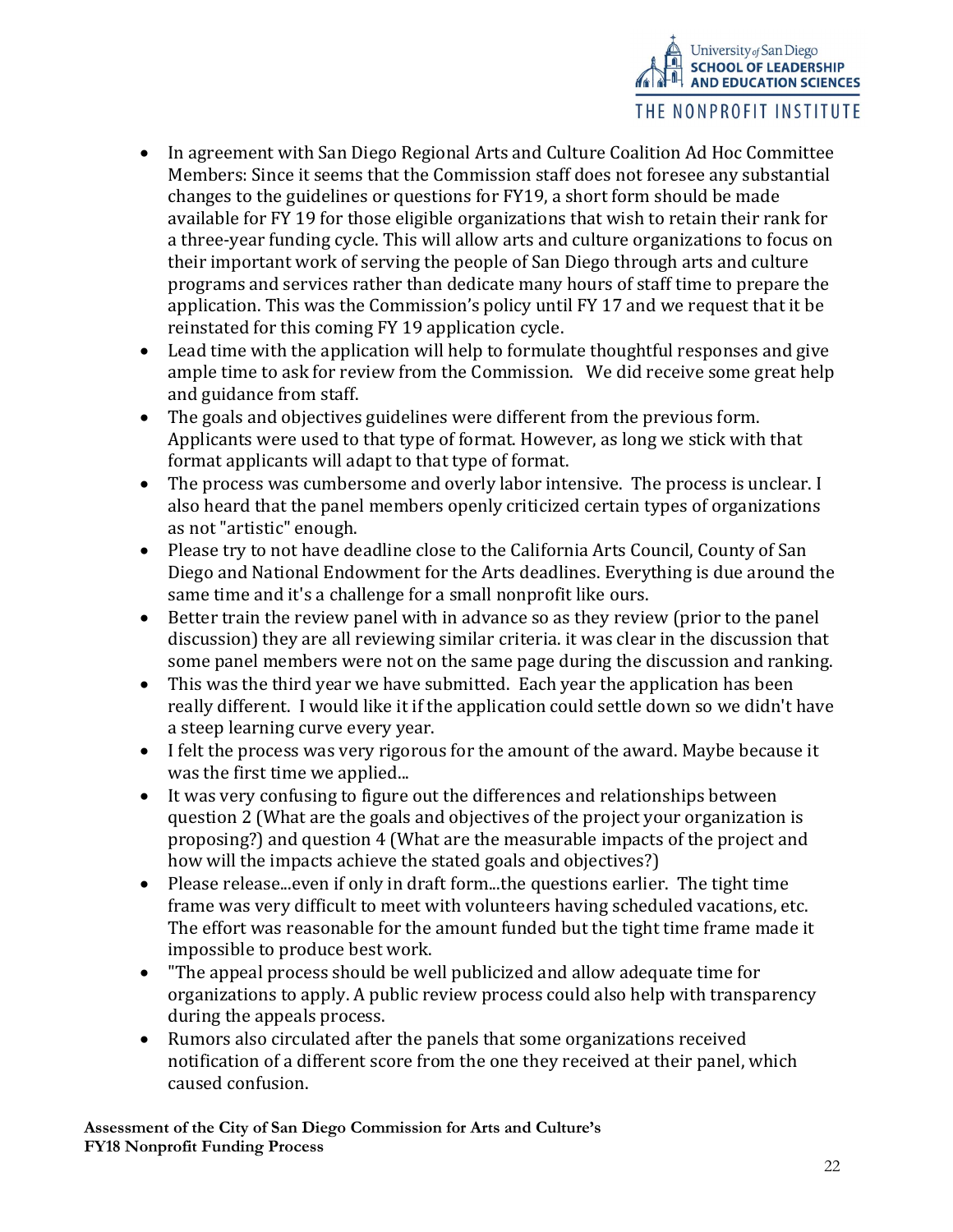

- Separating the RFP process from the RFQ process was very helpful and also ensured that unqualified panelists did not review financials that they may not have been able to adequately assess without in depth knowledge of the non-profit business model.
- I would be interested in learning what qualifications are needed to be on the panel. I'm grateful for the work that City staff have put in to streamline the process - I think there's been much improvement. And I've found the staff to be very responsive.
- I absolutely understand a rigorous process for these grants/contracts. However, I think the attachment part of process could be much clearer. If attachments are required, it would be helpful to have what should be included in them spelled out succinctly. I felt that the questions could have been posed in such a way that no attachments would be needed. As I mentioned above, I felt like perhaps some of the panel did not receive all of our attachments. It might be an easier process for the panel as well if the questions in the grant covered the material needed to review the organization versus giving orgs the open-ended attachment process.
- Small orgs have to complete that same application as larger orgs with more hr support and are held to the same standards as the orgs with more capacity. If your funding potential is less than 75K there should be a more streamlined process.
- Too many last minute amendments and changes issued by the Commission; the list of links to amendments is too chaotic: some directions are circular: a FY calendar with all deadlines ought to be published within the first month of the fiscal year (during which org will apply) if not sooner (by the end of the prior fiscal year) so that orgs can allocate appropriate personnel resources in the fy budget; the OSP application process is a very dissatisfying and negative experience.
- For a multifaceted organization (many different programs) we found the character limits difficult. During the review process we received feedback from panelists wanting more info on a particular topic but we couldn't cover everything in as much depth as we would have liked.
- Have staff handle the entire process from start to finish, not panels.
- Consistency. These application processes seem to change from year to year making it difficult on smaller nonprofits who are already stretched thin on time.
- Continue to condense the amount of information requested. Some questions felt like they were asking for similar narrative but in a different way.
- Not to improve the process, but to change the underpinnings of the grant itself.
- I think improvements are being made in the right direction. A monthly reminder and template to track/update numbers for the purposes of the final report might be helpful. With focus on programming and events, the extra step for consistent and prompt recording is sometimes missed.
- Simplify to make it more economical for small non profits
- Splitting the process into the RFQ and RFP didn't save any time. If anything, more time was required. The process that the Arts Commission requires takes a lot of time to complete ... it is comparable to major government grants. It may be too difficult for volunteers and people who are not well versed in the grant application process, so my guess is that the process favors larger organizations that have the staff to complete the Art Commission's rigorous application process.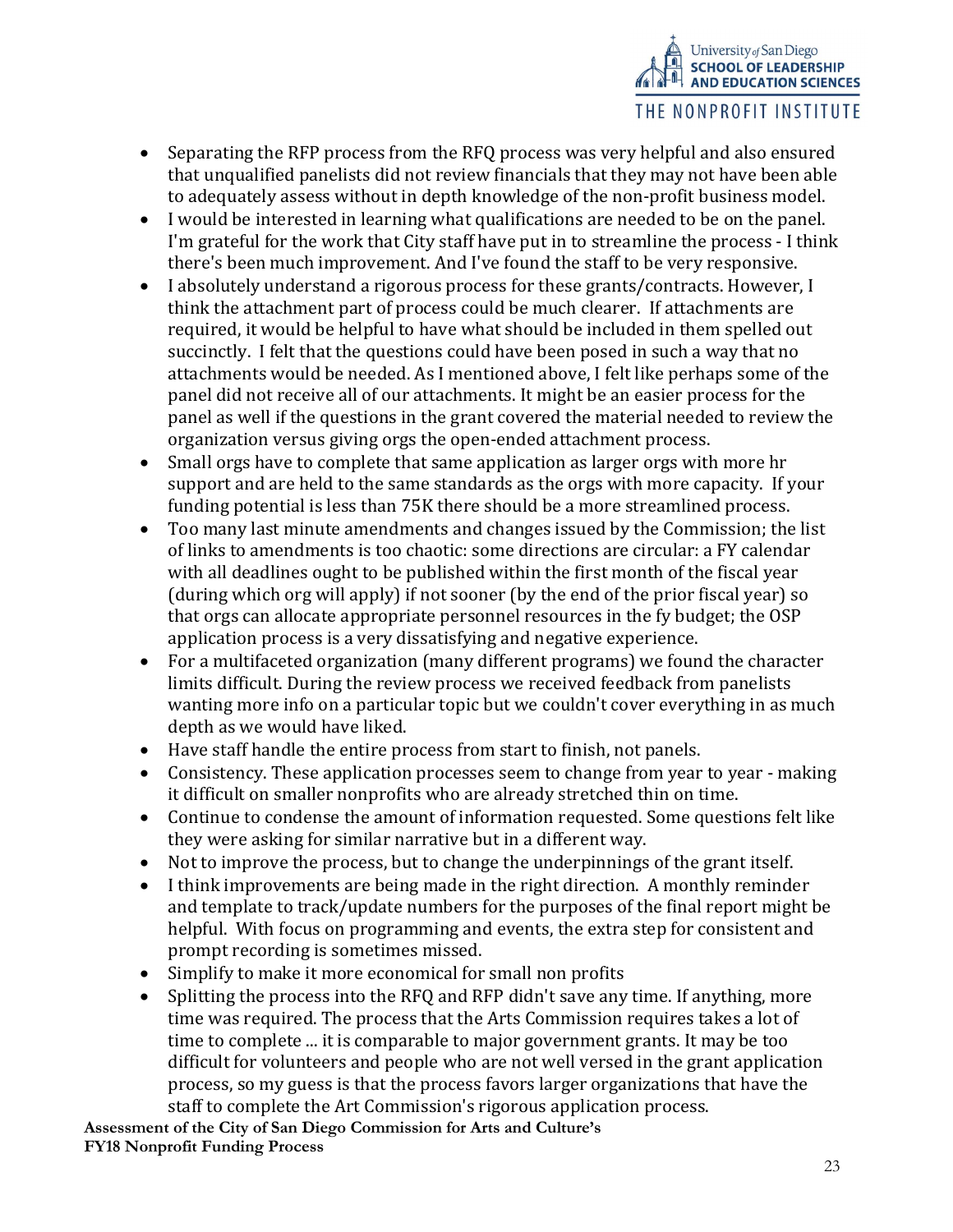

- In Section 2, I would switch the order of questions 2 and 3. This keep the items about goals and objectives to follow each other. I would allow more characters for Section 4 Question 3.
- A small non-profit has less resources, is eligible for less, but dedicates equal or more time than a million dollar institution. In fact, million dollar institution can afford a grant writer, as were smaller organization spend staff time during the application process. The application process for a \$5,000 contract should be less intense than one for a \$100,000 contract.
- This was the first time I submitted this proposal, so there was a learning curve for me. However, I was told that previous guidelines were much more cumbersome. I would like to see the guidelines and submission process remain the same for the most part. However, there needs to be much more allowable space for Section 4, question # 3. It was VERY challenging to give an accurate answer with the allotted space. At the panel, several organizations including ours were dinged for not having more pertinent information included.
- 1. Reevaluate the formula how organizations get funding. Large organizations receive disproportionate amounts and small organizations that need the most help never get enough support. The current formula helps somewhat to count for the difference but does not go far enough at all. 2. Please, please, please bring in evaluators, who have first hand knowledge and understanding about the arts. Every panel should have at least some experts in the performing arts (theater, classical music, dance, etc), fine arts, conservation, etc, who can inform the rest of the panel about applicants and provide some facts to the discussion when questions arise. Quality of programing should be at least part of the discussion since work samples and outside reviews were requested. 3. Provide an opportunity for a 2 minute correction/comment to the company representatives present at the meeting to be on the record. 4. The point system, while seems very transparent, is actually very subjective. Panel members need to provide a better narrative and clearer criteria why and how they take off points and how many points they can take off. Interpretation of questions and the amount of points taken off for ""offenses"" seemed arbitrary and was highly subjective to the personalities and specific preferences of evaluators. This must change. 5. Evaluators were adding up their own points. Several times it was reported that they made a mistake and the score was changed. It is possible that mistakes were not discovered every time and some applicant's funding could have been subject to panelists' basic math skills. Points given to each question need to be reported individually to a third person with a calculator/computer and publicly added up to a score.
- Allow more characters for some questions so we can make our case. Also, panelist opinions were wildly divergent, and some negativity was caused by not being able to provide more complete information.
- It seems to me that with the very significant number of applicants being considered, then panel resources are being severely taxed unnecessarily. I understand the "short form" is being considered for reintroduction in 2020 however I am unsure why that could not be returned for this coming year. This would immediately relieve pressure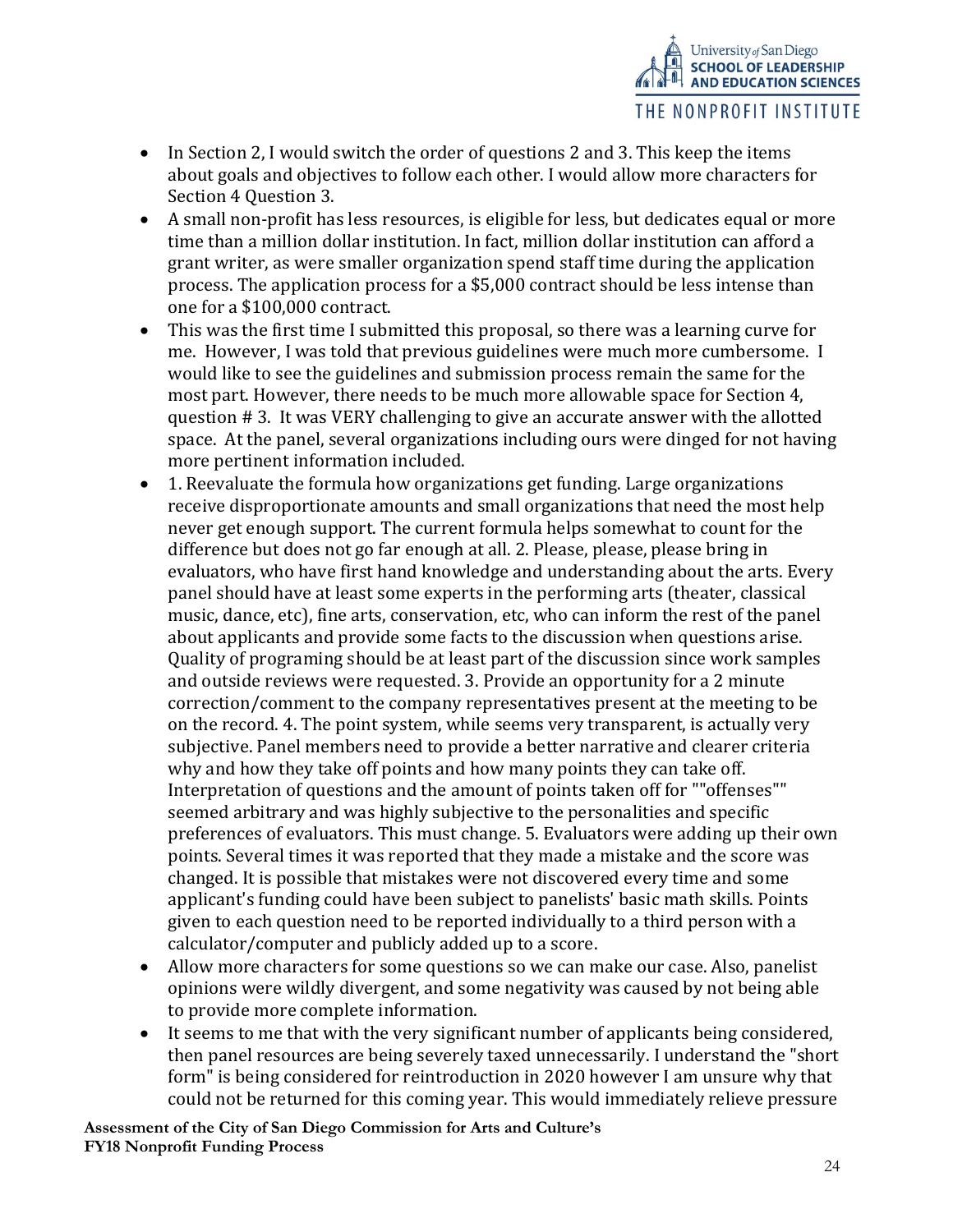

on the process and staff, satisfy the needs of many contractors and save countless hours of administrative work.

- Additional time
- Yes, the evaluation process looks too largely at budget size versus sustainable programmatic relevance, overall and projected impact. In fact this year I feel like we were ask to speak even less about what we do, how well we did it and who we served.
- The evaluation process also does not take into account multiple city generated funding streams, in-kind support and benefits certain contractors receive housed on city property, facilities which directly offsets, reduces their expenses substantially compared to contractors not in the same position. This creates an immediate unequal, inequitable position and condition.
- Several membership organizations who directly serve and benefit particularly oriented funded contractors are also funded to provide their services to these particular funded contractors. Therefore, and as a result these contractors are benefitting more than once from this funding stream and thru this evaluation process. I am not sure, or I don't understand how or why membership organizations that have exclusive focuses in who they are serve are being funded at all. My understanding is that contractors should be working to serve everyone thru their work."
- Process seemed much more reasonable than the previous year. Nonetheless, rearranging of questions and character limit very much limited the ability to "cut and paste" answers.
- It seems strange that one year you are evaluated for the same event and you submit better and better applications year to year (or you should with 17 years of submitting the application each year and being awarded funding). This process should make life easier for all by providing either3- 5 year contracts for proposals that are just an exact repeat for years. We can cut and paste from the previous year's application but that seems like a waste of valuable time for all. Maybe create "signature events" that have a proven track record and provide significant return on investment and tot. You can create the criteria for becoming a "signature event" that would preclude making the same application year to year.
- Make sure the guidelines are very clear and released with plenty of time to respond. The RFQ seemed unnecessary. It seemed aimed at weeding out only a few very small organizations. Ensure the review process has clear scoring. Have panelists provide and share individual scores prior to group review. Maybe group review score is weighted differently (I don't know-- perhaps research other panel review processes). Keep panels public -- this is important. Keep looking at streamlining the application, it continues to require many hours of preparation.
- For a small organization there is a lot of repeating of the same information. It takes the same amount of time as for a larger non-profit with a grant writer vs one with 2- 3 staff members.
- Apply consistent evaluative process for panel review.
- Better communication on panel times and review process.
- Assessment of the City of San Diego Commission for Arts and Culture's FY18 Nonprofit Funding Process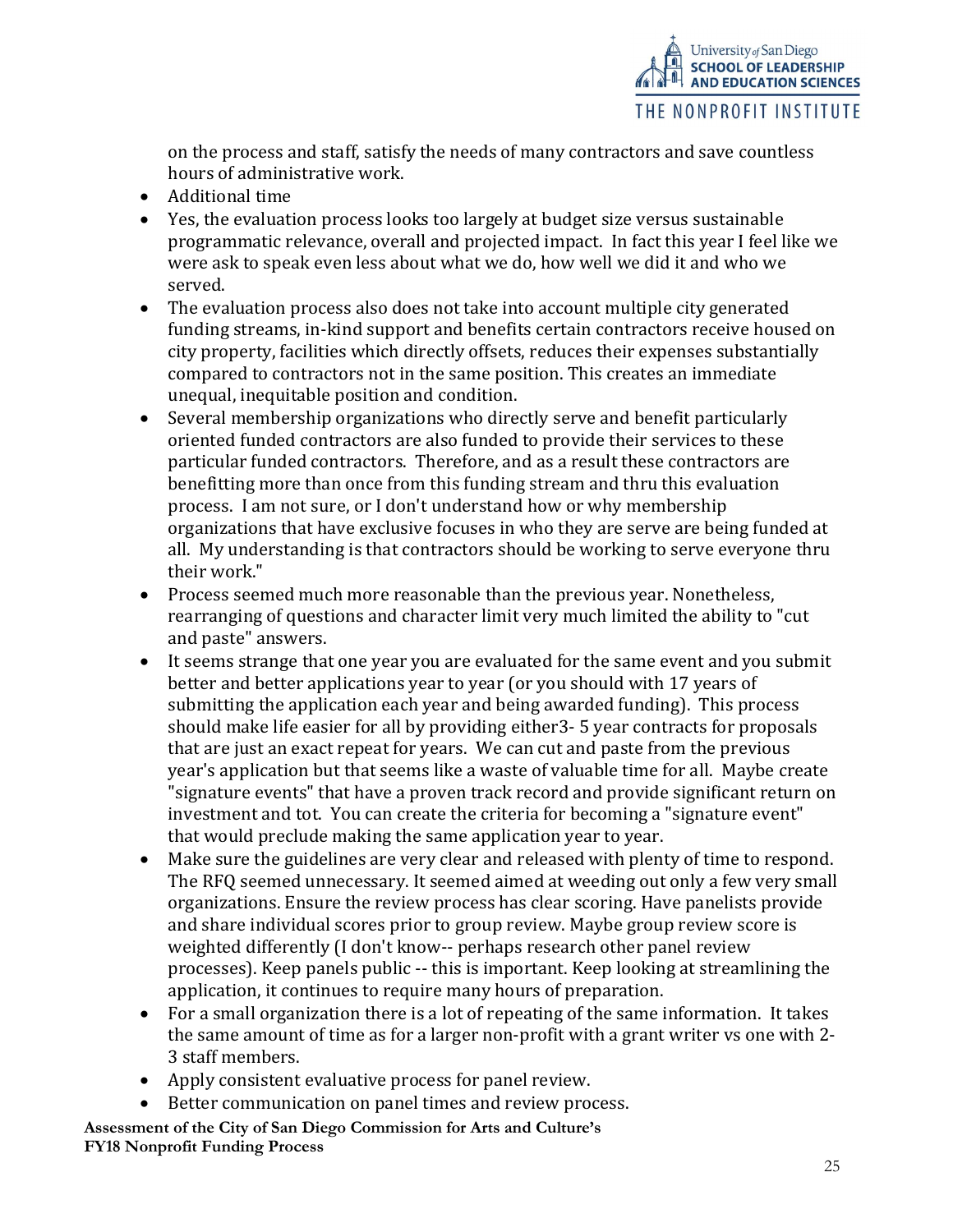

- Round Two of the panel I witnessed was inadequate. There was no discussion of panelist ranking anomalies, as had happened for our application. In all other panels I have witnessed or in which I have participated, Round Two, specifically looks at such divergence of ranking, with a discussion to follow. This was not raised by the facilitator, whose job it is to raise such concerns, or by any panelist.
- Perhaps my greatest concern is the lack of an appeals process, which is now only about fundable/nonfundable, and goes to staff not Commissioners. This policy closes off contact between contractors and Commissioners, and takes away a reasonable avenue of process from applicants. Past criteria about appeals were very clear and fair to applicant, staff, Commissioners, and panelists, and discouraged frivolous or petulant appeals. The current system seems arbitrary and nontransparent, bordering on arrogance or laziness."
- In the past, applicants were given a review of comments by the panel. This year, we were given their score sheets, which often had no comments, just ranking. To improve what was considered a low score without comments on how to address those rankings, is worthless.
- More transparency on the process.
- My recollection is that we thought the timeline was tight for the RFQ, but the RFP was fair to give another month. Ask these survey questions closer to the end of the process. Calculating hours spent is just a guesstimate over 6 months later.
- Some sections asked a number of items to be addressed, but the allotted space was large enough, which then required more time trying to edit the answers to fit. It was time consuming to try to answer the questions asked, but in a limited space. This might not be a problem with smaller organizations, but the space allowed for biographies was too small.
- As the guidelines were adjusted for this year, some of the scoring elements were not clear as to how they would be reviewed, what elements would have priority, etc. As an organization that focuses on many programs and an extremely large and diverse audience, we found it difficult to capture all of the data that was desired while still sharing the narrative along with it. Ultimately, we realized that we might have actually been able to share more information if we used bullet points instead of narrative, especially as the space provided was limited. It appeared that more data points were desired in many cases. In some areas, our answers focused on a specific program or audience whereas ultimately the panel more often sought broader answers. In observing their discussions, we would have definitely focused our responses in different ways had we known that was how it would be judged. Ultimately, we found that a gap exists between what we were able to record in the limited space for answers vs. the depth of the actual programs delivered."
- Sadly the only suggestions I could make right now would require additional time for both panelists & applicants, which I'm sure is simply not available. Specifically, the overall process is directed towards the City's mission, which is appropriate: it's the City's money, its policy. The RFP does ask how the org's mission fits in with the City's, but there are a lot of little orgs whose mission, while requiring a professional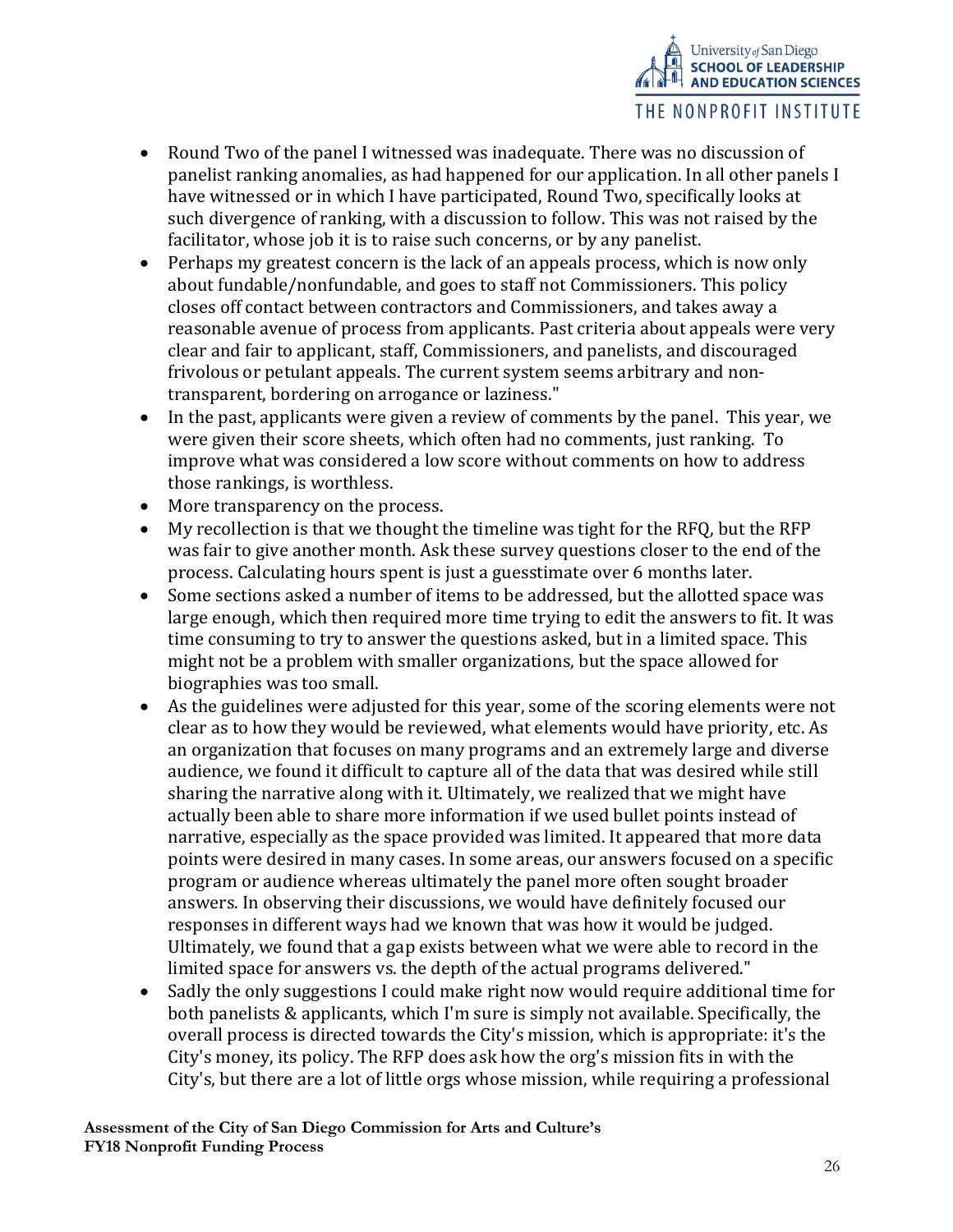

polish, still is very hometown. Might be interesting to see if or how the City's mission fits in with the org's.

- I know the Commission has the best of intentions for improving, clarifying and simplifying the process, but it feels like the exact opposite is happening. It also feels far more demeaning to applicants and far most discriminatory toward small/grassroots organizations, which it the exact opposite of the City Council's express request to the commission several years ago. I know the city and the commission must safeguard the use of city funds, but.....
- Panelists should be more informed about the arts and arts business models. Applications are too long making it hard for panelists to review them carefully. Panelists should be trained and prepared for carefully. Panels should have an adequate number of panelists or not move forward. Staff need to be more involved in panel process. Panelists must see financials. Suggest highest and lowest scores be eliminated to ameliorate extreme scoring or personal biases.

# Communication and Technical Assistance

Survey Question #16: If you attended any Technical Assistance Workshop(s) prior to submitting your either part of the application, please rate the extent to which you agree with the following:

| Statement      | Strongly        | Somewhat        | Somewhat | Strongly | Don't      | Did not  |
|----------------|-----------------|-----------------|----------|----------|------------|----------|
|                | <b>Disagree</b> | <b>Disagree</b> | Agree    | Agree    | know/Don't | attend a |
|                |                 |                 |          |          | recall     | TA       |
|                |                 |                 |          |          |            | workshop |
| The            | 1%              | 4%              | 20%      | 58%      | 2%         | 15%      |
| information    |                 |                 |          |          |            |          |
| presented      |                 |                 |          |          |            |          |
| was clear      |                 |                 |          |          |            |          |
| The            | 6%              | 4%              | 28%      | 46%      | 1%         | 15%      |
| information    |                 |                 |          |          |            |          |
| presented      |                 |                 |          |          |            |          |
| sufficiently   |                 |                 |          |          |            |          |
| prepare us     |                 |                 |          |          |            |          |
| for the        |                 |                 |          |          |            |          |
| application    |                 |                 |          |          |            |          |
| process        |                 |                 |          |          |            |          |
| The            | 4%              | 6%              | 22%      | 52%      | 1%         | 15%      |
| information    |                 |                 |          |          |            |          |
| session was a  |                 |                 |          |          |            |          |
| good use of    |                 |                 |          |          |            |          |
| our            |                 |                 |          |          |            |          |
| organization's |                 |                 |          |          |            |          |
| time           |                 |                 |          |          |            |          |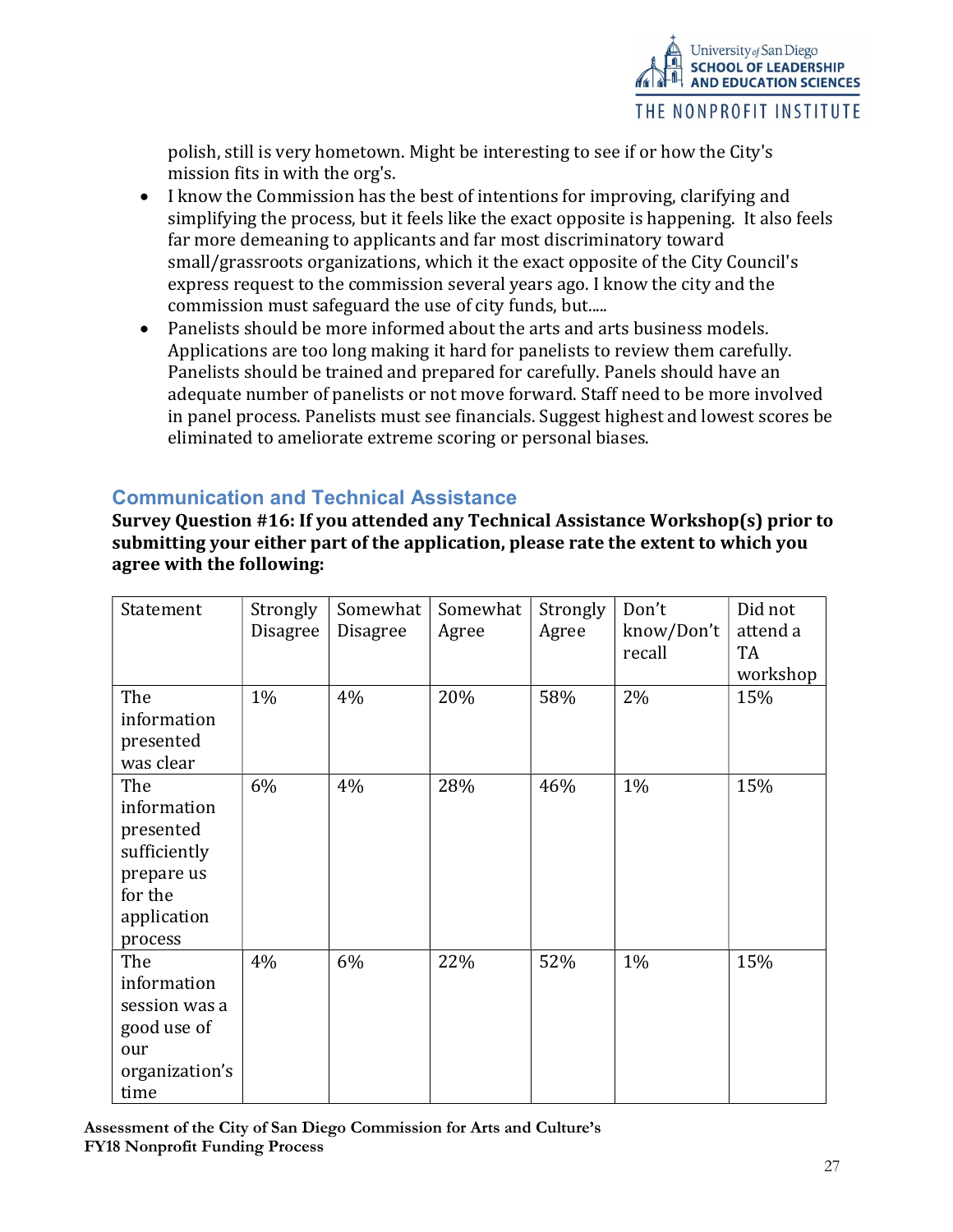

#### THE NONPROFIT INSTITUTE

| Meeting dates | 4% | 6% | 31% | 46% | $1\%$ | 12% |
|---------------|----|----|-----|-----|-------|-----|
| times /       |    |    |     |     |       |     |
| locations     |    |    |     |     |       |     |
| were          |    |    |     |     |       |     |
| convenient    |    |    |     |     |       |     |

Are there any changes to Technical Assistance Workshop session(s) that you would recommend?

- I see the benefit of doing the workshops in person (good for networking and hearing other orgs concerns), but it seems like a lot of the training could be done online. It's hard for us to get away from the office for the workshops.
- I wasn't available for any of the workshops but I did study the PowerPoints very, very helpful.
- My colleague attended so I am unable to provide accurate feedback without his input.
- I think the sessions are good. I think it would be good to have a more detailed session about answering the open ended questions.
- The workshops I attended consisted of people reading slides of information that is readily available on the internet. There was no reason to go in person.
- Great staff
- The meeting I attended started a half hour late. It was difficult to find. I literally had to step over a barrier to get into the room. I had to leave before it concluded and so missed information that would have been important.
- The workshops are really valuable.
- Technical assistance session was crucial. Any organization that doesn't take advantage of the session is doing their organization a disfavor.
- Move up earlier so there is more time to complete the application after attending the workshop.
- Try and treat applicants as equals, felt like there was some 'talking down' on occasion.
- Kudos to staff members.
- There was inconsistency between what was stated and emphasized at the RFP Workshop and how the panelists evaluated the applications.
- I like the slides being available online. Keep it short but keep it informative!
- Staff does a great job.
- A few in different locations, reaching a bit further north, if possible.
- Simplify
- Perhaps having them a little earlier (before deadlines).
- None.
- Some information presented was misleading. Both in terms of formatting and in terms of the way proposals were evaluated.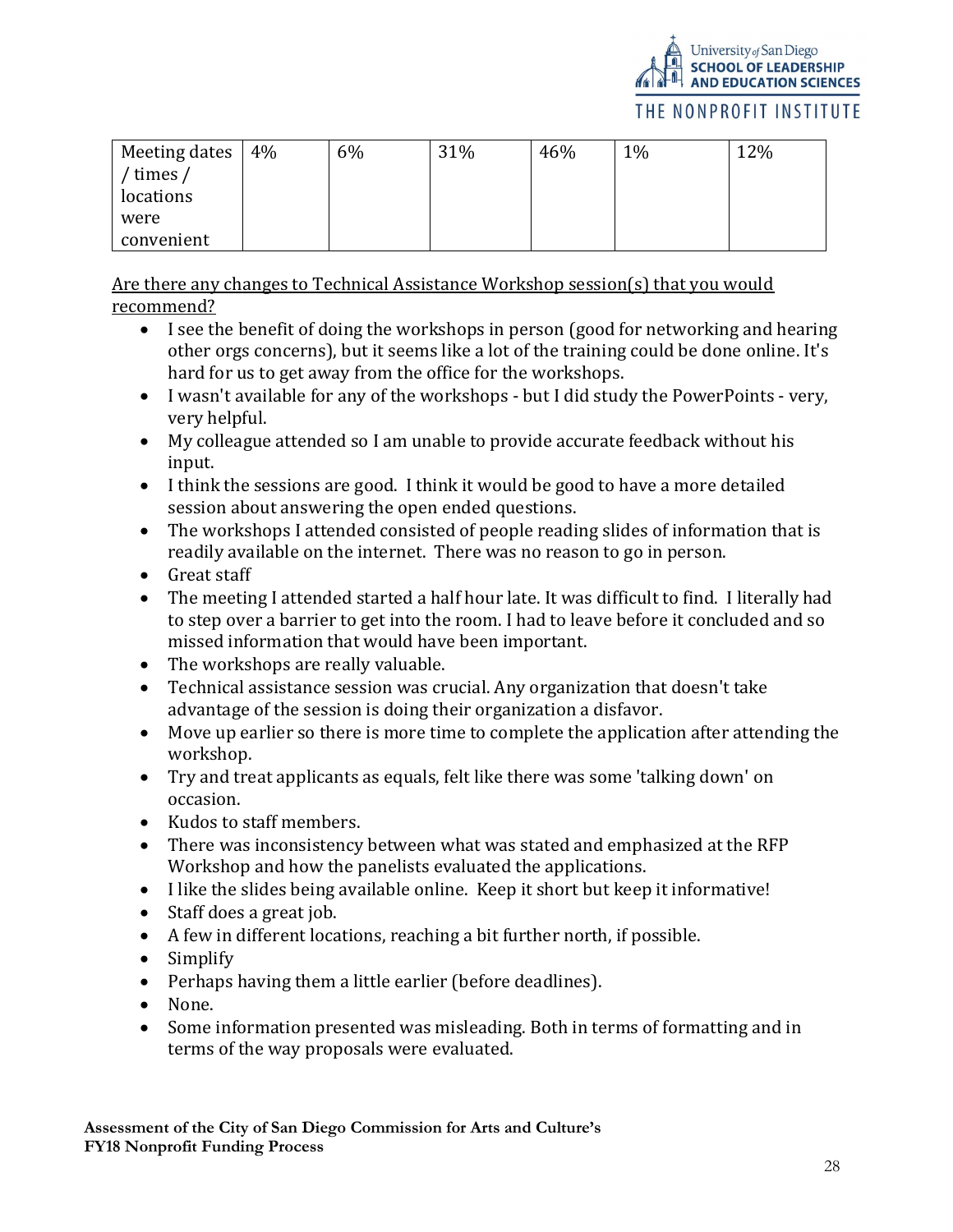- The sessions cover many topics very quickly (and are talked through very quickly) and the new information/changes were not always clear or detailed enough to plan for.
- We need a webinar. I have been requesting this for a while now to accommodate those of us who have conflicts due to our programming schedule.
- If at all possible, I would always like a little more notice. I feel that less than 2 weeks notice is tricky to schedule.
- I attend the presentations to get a heads up on things that might be different-- I appreciate when those are emphasized.
- No as this is well presented and executed by your staff.
- Please see comments on previous page.
- More lead-time for announcing TA workshops would be appreciated.
- Ouestions were answered but presentation had an aire of "talking down to arts groups", as if our expertise in grant writing was not good enough to write this application.
- I think there should be three options: a morning, a lunchtime, a late afternoon/evening. Many people who need to attend these are volunteers and can't justify time away from work to attend this important info session.
- A little more advance notice to meetings would be helpful. We are a very small organization (unpaid staff of 1) and so arranging my schedule was difficult. That's just me though.
- Generally I find current Commission technical assistance workshops to be overly long and chummy. Virtually all written materials coming from the Commission are way too long and not concise. Just the information, please.
- Be clear about what is being presented in each workshop prior to holding the workshop. Had I known the RFQ workshop was only for the RFQ, I would not have attended. Albeit, while attending, they did not cover all the concerns about the RFQ, which came up while completing the application. So the workshop was worthless for two reasons.
- Liked the new city library as a site
- Very informative.
- I tried to attend the workshop, but I could not find the location and missed it. I did speak to others that attended and they felt the workshop was helpful, since the application was different from the previous year and the year previous to that one.
- We'd like to start the process earlier. I'm sure the future pattern will be more regular & have fewer deadline changes, although all deadlines always are mortifying.
- I think that the workshops should be consistently held in locations that accommodate the size of the group anticipated. It seems that instead they are scheduled to get participants to visit/explore non-central areas of the city.
- The application was entirely new at this point, so the staff didn't have all the information. Staff was friendly, open and professional, but they were unfamiliar with the application and process.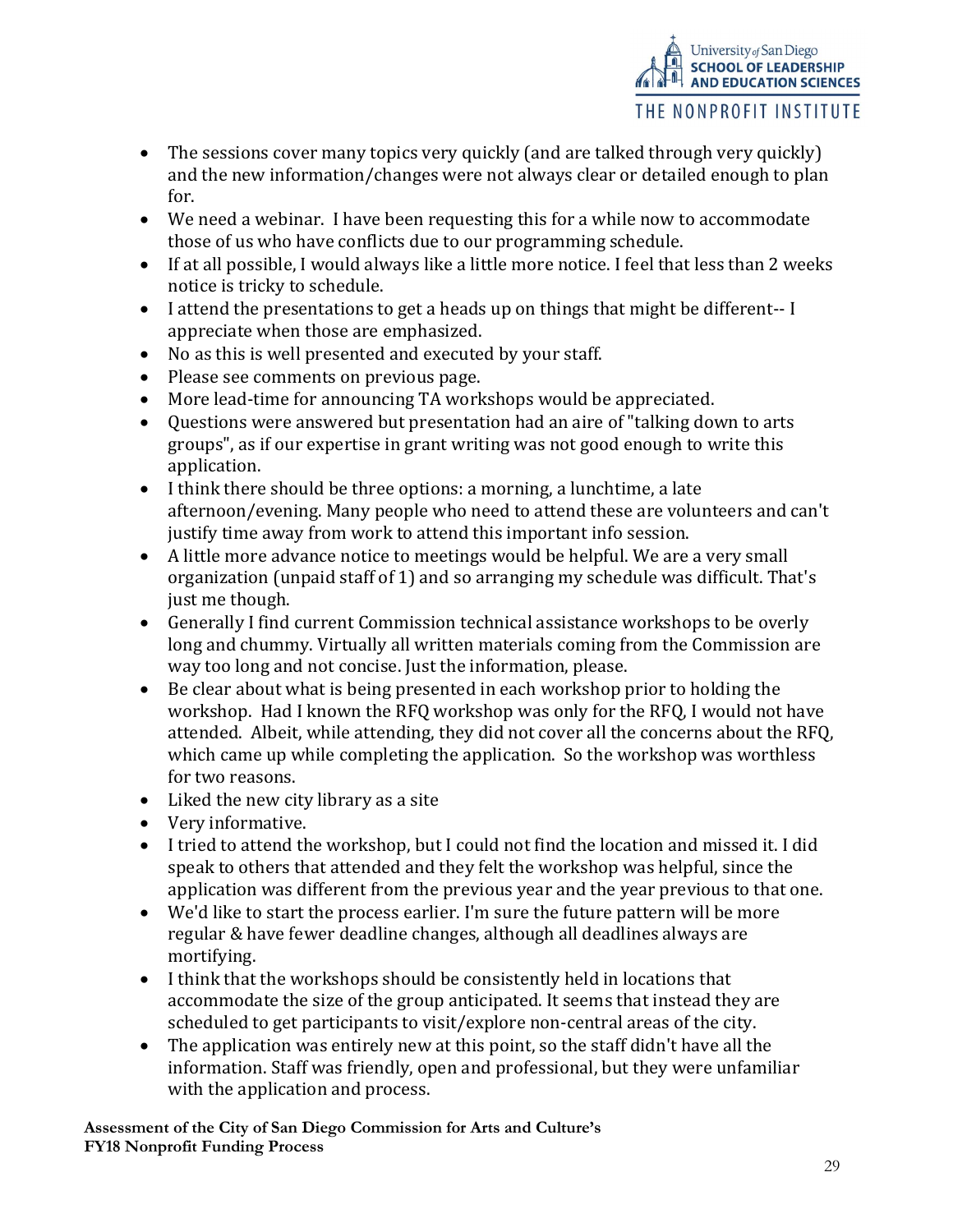# Survey Question #17: Prior to submitting the RFQ and/or RFP, did you have any direct contact with a City staff member?

| Response | <b>Total Respondents</b> | <b>Total Percentage</b> |
|----------|--------------------------|-------------------------|
| Yes      | 70                       | 85%                     |
| No       | $\sqrt{2}$               | 15%                     |

# No Staff Contact

Survey Question #18: Briefly describe any reasons your organization did not make contact with a City staff member prior to submitting the RFQ.

- We have submitted applications four years in a row. We are sure of the requirements. The application was straightforward.
- Didn't need any assistance.
- We have submitted proposals in past years and are familiar with the process.
- All the information presented at the meeting was clear enough that we did not feel the need to ask any questions.
- I think we might have asked one question but we only contact when we need to. Some years we've been confused.
- Didn't need to
- No need
- No reason to, until the RFQ was kicked back to us.
- Not needed

### Survey Question #19: Briefly describe any reasons your organization did not make contact with a City staff member prior to submitting the RFP.

- Same as above
- Didn't need any assistance.
- We have submitted proposals in past years and are familiar with the process
- All the information presented at the meeting was clear enough that we did not feel the need to ask any questions.
- I think we might have asked one question but we only contact when we need to. Some years we've been confused.
- Didn't need to
- No need
- No reason to
- Not needed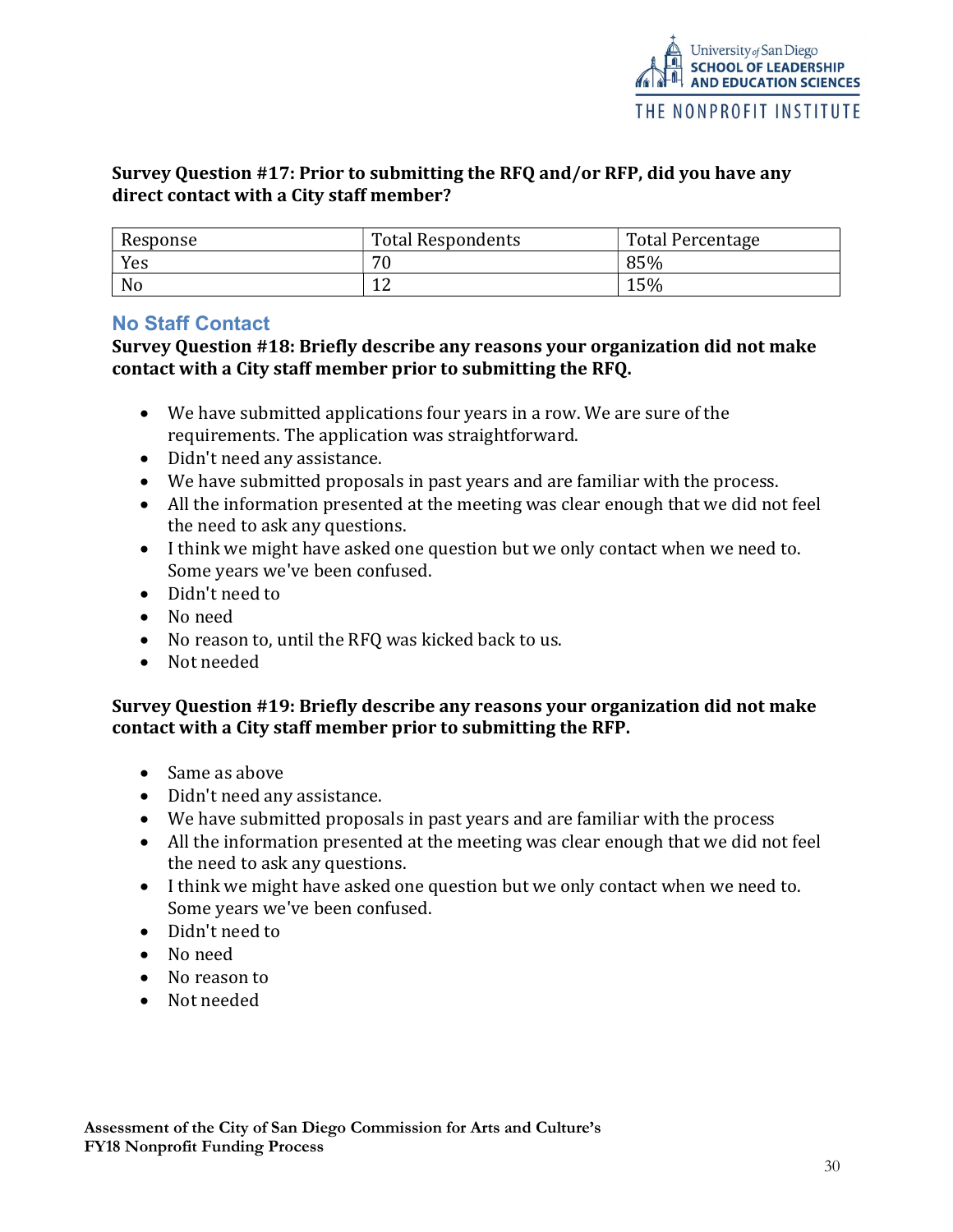

# Communications and Technical Assistance

### Survey Question #20: Prior to submitting the RFQ and/or RFP, which of the following communication methods were used to reach City Staff? (Check all that apply).

| Response                  | <b>RFQ</b> | <b>RFP</b> |
|---------------------------|------------|------------|
| Phone                     | 28         | 29         |
| Email                     | 42         | 47         |
| 1:1 Office Hours          | 4          | 13         |
| Appointment               |            |            |
| Don't know/Don't remember | 4          |            |

#### Additional Comments

- Staff was patient, helpful and considerate
- staff was very helpful
- These were done by our Admin.
- City staff are very responsive and very helpful always.
- Specifically Anjanette and Whitney were both very helpful.
- Whitney was quick in responding
- Communication with the staff was poor. Mostly my questions resulted in a "we'll get back to you" type of comment. They didn't get back to me.
- The staff is great... very helpful and patient
- Very helpful.
- I believe I spoke to Whitney regarding uploading attachments.
- Great response time and helpful.
- Staff are accessible, responsive, and seem very motivated to serve the public.
- Staff was very helpful
- Staff works hard!
- Personal time meeting
- staff is timely respectful with responses
- The staff people at the Arts Commission are very helpful and knowledgeable.
- Whitney's customer service is excellent. She was responsive, patient and helpful.
- All of these communication methods were satisfactory. Reponses were timely.
- Responses are timely and helpful!
- Staff was extremely helpful with my questions.
- Whitney is terrific. Answers questions almost immediately.
- Whitney is phenomenal: super responsive and helpful
- Whitney was great, answered all my questions and returned call very promptly!
- Contact with Whitney, always provided timely and accurate feedback
- Staff was helpful, pleasant and responsive.
- Implementing the recommendations of staff, lead to a lower ranking.
- Great options
- Anjanette was extremely accessible and her help was clear and concise.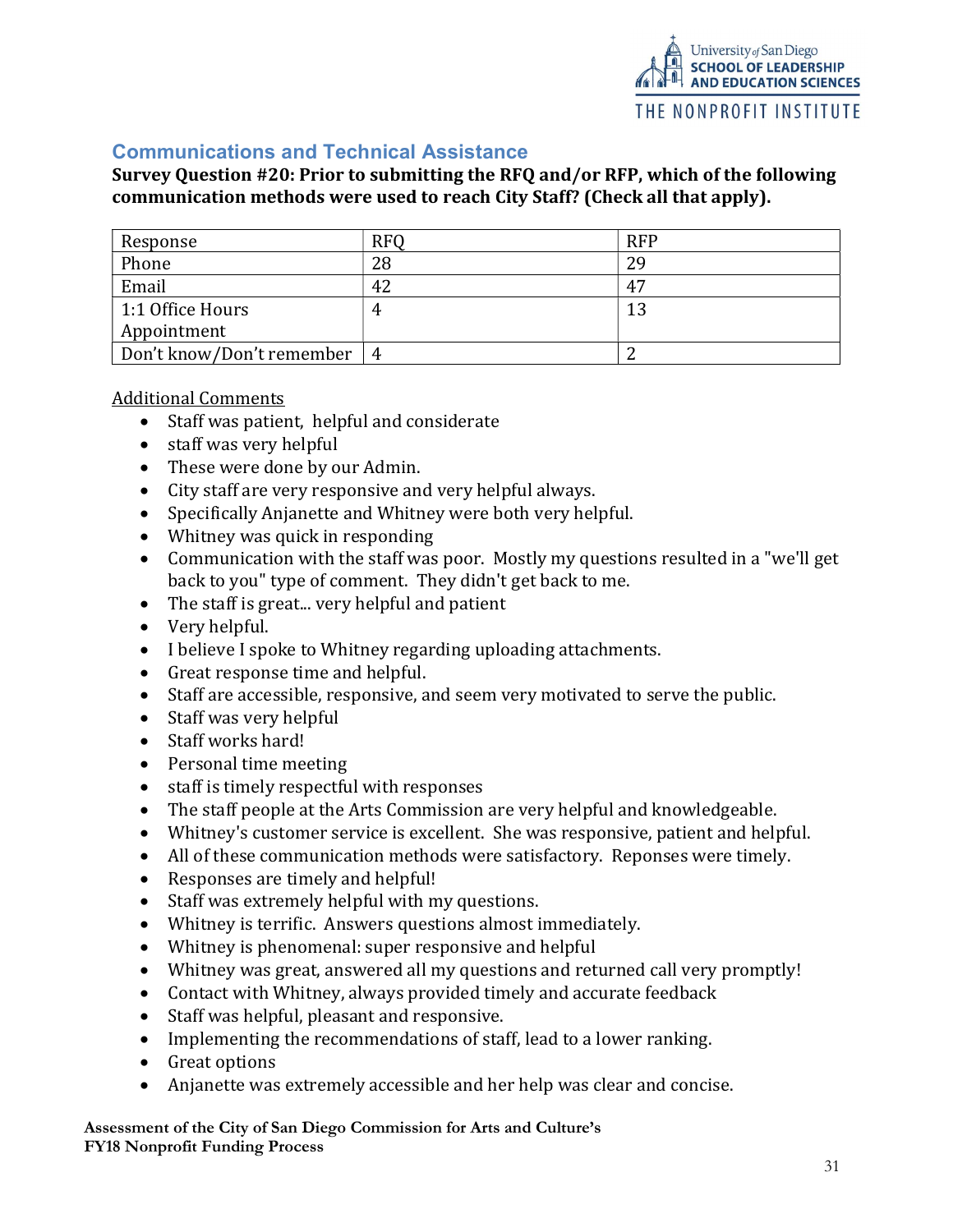

- City Staff have always been exceptional in providing guidance, direction, and support in many ways. They are always open to take questions and provide clarity in many cases.
- It's clear staff is really busy and also learning new procedures, but they've always tried to be helpful.
- I do remember asking questions about the applications, but cannot remember if they were by phone, email, or both.
- Staff is accommodating and open.

#### Survey Question #21: Approximately how much total time did you spent with the City of San Diego staff member(s) throughout the entire funding application process?

| Response                     | <b>Total Respondents</b> | <b>Total Percentage</b> |
|------------------------------|--------------------------|-------------------------|
| Less than 5 minutes          | 4                        | 6%                      |
| More than 5 minutes but less | 21                       | 30%                     |
| than 15 minutes              |                          |                         |
| More than 15 minutes but     | 19                       | 27%                     |
| less than 45 minutes         |                          |                         |
| More than 45 minutes but     | 6                        | 9%                      |
| less than 1 hour             |                          |                         |
| Between 1 and 2 hours        | 9                        | 13%                     |
| More than 2 hours            | 5                        | 7%                      |
| Don't know/Don't recall      | 6                        | 8%                      |

# General Feedback

### Survey Question #22: To what extend do you agree the FY 2018 (RFQ/RFP) process was an improved over the previous FY 2017 process?

| Response                  | <b>Total Respondents</b> | <b>Total Percentage</b> |
|---------------------------|--------------------------|-------------------------|
| Strongly disagree         | 13                       | 16%                     |
| Somewhat disagree         | 14                       | 17%                     |
| Somewhat agree            | 32                       | 40%                     |
| Strongly agree            | 14                       | 17%                     |
| $N/A$ – Did not apply for | 8                        | 10%                     |
| FY2017 funding            |                          |                         |

Additional Comments

- Our organization applied for funding the year before, but I was not here then. From what I see from the application, it was a lot more straight forward in 2017.
- Can't recall specific reasons.
- The process seems to becoming more complex, though assistance is available
- I think that submitting a long form every year is a lot to ask of small organizations. It was difficult to put aside the time when the questions weren't ready until 4-5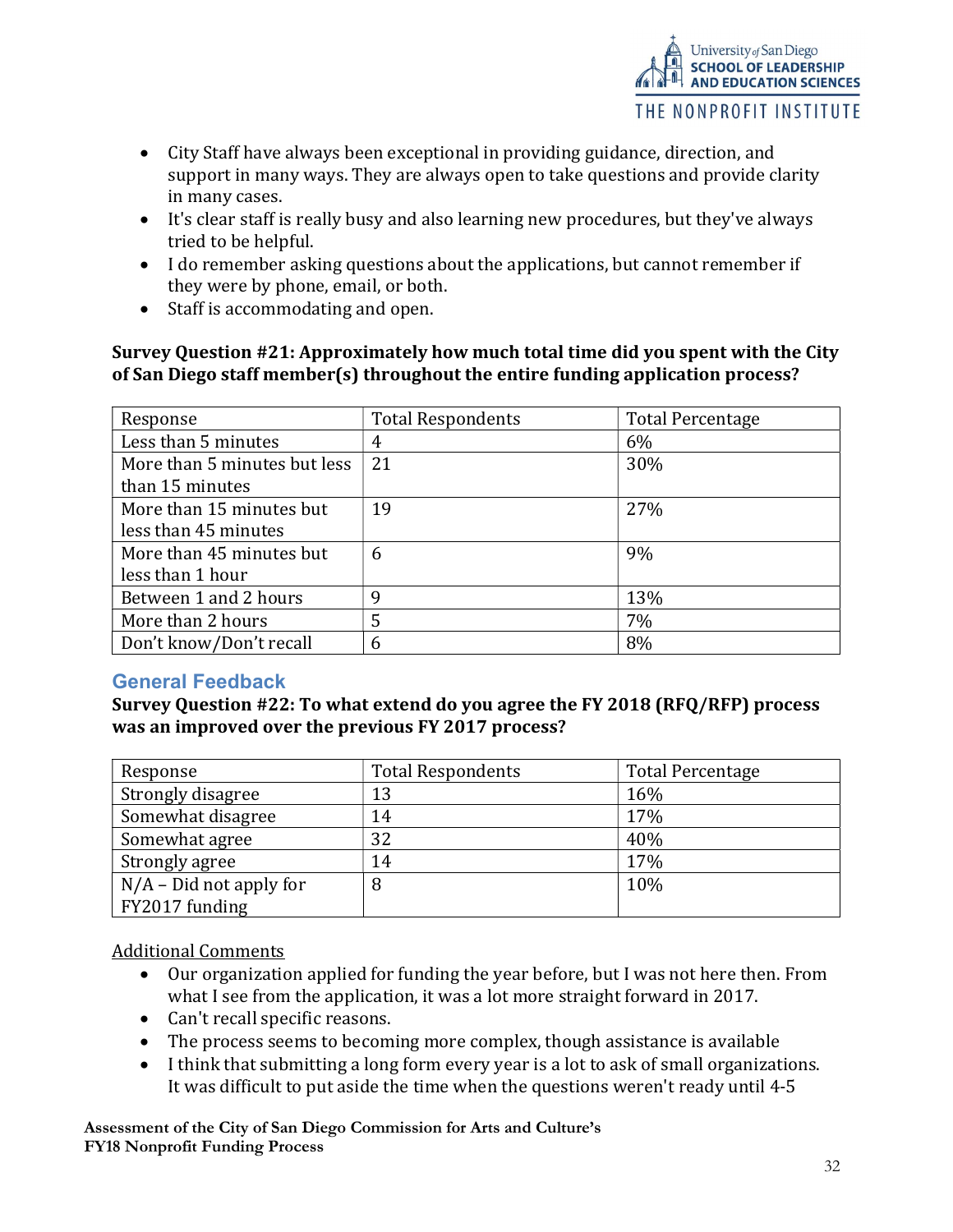weeks before the due date. At least for my schedule - I am actively presenting and performing. I had set my schedule for 2 slower weeks to write the grant - then the due date changed. It is important to know what is expected early in the season and to know the deadline well ahead of planning a season if possible.

University of San Diego<br>**SCHOOL OF LEADERSHIP AND EDUCATION SCIENCES** 

THE NONPROFIT INSTITUTE

- Much better.
- The process in total is greatly easier in many ways and a great improvement. Still, with the change in the open ended questions are subject to interpretation thus could use more education
- The FY2017 process was horrible.
- Having a two-step process allows smaller organizations a better use of their time.
- Breaking it into two parts was helpful, and saved any organizations who were not eligible a lot of work.
- The process was more time consuming. There were more meetings, more paperwork and at the end, less funding. There is discussion among the street fair community that the panel is openly biased against us. The ROI for this type of funding is becoming less and less.
- Less steps would be easier for nonprofits with limited staffing/capacity.
- Making the RFQ more substantive than the old Letter of Intent made the process a little easier since it made the application itself simpler and moved organizational qualifications out of the project evaluation/scoring.
- The RFP process was still time consuming and I think this year it was more time consuming than in prior years.
- Too many last minute surprises in terms of questions and requirements.
- The separation of the RFQ and RFP was very helpful but the timeline seemed rushed and the RFQ submission deadline over the December holidays was less than ideal.
- The FY17 process was even worse, so this not saying much.
- It allowed us to define ourselves a bit more
- I didn't understand the need for the RFQ process. There seemed to be redundancy between the RFQ and RFP.
- The process gets better every year. Things that we have quietly complained to ourselves over the years are no longer a problem. In the past changes were never helpful, just changes. Now when changes are made the reasons are evident. I can't state enough just how much this process has improved since the new E.D. has come on.
- The amount of the grant and match made a small project like ours implausible. What we actually need is a revision of the parameters of the grant to include educational programs or we need the OSP exclusion of organizations that also serve outside of San Diego to be changed.
- It is altogether a very expensive, stressful and time consuming process...small nonprofits could have a more simple less expensive process
- As I said before, I thought that separating out the RFQ and RFP process was not all that helpful; if anything, I think it increased the work rather than reduced the work. And having the RFQ process over the Christmas Holidays was not a good idea ...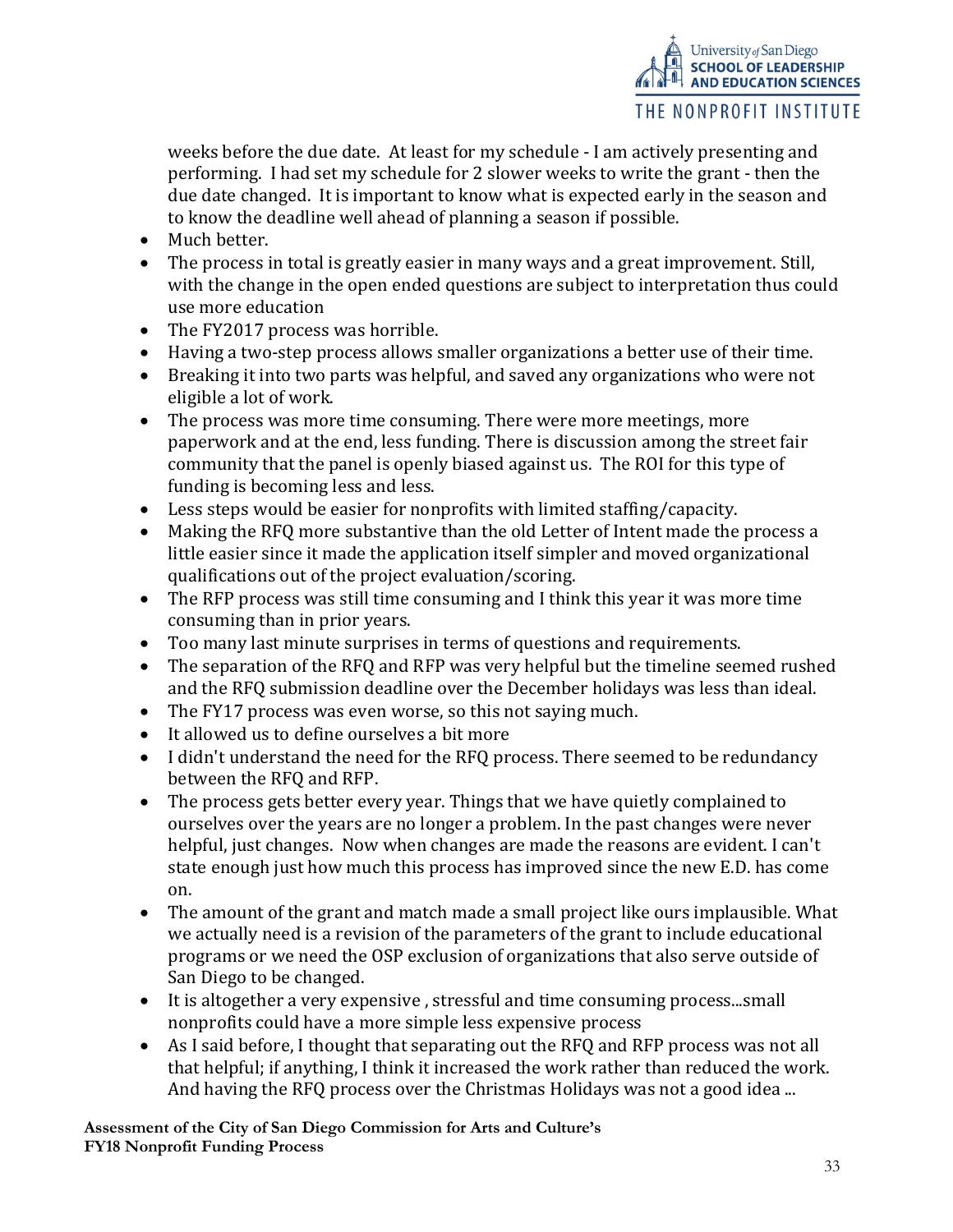

many people travel during this time, so it was more difficult to gather the necessary information for the RFQ. I ended up working over much of the holiday, as I was the only one around to do the work.

- Yes, the process as reported to me was much improved over FY 17.
- Last year's RFP was brutal. We spent hours more staff time than we could really afford. But this one felt that we did not have enough space to adequately explain our programs.
- The timing of the RFQ was a bit strange didn't set up the consideration of the process for success.
- Except that we would have qualified for short form!
- Too much focus on budget and not enough on programmatic impact. I appreciate the need to understand an organization is sustainable and fiscally sound however the interest in us completing our goals and objectives need to be far more balanced with the other. Particularly, how we serve the underserved.
- Night and Day!!!
- But it could be improved with adding a category for applicants that are only repeating their application for years and in our case 17 years.
- The RFP is still too repetitious.
- The narrative questions were much clearer.
- It's been frustrating to have the questions/structure of the application change every year for the past few years. I understand it's all with the goal of improving the process, but it'll be nice once it's settled.
- "The FY17 grant was singularly the worst grant I've ever encountered from a government or private funder, hammering governance (and governance) over artistic and service content without any differentiation between large, medium, and small group. So the FY18 application was a big improvement. That said, the questions, while simpler than in FY17, were still redundant and did not ultimately allow for comprehensive storytelling, which is the heart of grant writing.
- Our organization in prior years have ranked at its lowest a 3+ and at its highest a 4. Using the same people to complete the application, consulting with Commission staff about the few questions that seemed confusing, resulted in a ranking of 2+ with no clear reasons for the ranking in comments. We did not attend the panel review as the previous year's comments and our own personal understanding while at the panel review were different. Rather that sway our understandings of panel comments, we opted to not attend. Had we known in advance that their comments would not be shared, we would have attended. In addition, the amount of work for an application less than \$10,000 is the same as an application for \$80,000+. To work hard for such little money does seem to be ridiculous.
- Applied in prior years, thought this process was a big improvement
- We appreciate the difficulty in creating a new process and the dedication to improve it. We have endured several changes in the process in recent years including timeline adjustments. We hope in upcoming years the timeline is announced well in advance so we can plan better.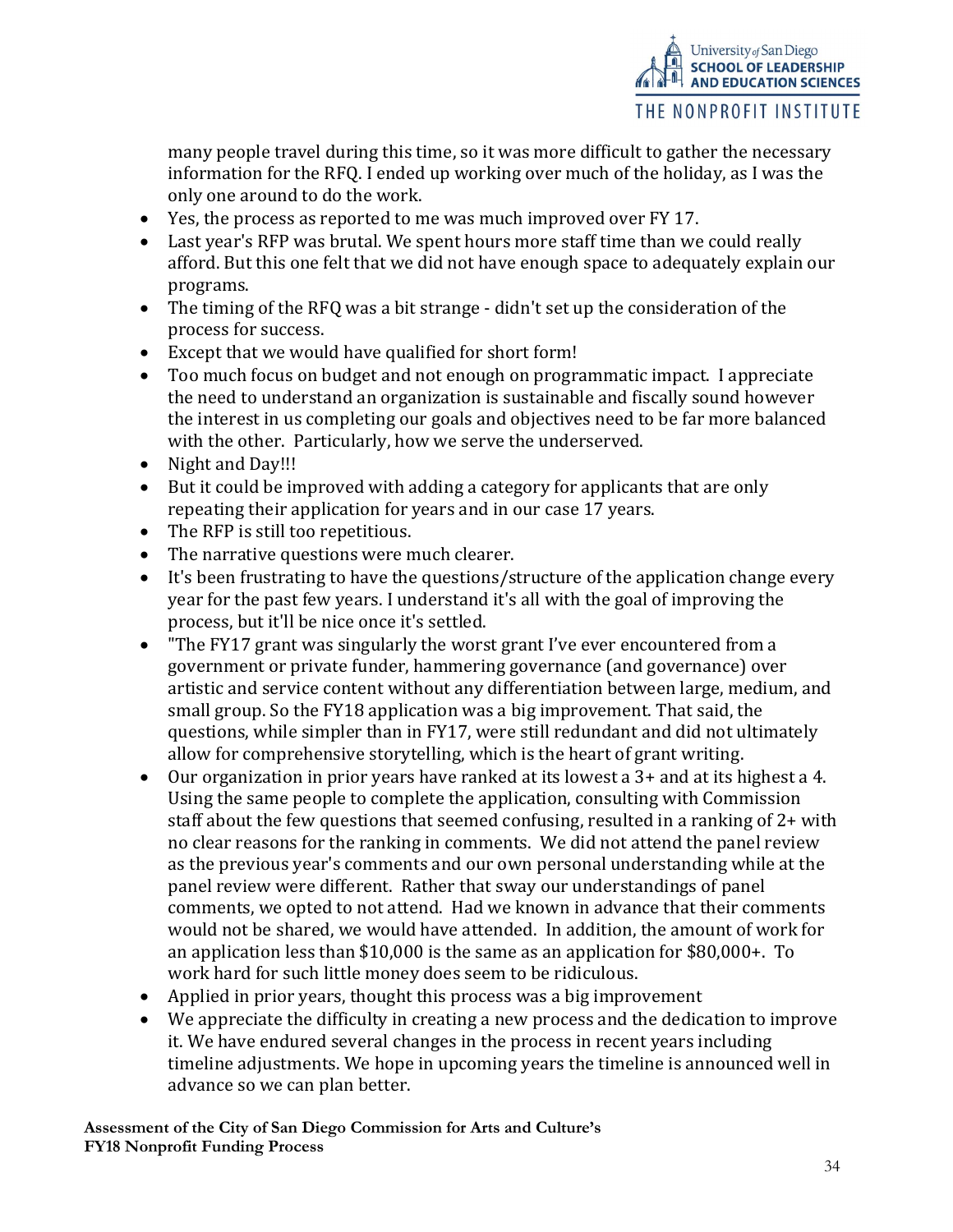

- From discussions with our staff, the process was certainly an improvement over the more complicated process in the past. Continuing forward, we feel better prepared to answer the questions in ways that will relate to the panels as well.
- The effort to make applicant arts organizations, especially small ones, conform to standards found in major funding agencies, will inevitably be difficult for both sides. And the amount of effort & expertise required of these orgs is huge & unwieldy for them. The current process is a compromise, but if we want the City (or any funding agency) to provide more support - especially if it's tax money - there does need to be some way of establishing equivalency among applicants. No process will be easier, but I have to say, if an org has established a successful track record, it would be useful to reduce the load for both sides.
- The only positive that I remember is that this past year we were not required to refer to our organizations in the third person, nor we were cautioned that applications would be downgraded if there were mistakes in grammar and spelling. There are many grassroots organizations that do wonderful work in the community who are led by those whose first language is not English, and whose work should be encouraged rather than discouraged by the city. We are a multi-cultural society.
- The questions in the forms were clearer, though to get the desired answers the applicant needed to have attended the workshops for context. The timelines for completion, and moving deadlines for both processes were not an improvement at all.
- After completing this application, I was ready to reconsider my career choice. It was the worst grant writing experience I have had in my 22 years of working in the nonprofit sector. The online application constraints were cumbersome; many questions were redundant and so it was hard to continually restate the same thing in different ways; the character limits were too restrictive (example: section 4, question 3), the amount of time given to complete an entirely new application and to create the support materials was too short. Guidelines for support materials were very unclear. Important questions about organizational capacity were missing. Previous applications asked more meaningful and relevant questions.

# Survey Question #23: To what extent do you agree that the amount of effort put into the total RFQ/RFP application process was appropriate for the size of the funding award you received?

| Response                  | <b>Total Respondents</b> | <b>Total Percentage</b> |
|---------------------------|--------------------------|-------------------------|
| Strongly disagree         | 10                       | 12%                     |
| Somewhat disagree         | 18                       | 22%                     |
| Somewhat agree            | 33                       | 40%                     |
| Strongly agree            | 19                       | 23%                     |
| $N/A$ – Did not apply for |                          | 3%                      |
| FY2017 funding            |                          |                         |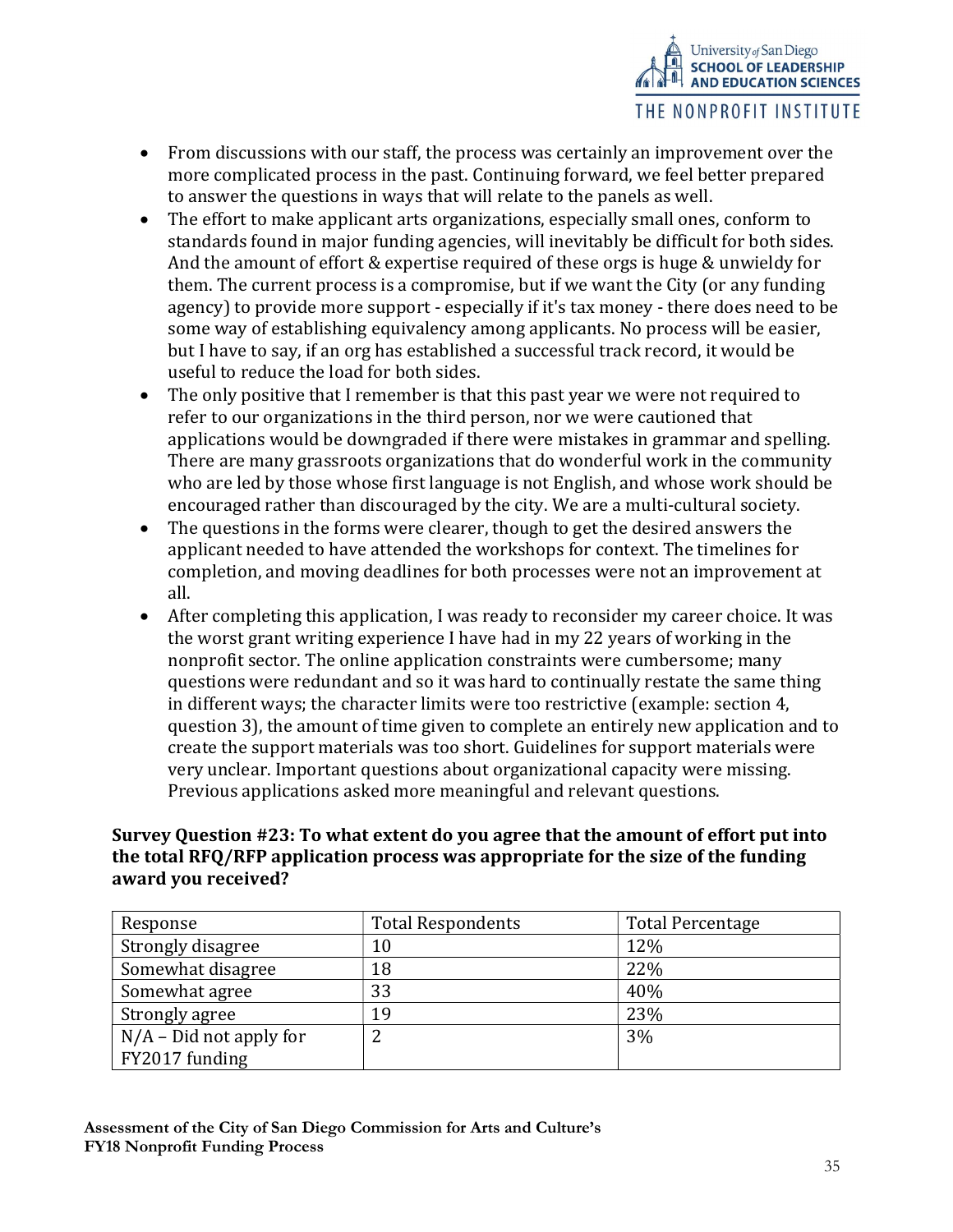

# Survey Question #24: We welcome any additional comments, observations or opinions that you wish to share.

- I really appreciate the support I've received from the staff during this whole process. They always got back to us immediately, and provided a calm and very helpful presence during the whole process.
- We congratulate the arts and culture staff for their help in making the process easier.
- The process is just that-more process-oriented rather than results oriented. In its beginning, the commission was focused on and emphasized the end-product and the positive impacts of the arts and culture for the public rather than staff qualifications, administrative capacity, and "programmatic excellence". Some organizations and activities are simple or grass-roots level and do not have "artistic teams" with technical expertise but still do an excellent job of hosting artistic and cultural events.
- Our organization has appreciated the support offered to help us keep growing, learning and understand how to submit stronger proposals.
- It was frustrating that we spent more time applying for this grant and received less funding. However, interesting that when the Mayor proposed cutting arts funding, I started getting calls asking me to lobby the Mayor to save the funding.
- Thank you City of San Diego for your much needed support!
- I would like more transparency on how funding allocation is made.
- Great job on continuing to improve the process
- Thank you for working on making this process less painful!
- Our application received a very strong score and we are honored to be funded. I do think the process could be improved by making questions explicit versus asking for so many attachments. I was not 100% certain what the attachments needed to contain whereas explicit questions could garner the same information in a more expedient many. I think the technical workshop was very helpful and staff very willing to help us along the way. If possible, it would be nice to not have to complete part of the applications during the holidays. I thought the RFP was very specific and easy to follow.
- The process...and evaluation...and system improvement should be an annual event. Better every year!
- The process needs to be improved.
- Timelines for all grant years in operation should be on website. If I'm concerned that we have reporting for a previous year due soon or that we have a new year coming up, I should be able to look and see it all in one easy place on site. I worry I'll miss something with the previous year, the current year and the future year all overlapping all the time.
- Thanks for the opportunity to provide comments.
- Please find a way to make the entire process less expensive , stressful and time consuming for tiny nonprofits who have been around for a long time and do not have the resources for "development teams"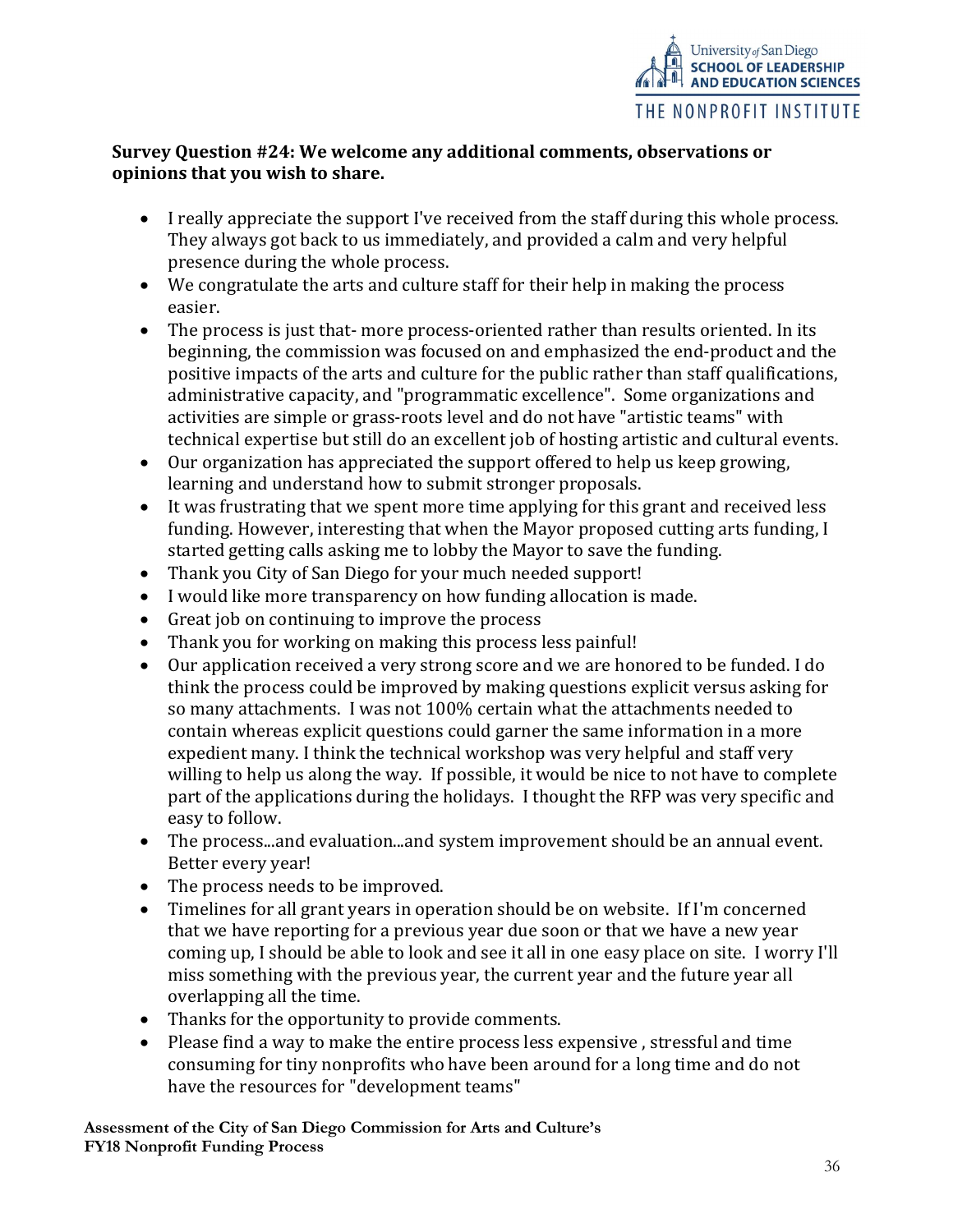- This new process worked well for our organization and we look forward to such a streamlined process again next year. The two part process is an excellent addition!
- Will try again this year. Thank you for the opportunity to comment.
- Efficient process most of which is not difficult to understand and comply with.....just need additional time as the RFQ/RFP process comes at our peak activity time.
- The criteria and evaluation process needs a serious evaluation. Larger budgeted orgs will only continue to claim too large a portion of the pool and the smaller budgeted orgs will never grow larger within the current formula. Do a couple of practice calculations. It prevents smaller orgs from growing to institutional capacity altogether which is part of the mission statement of the commission.
- The Commission has put together an incredible team and I am especially impressed with staff's work. They are ALWAYS courteous and extremely helpful.
- Any thought to giving a special category to funding events that are "significant" for generating TOT. Maybe funding based on TOT generated provided a third party has independently evaluated the economic impact.
- The Commission has done many things to reach out to the community and solicit feedback. This is commendable. Unfortunately, it does not always seem to be reflected in the resulting processes and application. Keep the transparency by summarizing the feedback that you gather and helping us understand why certain decisions are made. There is a lot of frustration among contractors with the continual shifts to the process without it feeling more streamlined or simple.
- Strongly suggest return of short form process for stable organizations. Contracting process needs reform as the paperwork is excessive.
- It was a great learning and growing experience for me personally and our organization. Here's to many more years...
- My comments are an indicator of my grave concerns about the direction of the Commission and its increasingly flawed application and panel process. I would prefer that there be a facilitated meeting between contractors and Commission and staff rather than a Survey Monkey survey administered by a third party.
- That said, I must take you on your word that our organizational name remains anonymous, and that what I have written is delivered to Commissioners and staff as an indicator of at least one constituent who has concerns and sees little avenue for genuine airing of these concerns. The Commission matters so much to our organization and to the field. It matters to me personally, too.
- In the end, with open discussion and collegiality, it is possible to find consensus amid shared love of the work of the Commission. Without openness and facilitated, frank discussion, I fear further erosion of trust. My worst fear is that Commission could fall apart and be dissolved by a Mayor who may denigrate its value to citizens.
- I believe staff feels they do not value community events and only wishes to support arts organizations. Questions are geared towards arts organizations more than community enhancing and neighborhood involvement.
- This year's funding award level was about 50% of what our last funding application received. A disappointment for us, but the process was easier and consumed much less admin staff time. I confess that we never counted the hours of work to get this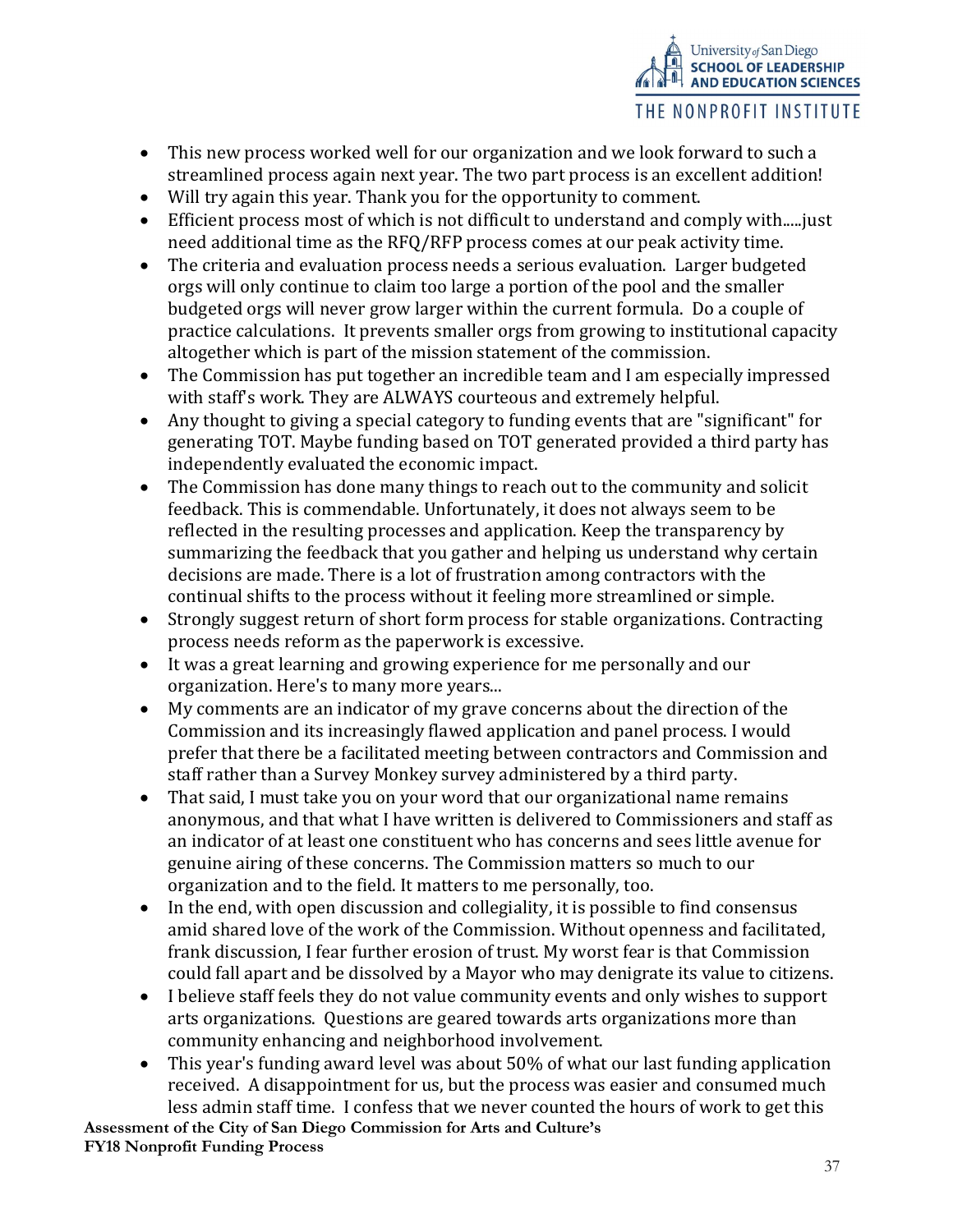

done in prior years, but it was massive. I made a rough guess as to hours put into this year's process.

- I felt like the new and open communications and process was a welcome change to previous years.
- We recommend the possibility of a 2-year funding process. If this is not possible, we suggest submitting a short form application for previously funded organizations and then every 3 years submit a long form, if programming and staff hasn't changed.
- Our org got marked down in our opinion because at least one panel member either did not read or forgot some of our statements. It may be the case that we failed to appropriately articulate or emphasize certain points, but we had written answers to some questions at least one panelist found unanswered. Not sure if there was some animus in that, not that it's critical. Watching sausage making, as has been said, is not the same as eating them. We appreciate the work done by Commission & staff, enormously, & feel that the current growth struggles are important and fruitful. No matter how much we might like an easier process, the engagement makes our whole organization grow & learn more about who we are & how we can best fit into the community.
- Apologies for the negative evaluation. My mother always taught me that if you can't say something nice, don't say anything at all. But, she also taught me not to lie. With your repeat request to submit our feedback, we are finally doing so, in hopes that the process can be improved, and that our future applications will not be negatively impacted by what we said here. We are most grateful for City funding. It makes our work with underserved populations possible.
- We are happy to assert much work and effort into an application that provides an important source of funding to our organization. However, the changes made to the application process, that weren't publicly vetted and were incomprehensible, and the panel review process were ill-conceived, hastily created and adopted, and created undue strain on our organization.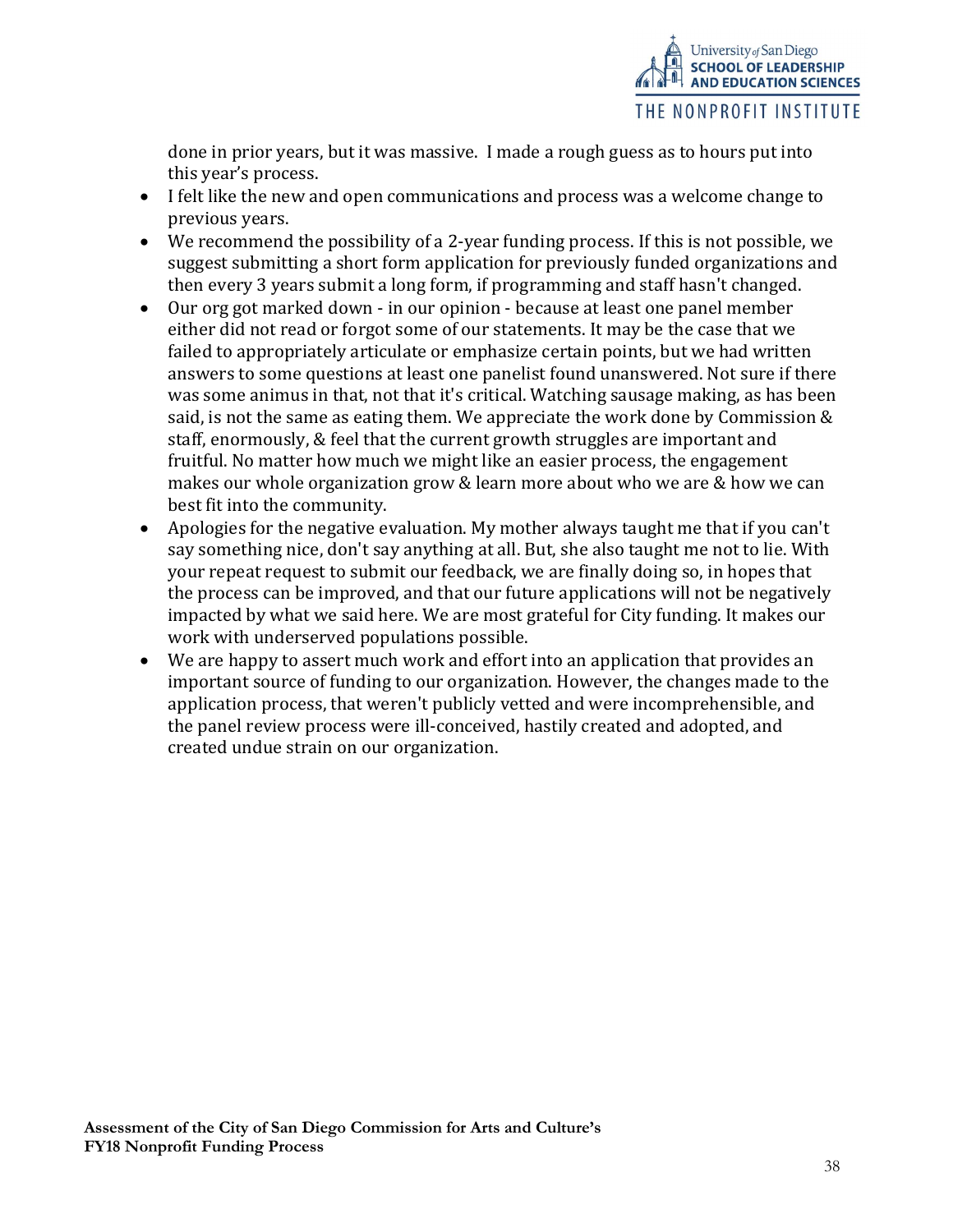

# Appendix B: Interview Summaries

The following feedback is a result of nine one-on-one interviews conducted over a two week period with each interview lasting approximately 45 minutes. The interviewees were selected to represent a cross-section participants in the FY18 funding process including Commissioners, experienced grantwriters, first-time applicants, returning applicants, large-budget applicants, small-budget applicants, applicants to the OSP program, applicants to the CCSD program and panelists. Two interviews were conducted in person and the remaining seven were conducted by phone.

Overall, the feedback was mixed: While almost all of the interviewees lauded the City's efforts in soliciting feedback and that the willingness to improve the application experience was a step in the right direction, several areas consistently emerged that warrant the City's consideration for future funding cycles. These areas include the lack of transparency in the scoring and review process, rigidity of the criteria, technical aspects of the application itself, and funding priorities.

# Review Process

The interviewees shared that the newest version of the application and the corresponding scoring process may not provide an accurate picture of an organization's capacity. These concerns stem from the interviewee's feedback around transparency about the scoring process and panelist qualifications and engagement. Several interviewees perceived a lack of transparency specifically in the RFQ scoring process which led some to believe that some applicants who were approved in reality lack capacity. There was also some concern about panelist qualifications and those that are not familiar with arts organizations, may not understand the nuances which could have negatively affected an applicant's score. One interviewee recalled that they witnessed a panel give the same organization disparate scores - a one and a four. There seemed to be some connection of the disparity with concerns about the change in the appeal process that is now an internal decision rather than a public process.

Concerns about transparency focused on the RFQ, and not knowing how applicants actually scored other than pass/no pass. It seemed that applicants who passed the RFQ step, may not have actually been well qualified, they just answered all the questions "correctly". One interviewee noted that they knew of at least two applicants that had significant internal issues, yet they passed the RFQ and received very high marks on their applications

# Rigidity of the Criteria

The rigidity of the criteria was expressed by almost every interviewee. All of the interviewees understood the necessity of the criteria, but noted there was room for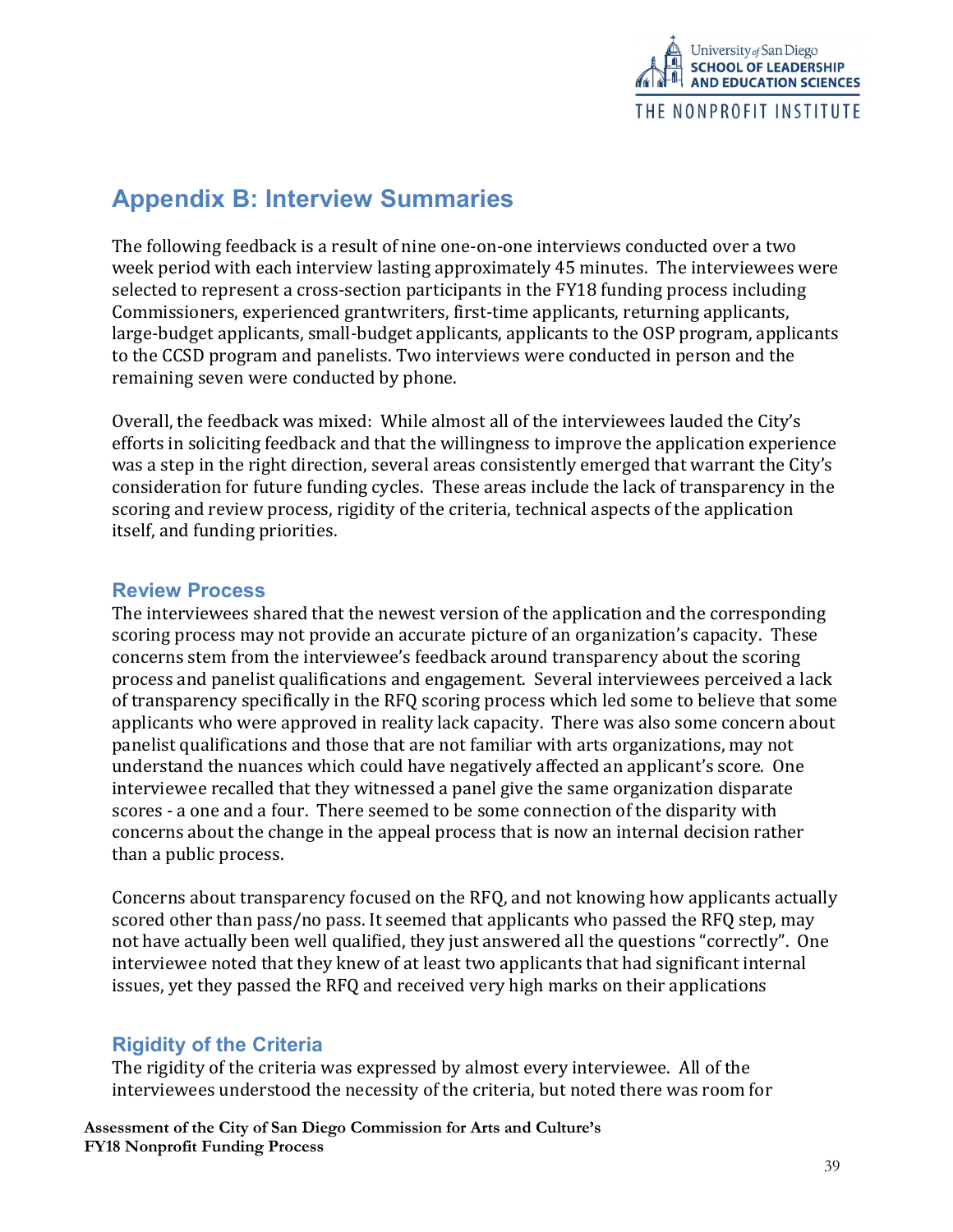

improvement. The main concerns were related to receiving a lower score if questions don't apply and/or not being able to communicate why certain questions do not apply. One interviewee noted that if an organization doesn't do outreach or if they do an unusual activity, they were scored lower. One interviewee expressed that, "the process has evolved into a one size fits all" which ironically, discourages creativity from arts organizations if a program or event doesn't fit into one of the questions or criteria.

There is a prevailing opinion that the criteria is applied punitively and it inhibited panelists from seeing an organization holistically. One interviewee pointed out that, "It seemed like the City wanted to review the application rather than the applicant". Another interviewee mentioned that when the panelists asked questions about the organization, they were directed by staff to focus on the established evaluation criteria. Furthermore, one interviewee questioned the purpose of the criteria since the score can be changed by the panel at the end.

"They tend to focus on what's not there, rather than what is" (applicant) "Hard to judge qualitative responses into a quantitative score" (applicant)

# Technical Aspects of the Application

The interviewees spoke about several technical elements about the application itself such as short deadlines, providing information that is not considered during the review, the constant revisions to the application and process, and the amount of time it takes to complete the application as areas for improvement. The changes were so intense this past year that one interviewee expressed, "after more than 20 years of grantwriting, I wanted to give it up".

Interviewees noted that only pertinent questions should be asked so as to reduce the amount of time required to fill out the application and suggested allowing the use of the previous year's application for most of the information that remains the same from year to year (e.g. history, mission, programs, etc.). Most interviewees suggested that whatever changes are made should be mindful and intentional and relevant for the review process and one interviewee suggested that, "whatever data is collected should be used, not just make busy work for the applicant".

In terms of applicant equity and useful questions, one interviewee noted that applicants were asked to answer two of the last six questions of the RFP. However, one question was worth four points, while the other five were worth two points, so the majority of the applicants responded to that question, even though it may not have applied, just to get more points.

### Funding Priorities

Assessment of the City of San Diego Commission for Arts and Culture's FY18 Nonprofit Funding Process The interviewees expressed the hope that the City fund organizations that are qualified. There were some concerns about funding larger festival-type events (e.g. Gator by the Bay)